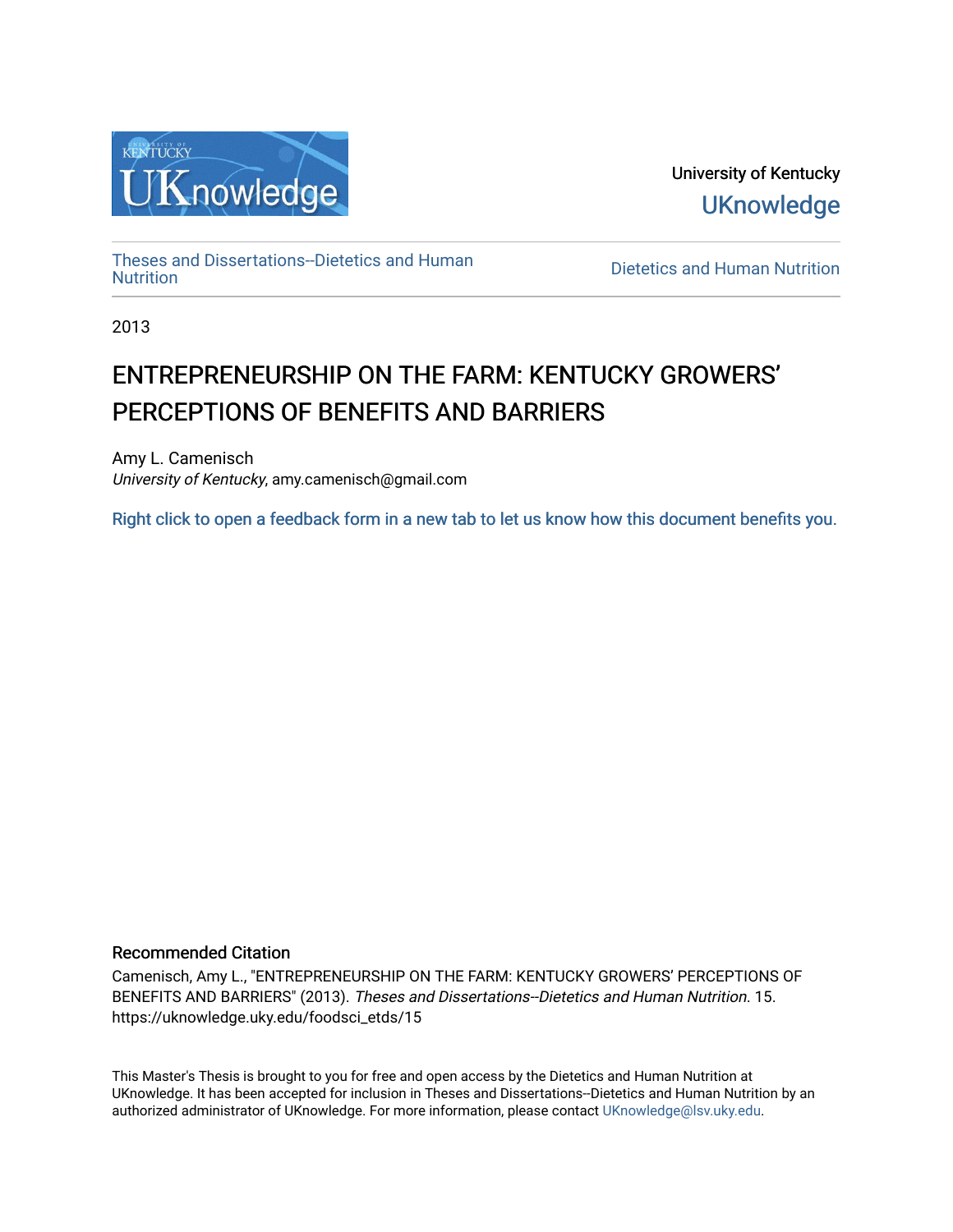## STUDENT AGREEMENT:

I represent that my thesis or dissertation and abstract are my original work. Proper attribution has been given to all outside sources. I understand that I am solely responsible for obtaining any needed copyright permissions. I have obtained and attached hereto needed written permission statements(s) from the owner(s) of each third-party copyrighted matter to be included in my work, allowing electronic distribution (if such use is not permitted by the fair use doctrine).

I hereby grant to The University of Kentucky and its agents the non-exclusive license to archive and make accessible my work in whole or in part in all forms of media, now or hereafter known. I agree that the document mentioned above may be made available immediately for worldwide access unless a preapproved embargo applies.

I retain all other ownership rights to the copyright of my work. I also retain the right to use in future works (such as articles or books) all or part of my work. I understand that I am free to register the copyright to my work.

# REVIEW, APPROVAL AND ACCEPTANCE

The document mentioned above has been reviewed and accepted by the student's advisor, on behalf of the advisory committee, and by the Director of Graduate Studies (DGS), on behalf of the program; we verify that this is the final, approved version of the student's dissertation including all changes required by the advisory committee. The undersigned agree to abide by the statements above.

> Amy L. Camenisch, Student Dr. Sandra Bastin, Major Professor Dr. Kelly Webber, Director of Graduate Studies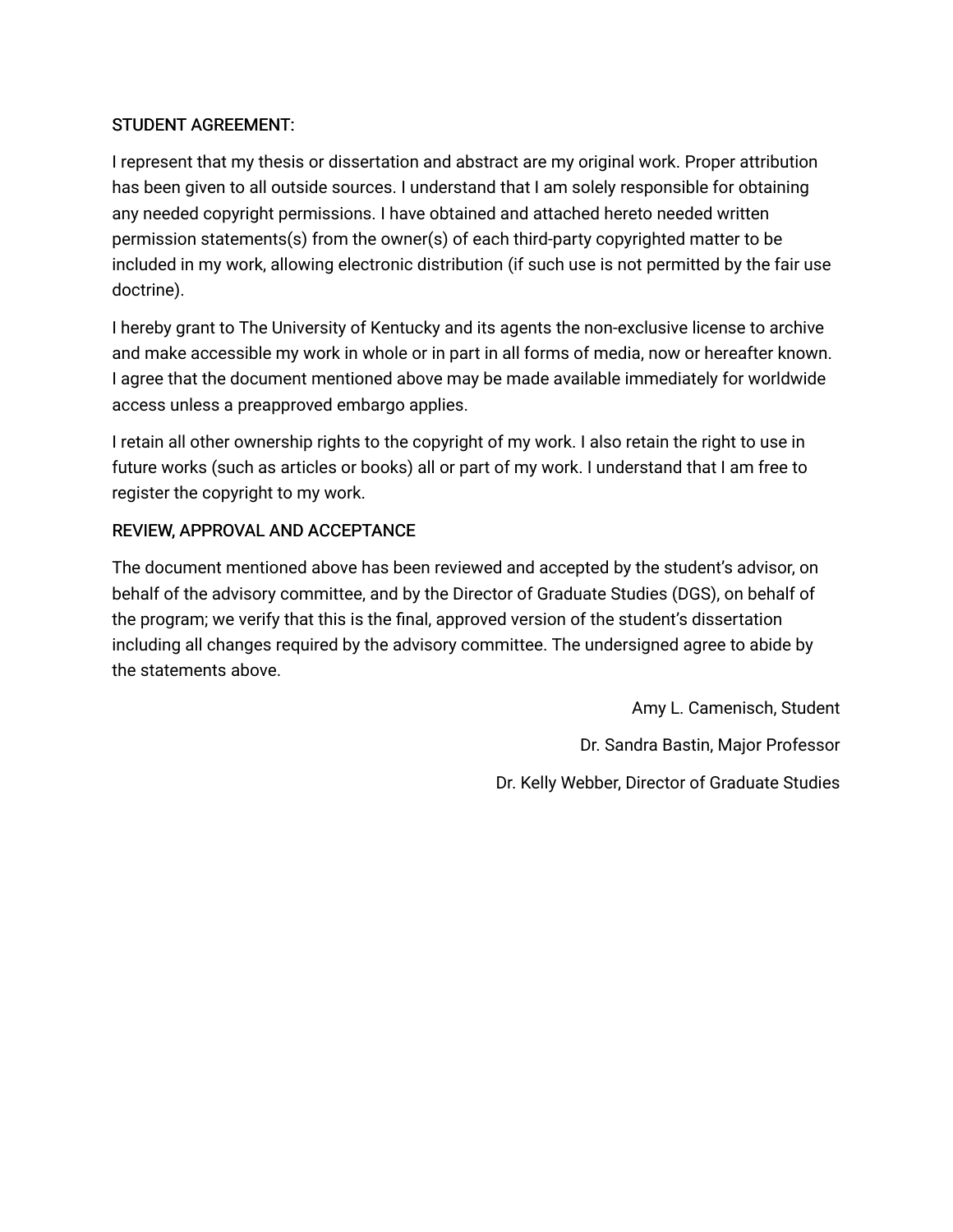## ENTREPRENEURSHIP ON THE FARM: KENTUCKY GROWERS' PERCEPTIONS OF BENEFITS AND BARRIERS

## THESIS \_\_\_\_\_\_\_\_\_\_\_\_\_\_\_\_\_\_\_\_\_\_\_\_\_\_\_\_\_\_\_\_\_\_\_\_\_\_\_\_\_\_

\_\_\_\_\_\_\_\_\_\_\_\_\_\_\_\_\_\_\_\_\_\_\_\_\_\_\_\_\_\_\_\_\_\_\_\_\_\_\_\_\_\_

A thesis submitted in partial fulfillment of the requirements for the degree of Master of Science in the College of Agriculture at the University of Kentucky

By

Amy Lorraine Camenisch

Lexington, Kentucky

Director: Dr. Sandra Bastin

Department of Dietetics and Human Nutrition

Lexington, KY

2013

Copyright © Amy Lorraine Camenisch 2013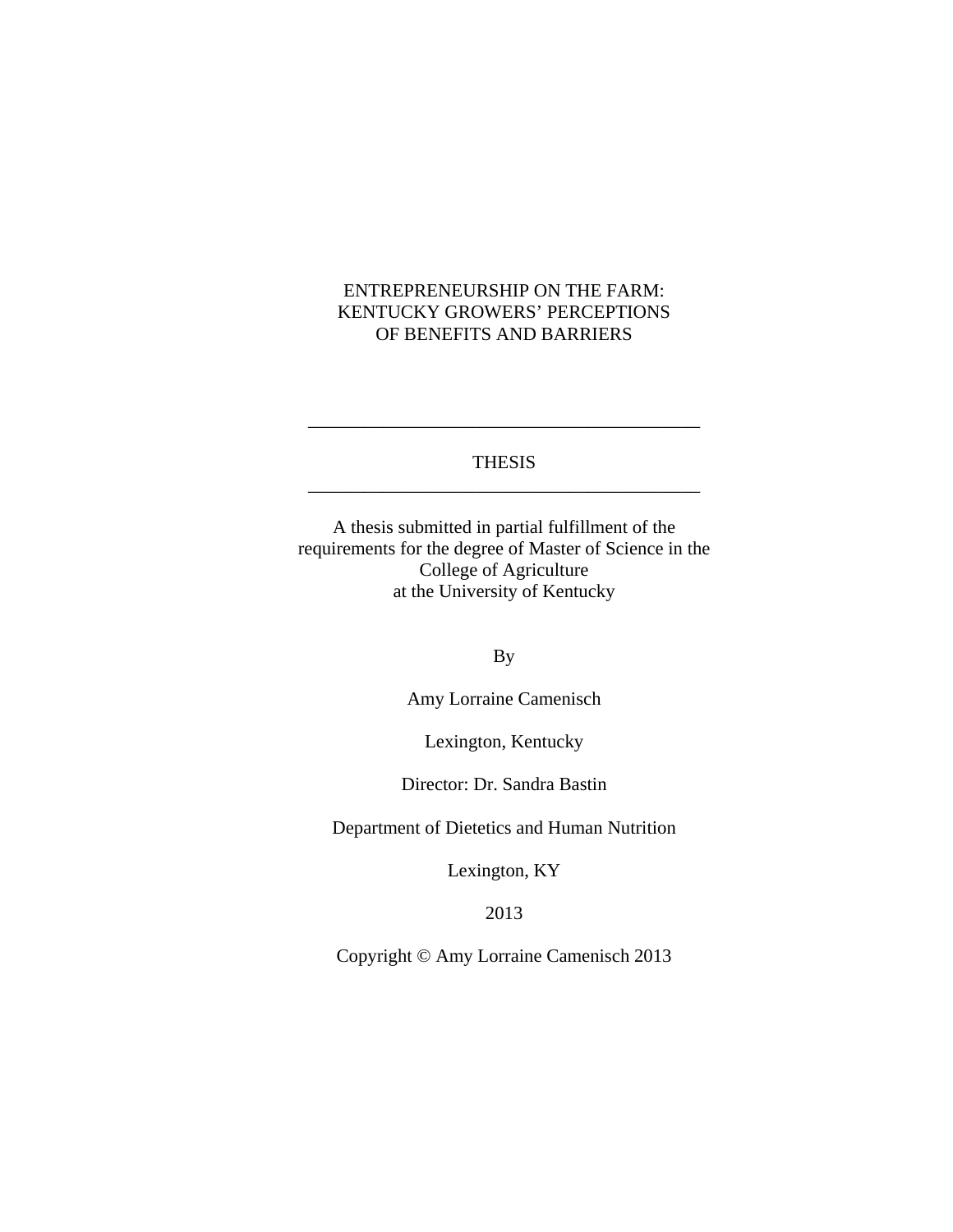#### ABSTRACT OF THESIS

## ENTREPRENEURSHIP ON THE FARM: KENTUCKY GROWERS' PERCEPTIONS OF BENEFITS AND BARRIERS

This study analyzed the perceptions of Kentucky Homebased Processors and Microprocessors of the benefits of and barriers to developing and selling value-added products. The final sample consisted of 141 participants, 60.5% (n=72) of which were from Central KY, 26.9% (n=32) were from Western KY, and 12.6% (n=15) were from Eastern KY. Overall, participants seemed to feel that their value-added products were successful in many different benefit categories. The primary barriers to developing valueadded products were lack of time, lack of funding, and lack of legal knowledge. The primary barriers to utilizing program resources for farmers were not having enough time, being unaware of the services offered, and programs being too far away. The information found by this study can be used to determine the addressable needs in different regions of Kentucky and assist programs in making their services more available and applicable to Kentucky farm entrepreneurs.

KEYWORDS: Value-added Products, Homebased Processor and Microprocessor, Kentucky, Local Food, Farmer Perceptions

> Amy Camenisch \_\_\_\_\_\_\_12/13/13\_\_\_\_\_\_\_\_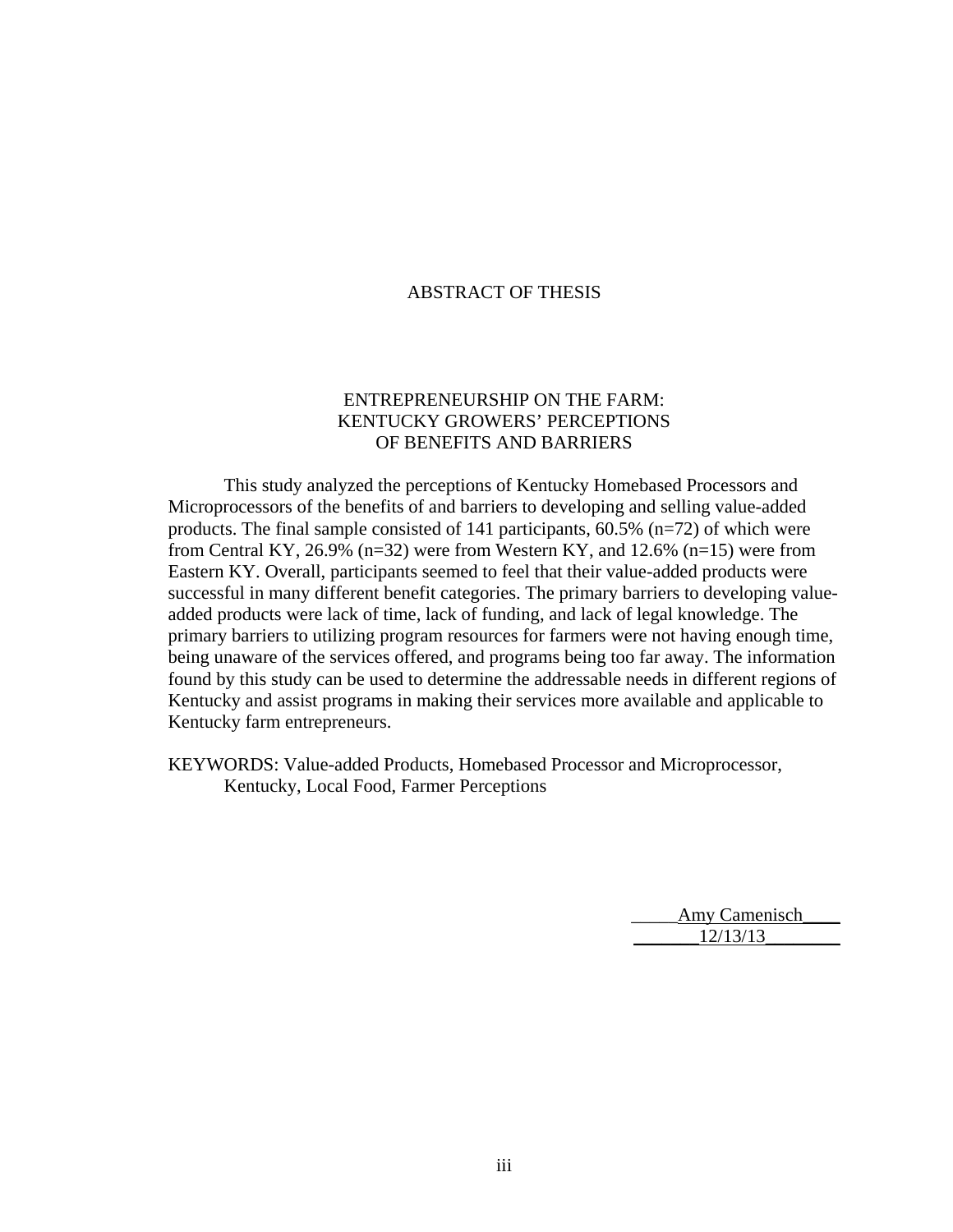## ENTREPRENEURSHIP ON THE FARM: KENTUCKY GROWERS' PERCEPTIONS OF BENEFITS AND BARRIERS

By

Amy Lorraine Camenisch

\_\_\_Sandra Bastin, PhD, RD, LD\_\_\_ *(Director of Thesis)* 

Kelly Webber, PhD, RD, LD *(Director of Graduate Studies)*

December 13, 2013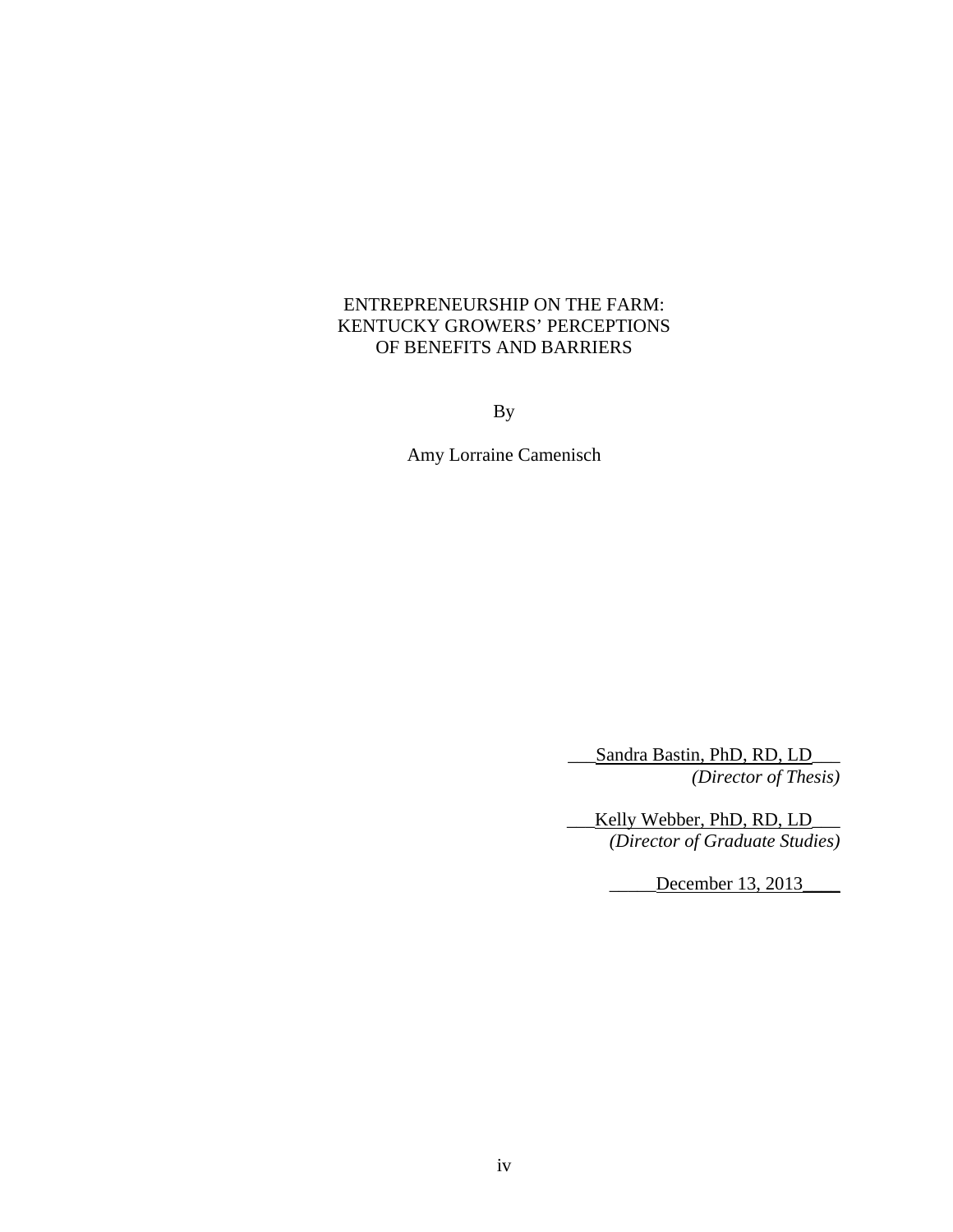# TABLE OF CONTENTS

| Chapter One: Introduction                                        |  |
|------------------------------------------------------------------|--|
|                                                                  |  |
|                                                                  |  |
|                                                                  |  |
|                                                                  |  |
|                                                                  |  |
|                                                                  |  |
|                                                                  |  |
| <b>Chapter Two Literature Review</b>                             |  |
|                                                                  |  |
|                                                                  |  |
|                                                                  |  |
|                                                                  |  |
|                                                                  |  |
|                                                                  |  |
|                                                                  |  |
|                                                                  |  |
|                                                                  |  |
|                                                                  |  |
|                                                                  |  |
|                                                                  |  |
|                                                                  |  |
|                                                                  |  |
|                                                                  |  |
|                                                                  |  |
|                                                                  |  |
| <b>Chapter Three: Methodology</b>                                |  |
|                                                                  |  |
|                                                                  |  |
|                                                                  |  |
| Procedure                                                        |  |
|                                                                  |  |
| <b>Chapter Four: Results</b>                                     |  |
|                                                                  |  |
|                                                                  |  |
|                                                                  |  |
|                                                                  |  |
|                                                                  |  |
| Objective 4: Factors Affecting Valueadded Product Development 51 |  |
|                                                                  |  |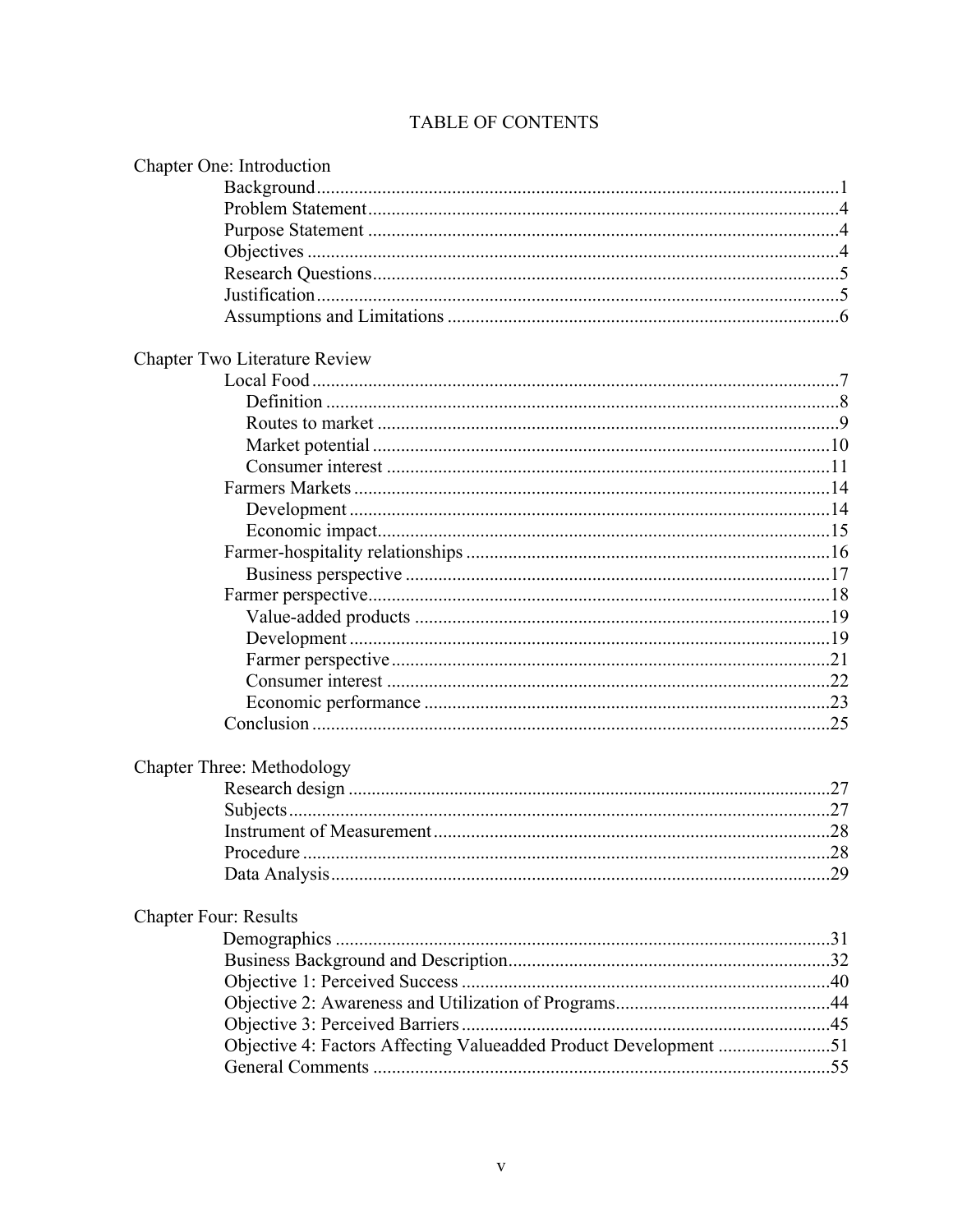| <b>Chapter Four: Results</b> |  |
|------------------------------|--|
|                              |  |
|                              |  |
|                              |  |
|                              |  |
|                              |  |
|                              |  |
|                              |  |
|                              |  |
|                              |  |
|                              |  |
|                              |  |
|                              |  |
|                              |  |
|                              |  |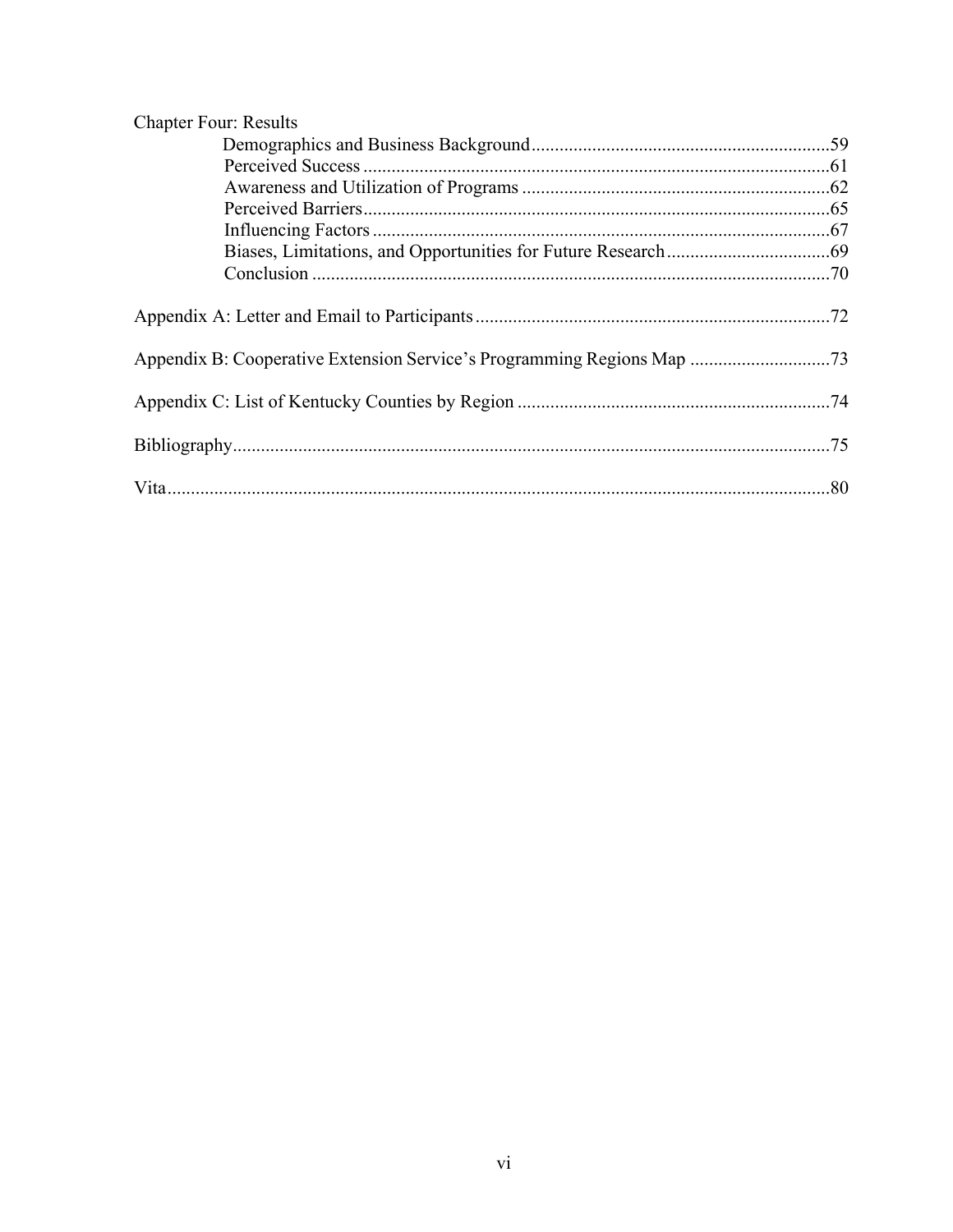# LIST OF TABLES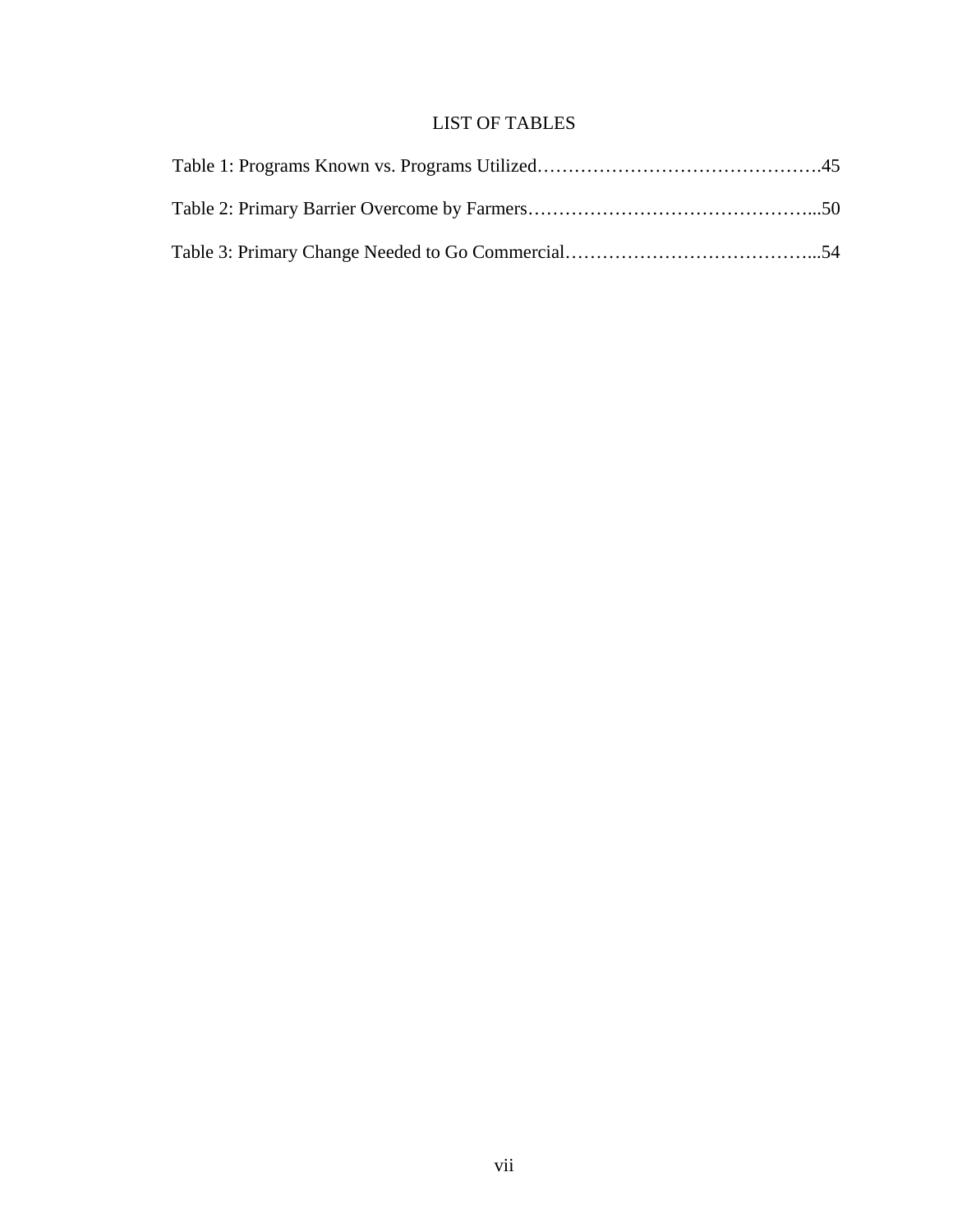# LIST OF FIGURES

| Figure 11: Benefits Experienced Due to Value-added Product Development and Sale42  |
|------------------------------------------------------------------------------------|
| Figure 12: Three-Year Intentions for Amount of Produce to Process44                |
|                                                                                    |
|                                                                                    |
|                                                                                    |
|                                                                                    |
| Figure 17: Willingness to Attend Educational Sessions in order to Enlarge Market52 |
|                                                                                    |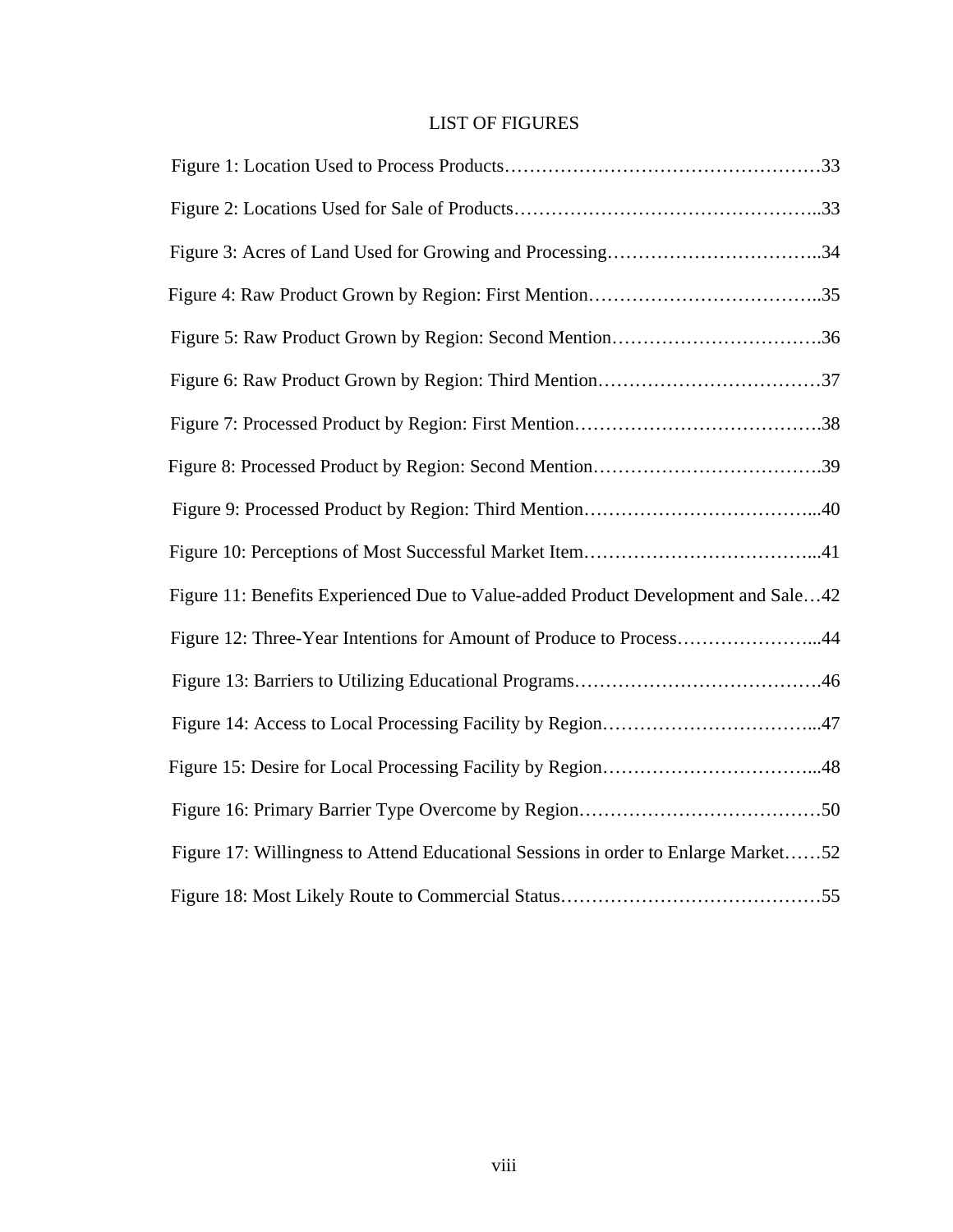#### **Chapter One**

Despite the growing numbers of farmers markets (FMs) in America, economic benefits may not be equitably reaching small farmers. The Kentucky Department of Agriculture reports the number of FMs to have steadily increased, numbering 147 in 2012. While the National Agricultural Statistics Service reports that the average Kentucky farm size increased between 1979 and 2008, the number of Kentucky farms has actually decreased. This movement toward increased farm size indicates that smaller operations are dwindling in numbers. Some of the more recent agricultural shifts can be traced back to the Tobacco Transition Payment Program that began in 2005 as a result of the Fair and Equitable Tobacco Reform Act of 2004. Commonly referred to as the "Tobacco Buyout," this program provided farmers with subsidies that enabled them to slowly transition to the free market after having relied on the federal marketing quota and price support loan programs since the Great Depression. With the final payment occurring in 2014, many farmers are searching for additional sources of income.

One alternative source of income is the development and marketing of valueadded products. Value-added products are defined in Public Law 107-171, Subtitle E, Section 6401 (2002), as follows:

The term 'value-added agricultural product' means any agricultural commodity or product that has undergone a change in physical state…and as a result…the customer base for the agricultural commodity or product has been expanded; and a greater portion of the revenue derived from the marketing, processing, or physical segregation of the agricultural commodity or product is available to the producer of the commodity or product. (pp. 424-5)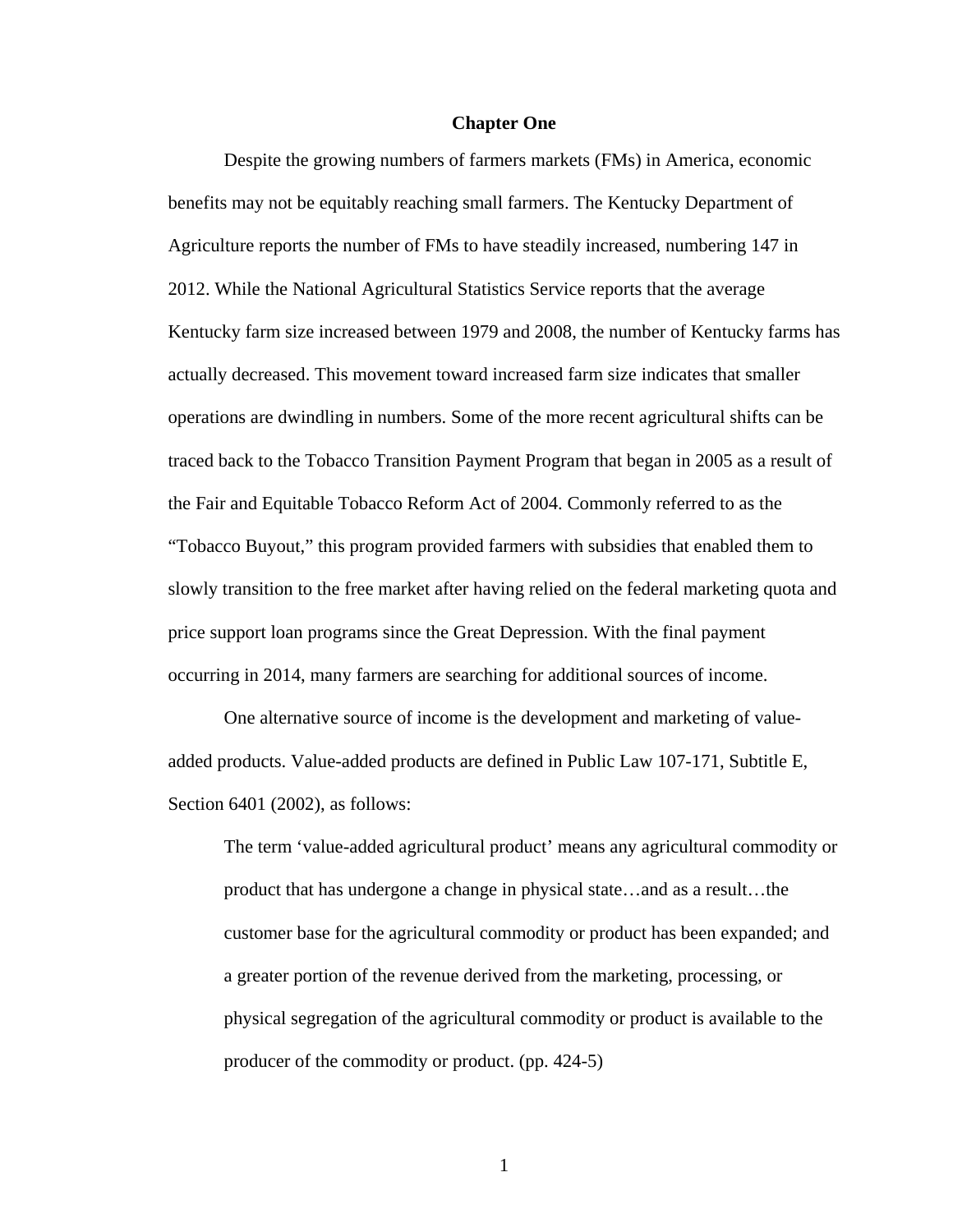The development of value-added products can be very advantageous to small farmers who are struggling in the midst of agricultural upheaval. Consumer interest in FMs and local foods has persisted long past the point of being labeled a fad. This culture change has created the perfect climate for farmers to venture into new areas of agribusiness. Adding value to homegrown foods makes use of excess or unseemly produce that might have otherwise been thrown out. The farmer can also choose to sell the products at a local farmers' market to take advantage of creating relationships with local consumers. Alternatively, the farmer can sell quantities of the product to more permanent establishments, such as rural stores or specialty foods stores; however, elimination of middlemen is usually preferable so farmers can maximize profits.

 While many farmers may be reluctant to incorporate new enterprises in their farming business, homegrown value-added products offer many potential benefits to the individual grower as well as the local economy. Policy-makers have recognized this by attempting to lift the barriers farmers face when incorporating value-added products as part of their income. This is apparent in the rural development title (Title VI) in the aforementioned 2002 farm bill Public Law 107-171, as well as House Bill 391. Public Law 107-171 offers Value-Added Producer Grants to boost farmers into expanding their business enterprises into the field of value-added products. The University of Kentucky Cooperative Extension Service, Kentucky Department of Agriculture and Kentucky Cabinet for Health Services partnered under House Bill 391 in 2003 by formulating workshops that result in the attendee being certified as a Homebased Processor (HBP) or Homebased Microprocessor (HBMP). The three goals of this effort were as follows: 1) "To showcase a number of genuine home grown, value-added food products at select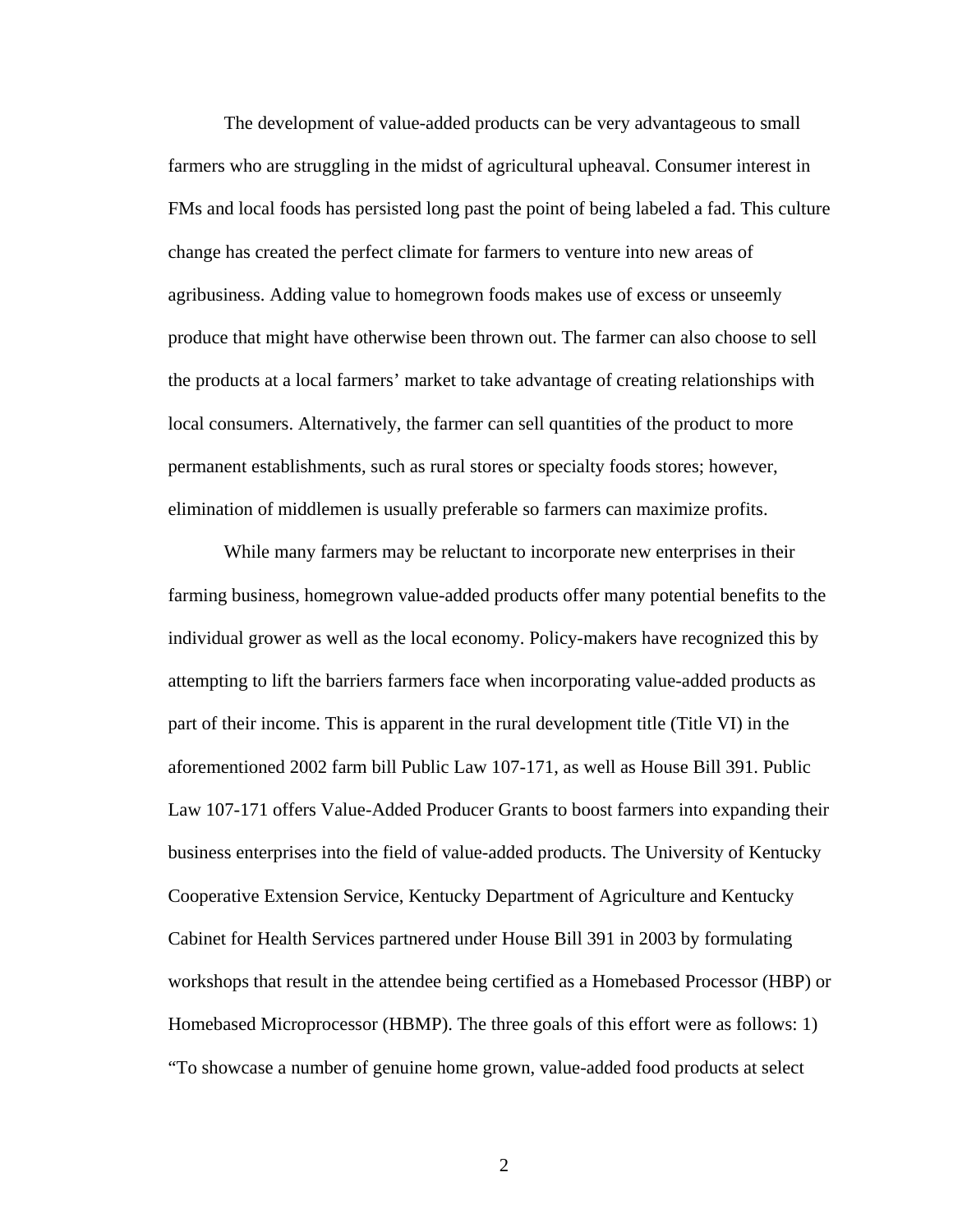locations," 2) "To allow farmers to provide safe, quality value-added products to their communities while capturing more of the retail food dollar and strengthening the local economy," and 3) "To provide research-based methods and recommendations for farmers to produce safe, wholesome, value-added foods" (Bastin, 2007, p. 94-5).

A farmer classified as an HBP or HBMP may add value to produce they grow in Kentucky and then market it to consumers ("Homebased processing and microprocessing," 2012). The product must primarily contain a Kentucky-grown ingredient that was grown, harvested, and processed by a Kentucky farmer. For the purpose of this program, a Kentucky farmer is defined as a resident who owns or leases the farmland that produces the primary ingredients for their value-added products ("Farmers' Markets and KY's Home-Based Processor Program," n.d.). The difference between the two classifications is that an HBMP may work with foods that have a higher safety risk, such as canned green beans, whereas an HBP may manufacture low-risk foods, such as jams and jellies ("Homebased processing and microprocessing," 2012). HBMPs must also complete a workshop, develop standardized recipes that must then be reviewed by a processing authority, provide proof of an approved water source, and manufacture labels that follow certain criteria. These certifications allow farmers to sell their products at FMs, directly from their farm, and at roadside stands approved by the Kentucky Farm Bureau. The certification for HBMPs costs \$50, plus a small fee for each recipe submitted for approval. The HBP registration is free ("Farmers' Markets and KY's Home-Based Processor Program," n.d.). By 2007, the number of participants in this program had grown by 335% (Bastin, 2007). This program is a direct result of the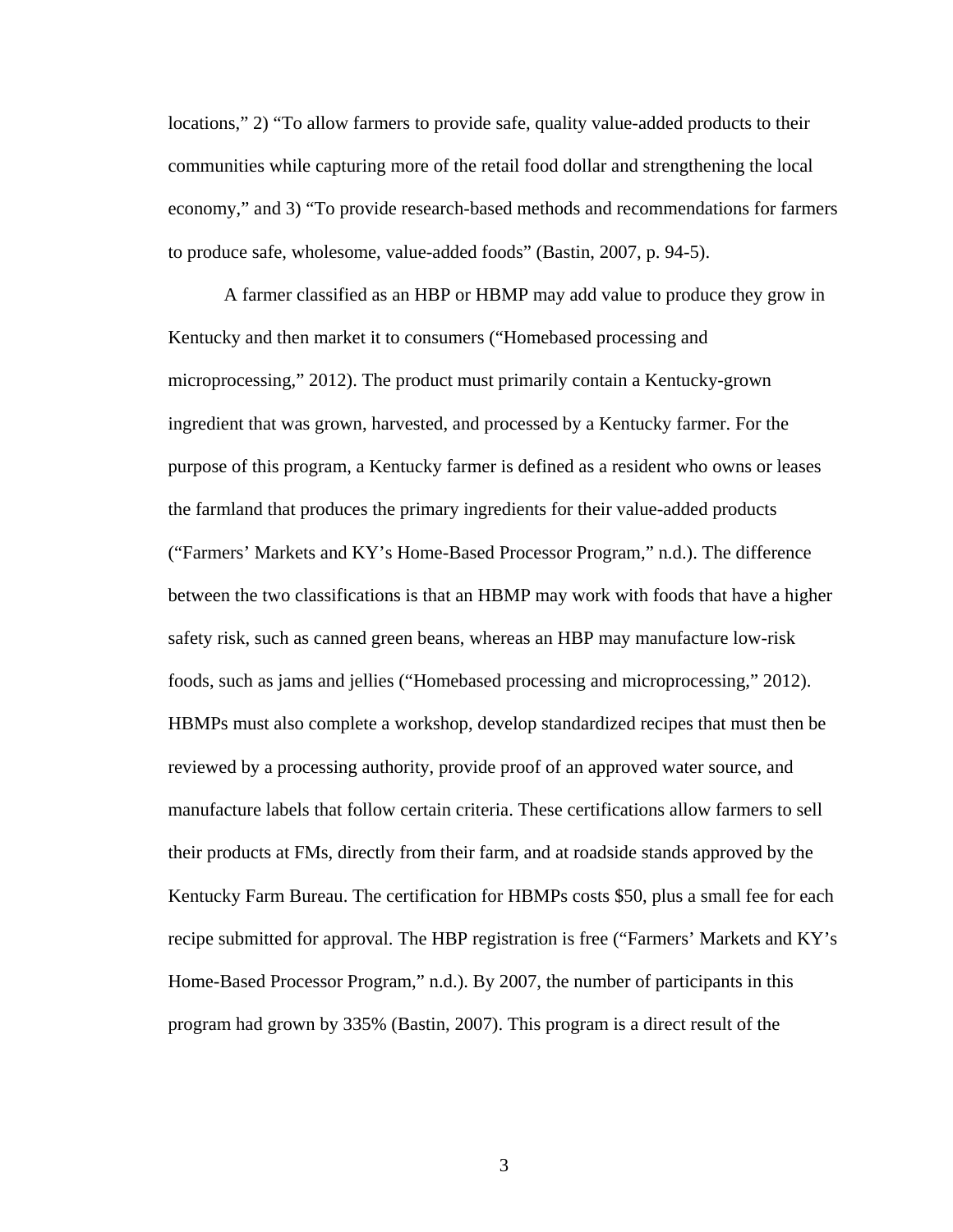recognition of policy-makers of the rise in popularity of purchasing local foods and their subsequent effort to help farmers take advantage of it.

#### **Problem Statement**

Changes in the Kentucky agricultural economy, including the decrease in farm number and increase in farm size, have caused many small farmers to search for alternative agricultural business opportunities, such as producing value-added products. However, many farmers may be facing barriers that are preventing an entrepreneurial expansion and they may be unaware of the resources available to help them in their endeavor.

#### **Purpose Statement**

The purpose of this study is to assess the perceptions of Kentucky farmers of the benefits and barriers involved with home-based processing of agricultural value-added products. This study will also determine the factors that affect their ability to expand their farming business into this area.

#### **Objectives**

 Some information gaps remain in the research that has already been done concerning local food and value-added products. In order to fill these gaps, this study intended to achieve the following objectives:

- 1. To determine farmers' perceived success of their value-added food products
- 2. To identify which programs farmers are aware of or use
- 3. To discover the primary perceived barriers to developing value-added food products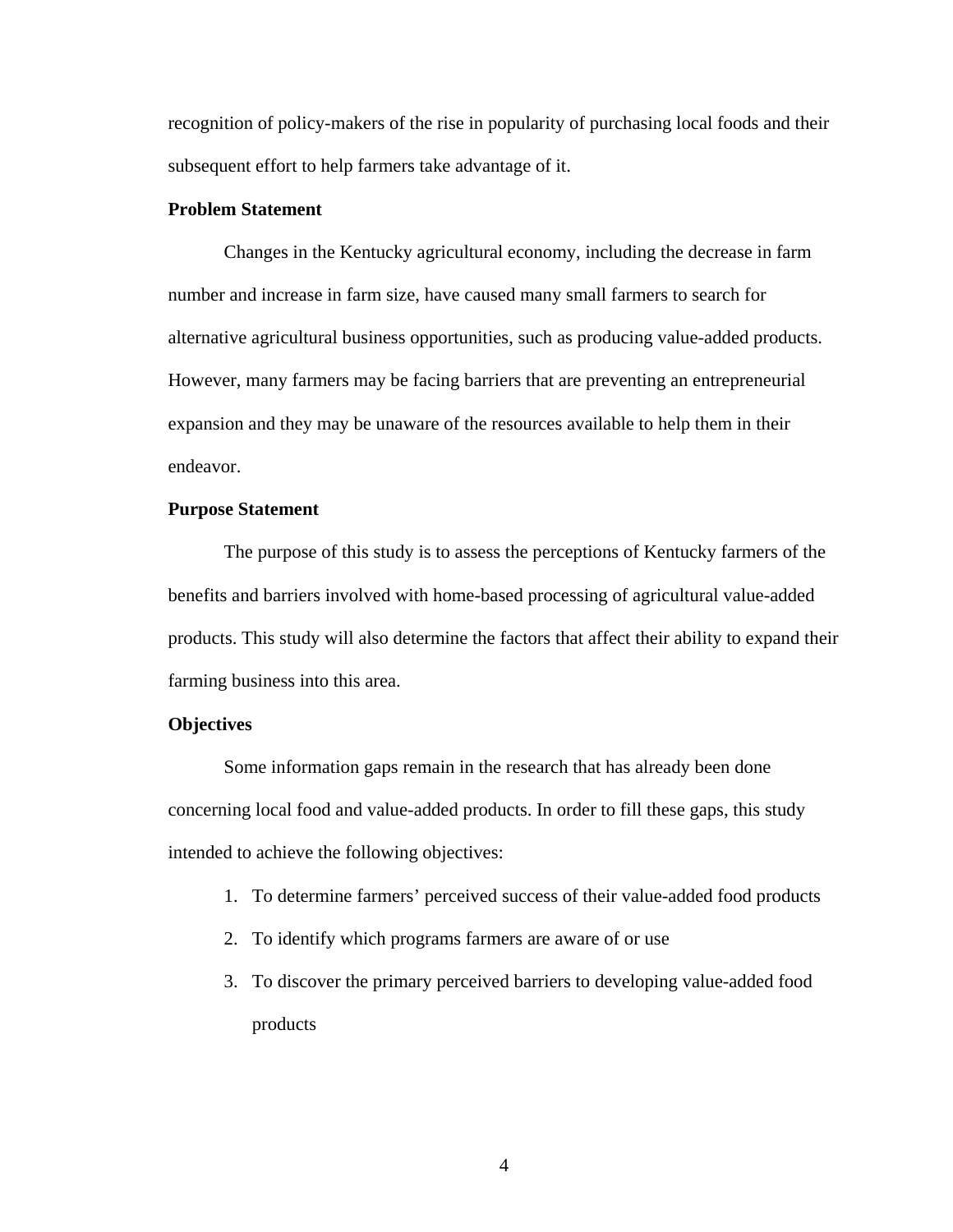4. To ascertain what factors influence the development of a value-added food product business

This study achieved these objectives by surveying a sample of farmers in Kentucky who are involved in home-based processing.

#### **Research Questions**

This study aimed to answer the following research questions:

- What issues face a farmer when they want to start processing their raw produce?
- What would make it easier for more farmers to start developing valueadded food products?
- Which programs are helpful and which are still unknown by farmers?
- Are there differences in the answers to these questions by region in the state of Kentucky?

#### **Justification**

Though some research has already been exploring the various aspects of the rise in consumer interest in local value-added products, little data has been collected about farmers' perceptions about the value-added product development process. For example, increased awareness of the availability of support programs may encourage farmers to enter the marketplace. Alonso (2011) surveyed farmers in Alabama to discover their involvement in adding value to produce leftovers, such as using bruised peaches to make marmalade. Not only does this technique add to the farmer's income by turning otherwise useless produce into a highly valued product, but it is also less wasteful and more sustainable. It seems that a substantial percentage of farmers are willing to consider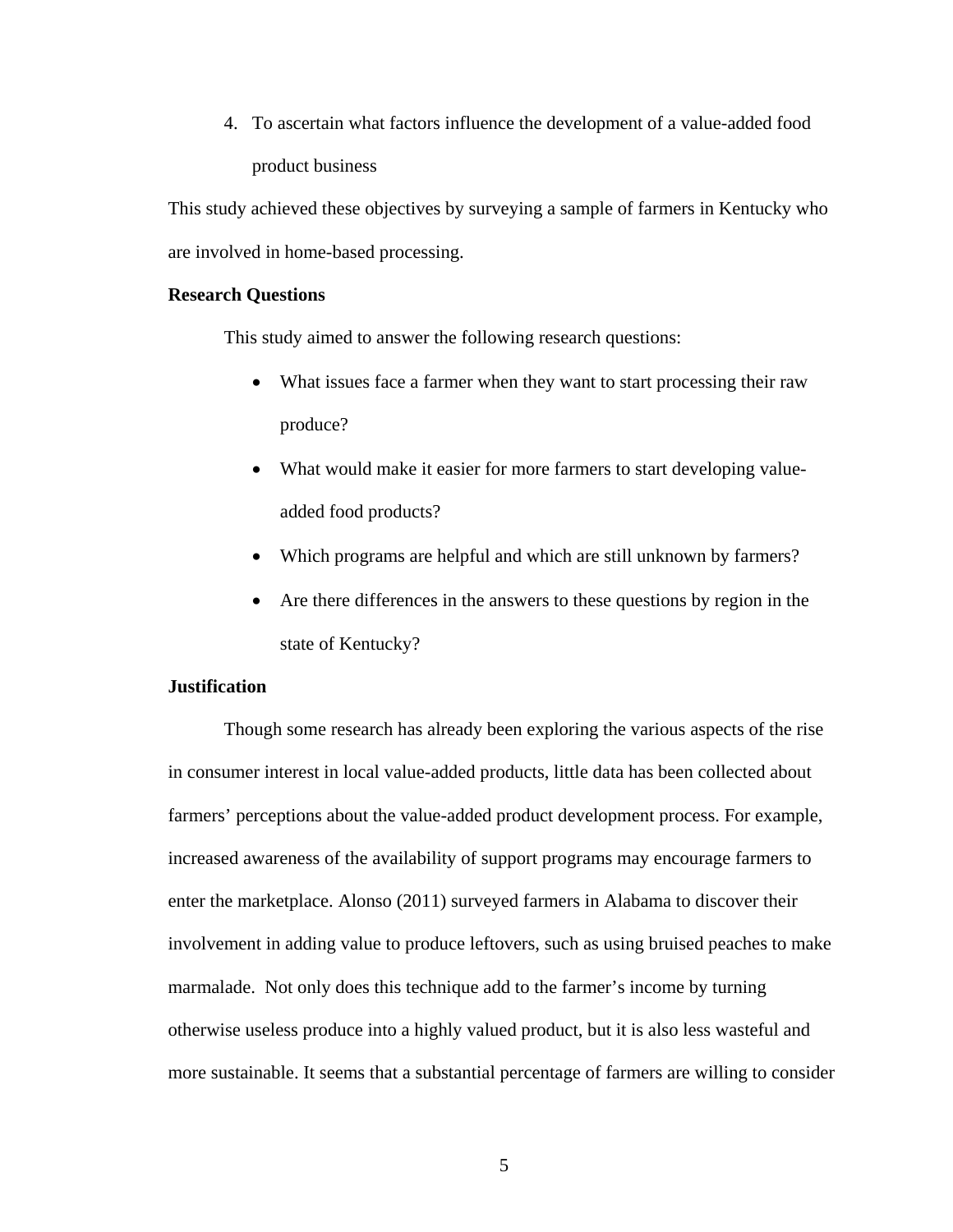the change, though the investment of time, energy, and finances required may be daunting. Only one-third of farmers surveyed were maximizing their returns with this method, and a quarter of the farmers displayed interest in starting to add value to produce leftovers. The most significant barrier Alonso (2011) identified was the lack of a commercial kitchen in which to prepare the products. This study will attempt to find similar useful information that is specific to Kentucky. Programs that appear to be relatively unknown can then increase their marketing techniques, information gaps held by farmers will be discovered, and identified barriers can be addressed.

#### **Assumptions and Limitations**

The purpose of this study rests on certain assumptions and is bounded by certain limitations. This study assumed that Kentucky farmers would be willing to take a survey and would answer truthfully. It was also assumed that farmers' perceptions of benefits and barriers would be measurable and that the sample size would be sufficient to make generalizations. Lastly, it was assumed that the survey was valid and reliable. A limitation of the study is that perceptions of benefits and barriers are difficult variables to define and different subjects taking the survey may interpret the questions in different ways. Time and resources also limited the study, decreasing the sample size. This also reduced the level of confidence at which the results of the study can be generalized.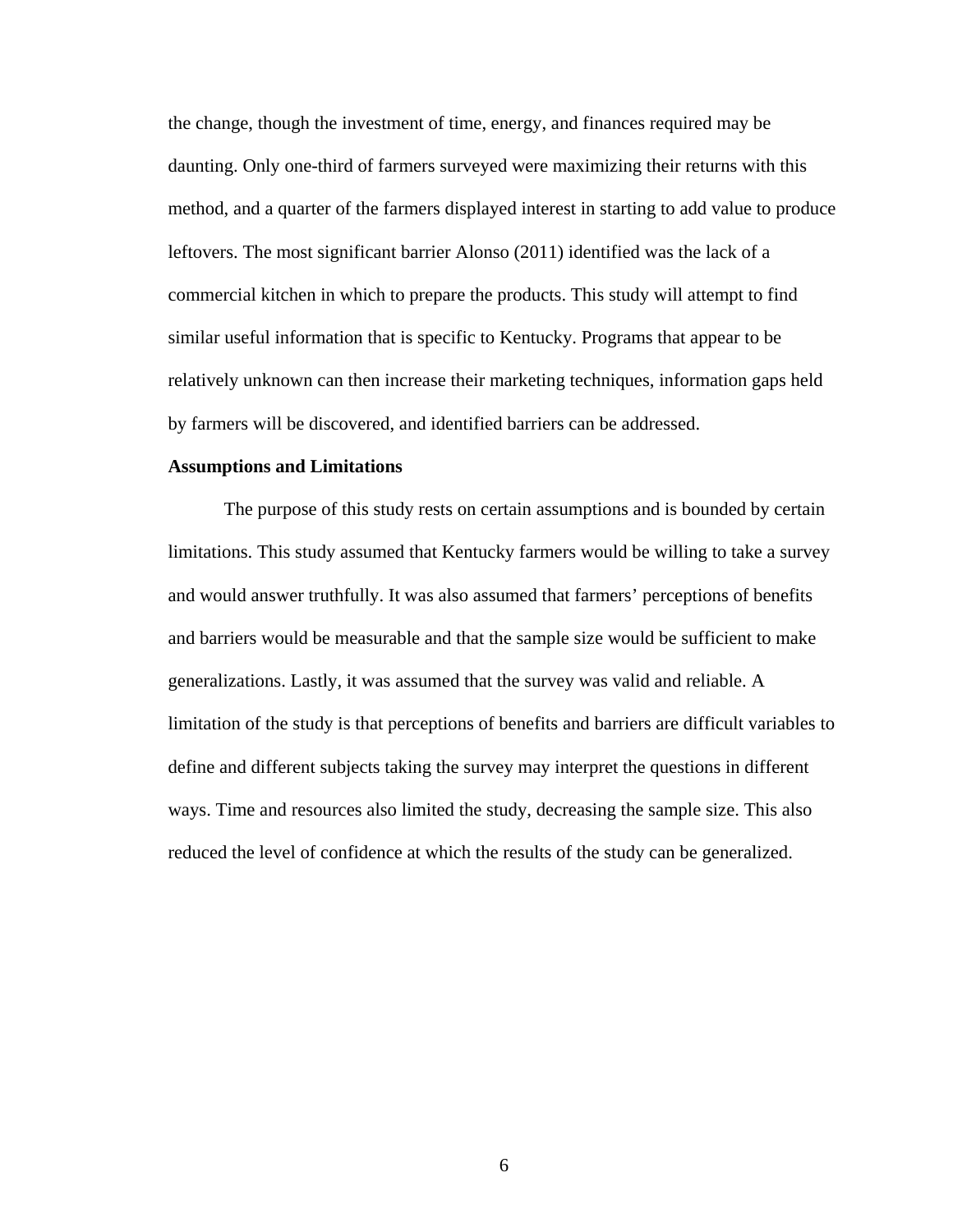#### **Chapter Two**

#### **Literature Review**

The increase in the amount of research that analyzes local food systems has paralleled the surge in consumer interest in purchasing locally grown or produced foods. Market demand presents many potential opportunities for small-scale growers. However, before well-formulated suggestions can be given to growers, the market demand needs to be analyzed and the interest of farmers in taking the extra effort to take advantage of the suggestions. Past research on how farmers can maximize their profits, especially by using value-added products, will be presented. Research articles were included based on their content falling within one of the following broad categories: local food, FMs, farmerhospitality relationships, and value-added products.

#### **Local Food**

Despite the increased globalization of food systems, many consumers understand the value of supporting their local food system and make an effort to support the local farmer. The food system can be defined as all activities involving food, including production, transport, processing, and consumption (University of Oxford, n.d.). However, the food system can be divided into levels, such as local and global. Many prefer buying local to buying global. This increased use of local food has its own advantages and disadvantages to the community involved. The advantages can be classified in one of the following categories: social, economic, or environmental. Jones, Comfort, and Hillier (2004) noted that many of the benefits are tied to the promotion of sustainability. Since many consumers who are interested in local food are equally interested in sustainability, farmers marketing to them adopt environmentally friendly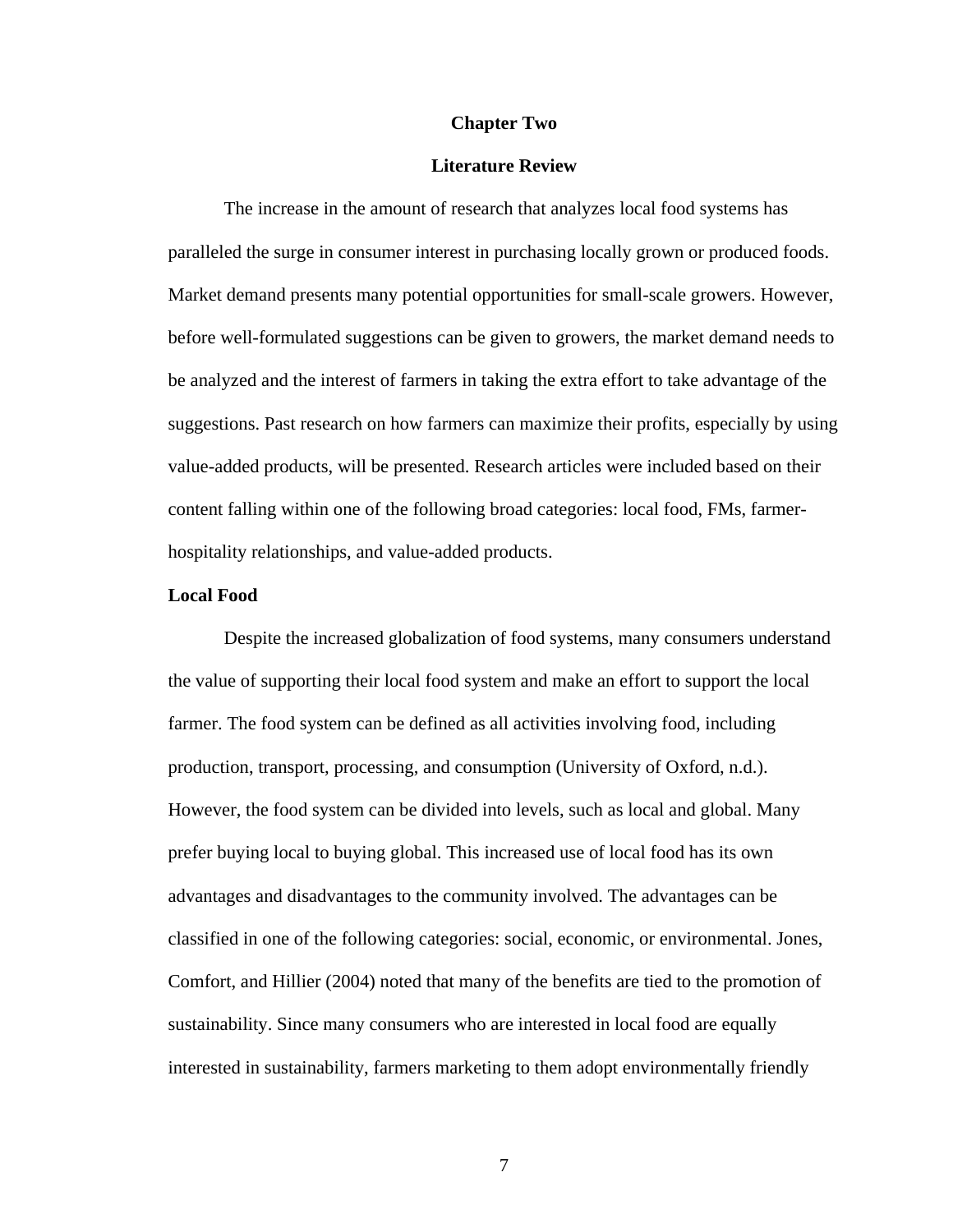methods of farming. Jones et al. (2004) emphasized that purchasing food locally results in new jobs, increased potential for small businesses, bolstering of community culture, money kept within the community, increased access to fresh foods within the community, and reduction of food miles and thus energy use. However, local food production comes at a higher cost to the consumer because the small business cannot be as efficient as a larger factory. Also, though new jobs are created, local unemployed people may not have the skills to perform them (Jones et al., 2004).

**Definition.** Local food is not easily defined. In the literal sense, food grown within a certain mile radius from the consumer is considered local. The National Association of Farmers Markets (NAFM) states that local may simply be defined as when the farmer and consumer are within one county or another type of boundary. Jones, Comfort, and Hillier (2004) conducted a case study of the increased consumer interest in local foods in the United Kingdom to determine how local food is defined. Jones et al. emphasized the importance of recognizing that local food and locality food are different. Local food is both grown and consumed within a certain area. Locality food is known for being from a certain geographic region, but is sold all over the world. One could also define local food differently depending on the consumer. One consumer may think a food is local when it is simply produced within the state, whereas another may consider food to be local only when it is produced in his or her county. Another way in which local food could be defined is that it is food that is produced with the benefit of the region and local food system in mind (Jones et al., 2004; Pearson & Bailey, 2012). Whatever the definition used in the region being studied, most researchers would agree that a definition should be determined when specifically analyzing it as a variable within a research study.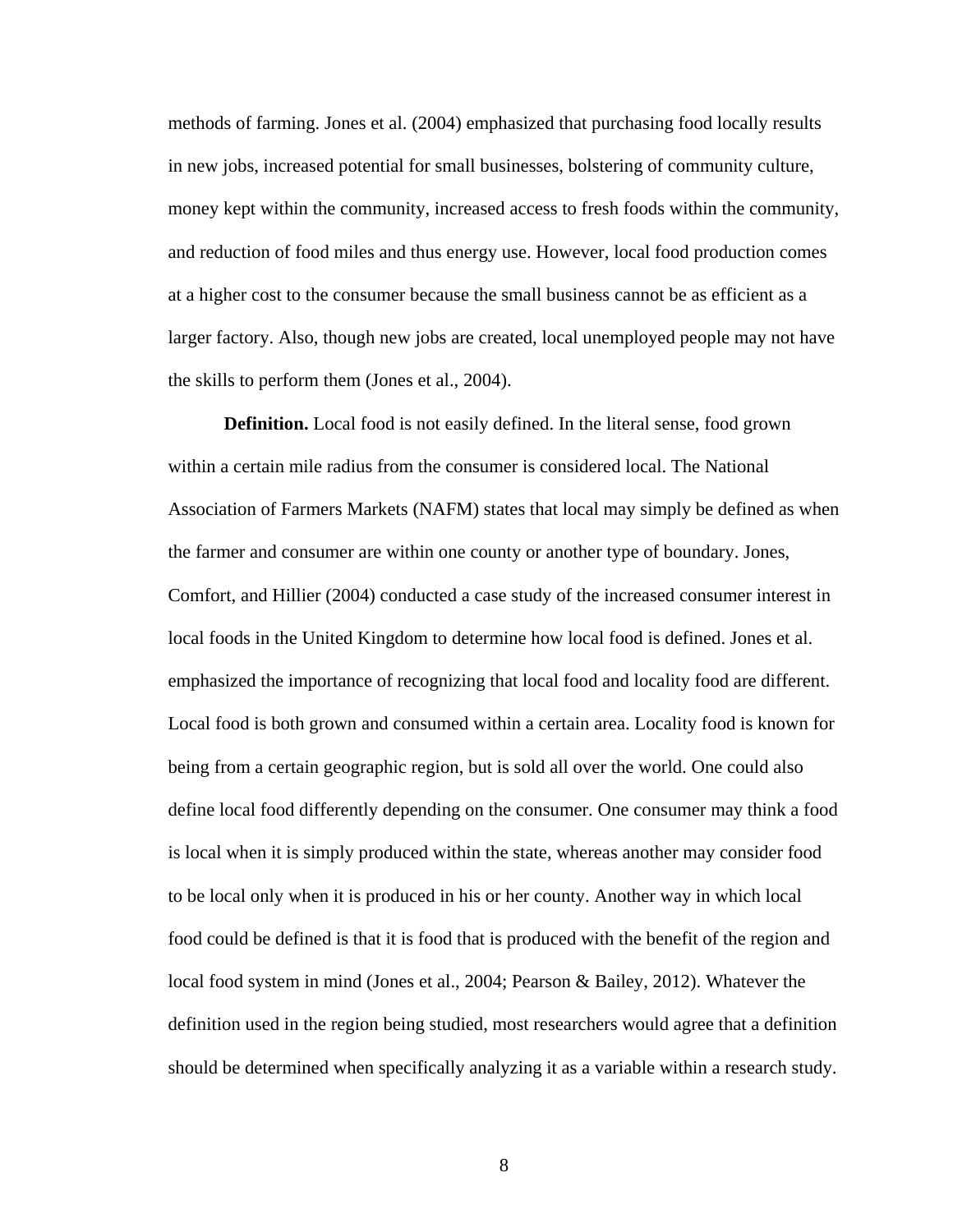No matter what the official definition of "local" is, what matters is the consumers' definition. Consumers seem to feel more comfortable if they have a more precise idea of where their food originated. Clonan, Holdsworth, Swift, and Wilson (2010) found that consumers in the United Kingdom are more likely to develop a pattern of purchasing products considered local for a price premium than fair trade or organic products. The researchers state, "The clear pattern that emerges indicates that local produce is of very substantial importance [to consumers]" (Clonan et al., 2010, p. 5).

Pearson et al. (2011) conducted another study analyzing the definition of local food according to consumers. They distributed a survey to all customers entering a small food cooperative during one week chosen to be indicative of an average week. They discovered a vagueness surrounding the definition of local food held by consumers. In fact, some customers actually stated that the degree of localness they preferred depended on the product in question. In general, they preferred fresh produce to be more local, meaning that it had been grown closer to the market where it was sold. Some customers suggested that food miles be a component of the label since everyone judges each product's localness differently.

**Routes to market.** Local food can be brought to the consumer in many different ways. You-Pick farms, FMs, roadside stands, rural stores, caterers, the internet, Community Supported Agriculture (CSA), and seasonal shares are all different ways the consumer can access locally grown food and interact with the producer. In fact, most local food producers utilize two or three of these routes to sustain their business (Guthrie, Guthrie, Lawson, & Cameron, 2006). Small food processing plants and restaurants may also purchase local food and give a guarantee to their customers about the level of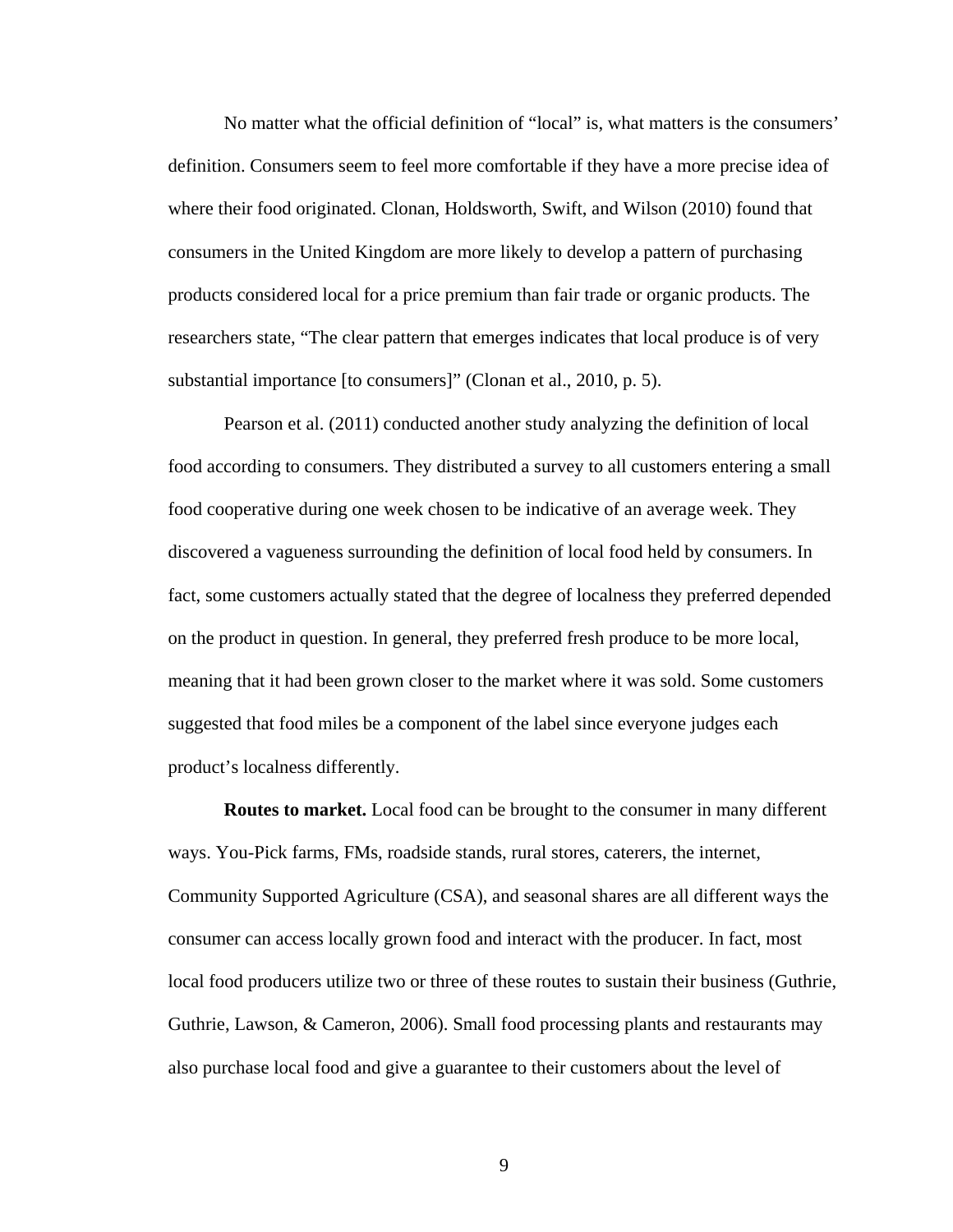localness their products or menu items contain. Farmers may also engage in cooperatives with each other to market their products. A few larger supermarket chains have considered selling local produce; however, local food production is simply not yet at a scale where feasibility is consistent. Jones et al. (2004) concluded that while there is a definite interest among consumers and farmers to increase consumption of local food, the methods for selling local produce at supermarkets are obviously still developing.

**Market potential.** Now that an attempt has been made to define the word "local" and to determine the means by which local food can be found by the consumer, it remains to be explored what exactly the market potential is for local food. Many consumers are extremely conscious of how sustainably their food was grown, how well the animals were treated, and how healthy and chemical-free their food is (Pearson & Bailey, 2012). Purchasing food directly from the farmer allows a certain level of transparency between consumers and their food that is not possible when shopping in a supermarket. In fact, it has been found that many consumers actually assume that because the food is grown on a small scale and sold locally that it was produced in an environmentally friendly manner (Pearson & Bailey, 2012).

Other consumers are drawn to local food markets simply because it goes against the industrial grain and cultivates bonds between them, other local consumers, and the farmers present. The consumer also gains a sense of the seasonality of foods and the artisanal products that are popular among small farmers and food processors within their region when shopping locally (Pearson & Bailey, 2012). In addition, interacting directly with someone who grew the food or was involved in the process opens up opportunities for conversation and the possibility of gaining suggestions for preparing the food sold at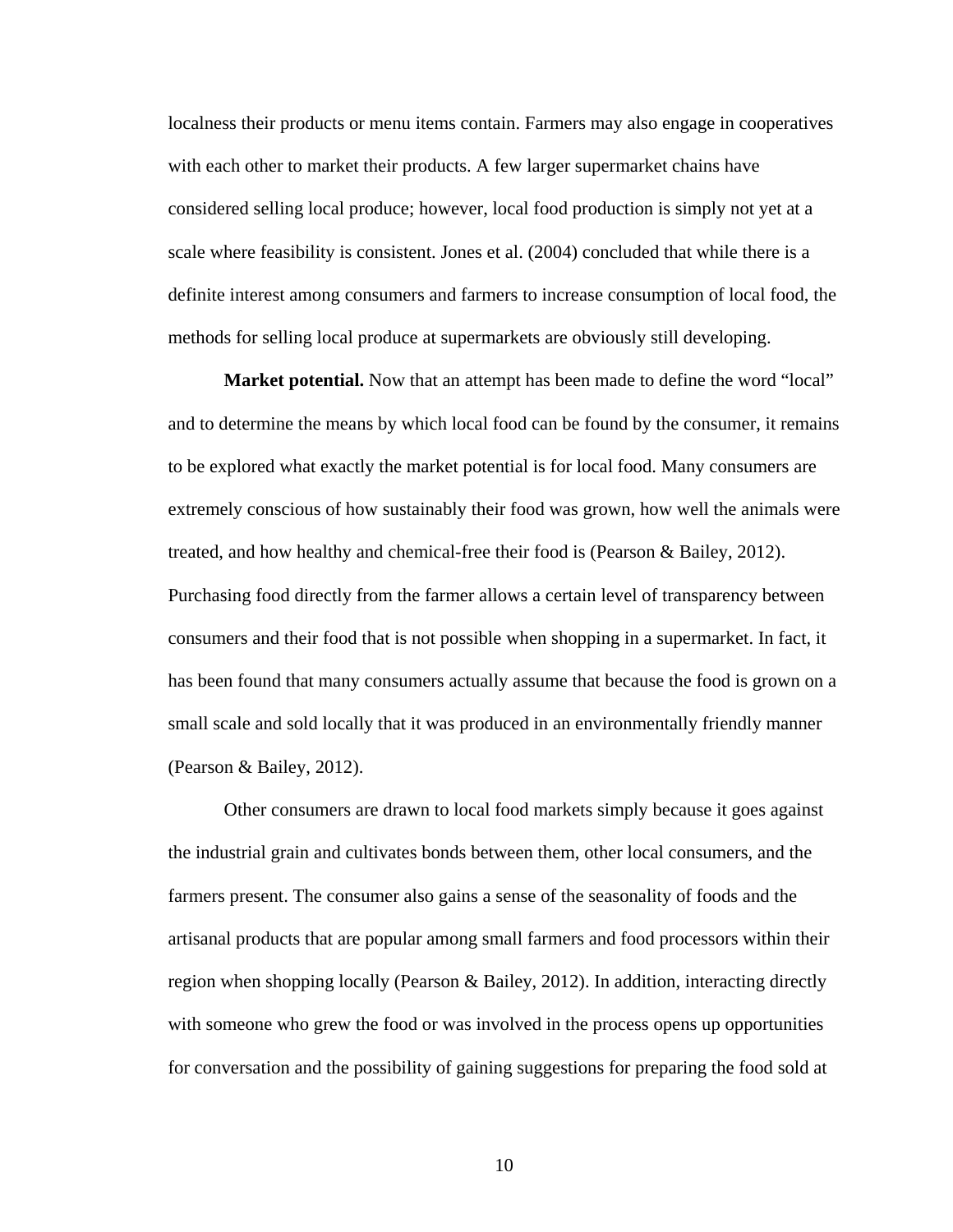the stand. However, while this laidback method of shopping seems appealing and motivating for consumers, it is simultaneously one of the main reasons a certain sector of consumers avoid purchasing locally. It may be inconvenient and take too much time, resulting in the event becoming irregular (Pearson & Bailey, 2012).

 Pearson and Bailey (2012) identified seven primary reasons for purchasing locally that are considered to include the motivations of most consumers. These concerns include the following: quality assurance, supporting the community, confidence in the food's source, freshness and health, environmental sustainability, increased options for food shopping, and enjoyment (Pearson & Bailey, 2012). Though supermarkets are likely to keep their hold on the food market, the previously listed consumer motivations indicate a healthy market for local food. Pearson and Bailey suggest that more research be done in the areas of clearly defining what local food is and developing an assurance system for consumers to recognize when foods fit under this predetermined definition of local.

**Consumer interest.** Literature supports a definite interest in local foods among consumers. Loureiro and Hine (2002) assessed the demand for local, organic, and GMOfree potatoes among consumers to determine which niche is most desirable. Findings from a study of this nature help farmers choose which farming method and labeling technique to use. In total, 437 questionnaires were administered to randomly selected consumers in convenient locations within grocery stores. They were given the definitions of GMO-free food, organic food, and local food, which in this case was defined as Colorado-grown. They then took the survey that asked them questions including which type of food for which they would be willing to pay more of a price premium (Loureiro & Hine, 2002). The study found that consumers were more willing to pay about a 10%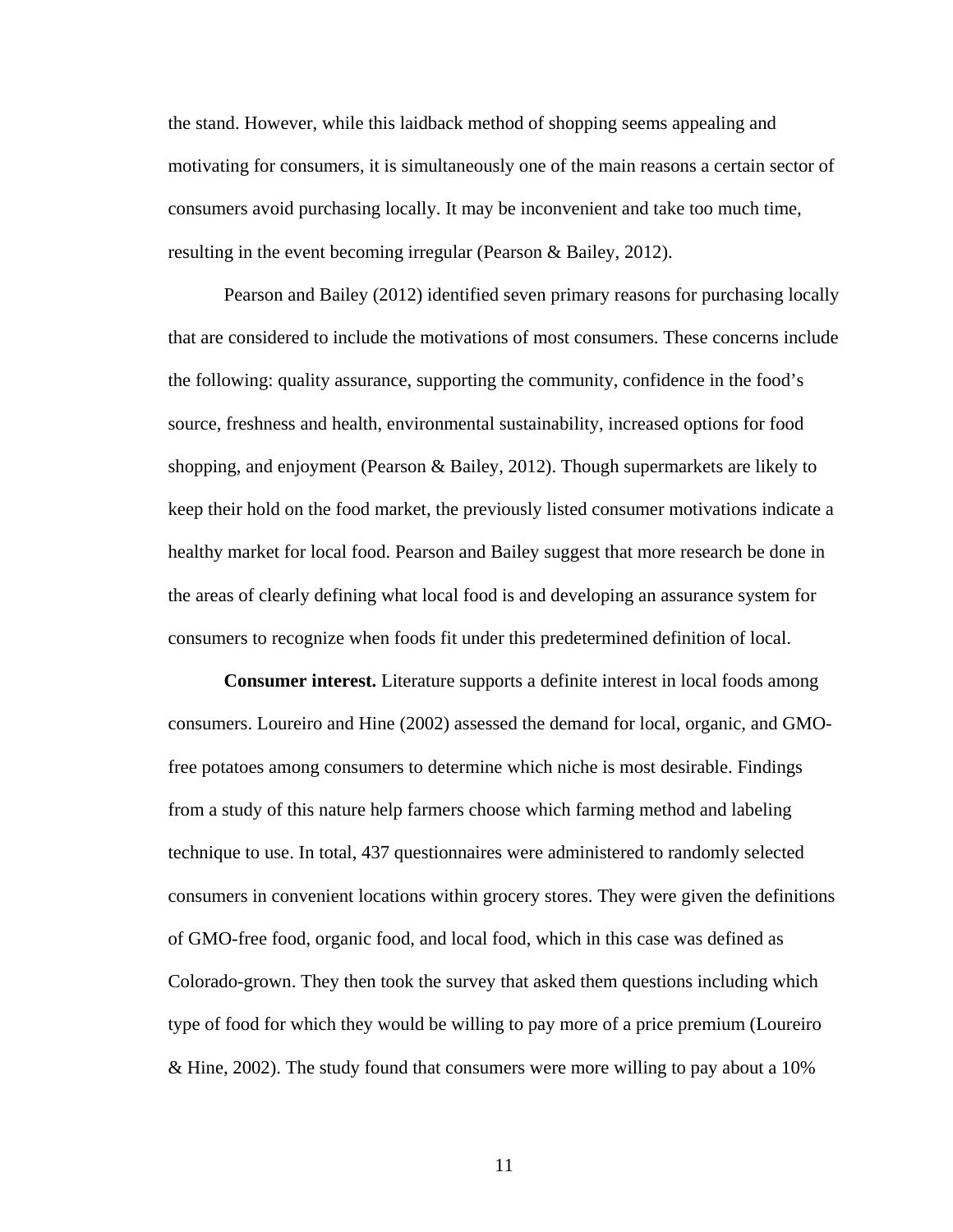premium for Colorado-grown potatoes than for GMO-free or organic potatoes. This willingness was tied to the fact that these consumers projected a higher nutritional quality onto the locally grown potatoes (Loureiro & Hine, 2002).

Other factors that affected willingness-to-pay in the 2002 study conducted by Loureiro and Hine included age, class, and number of children in the household. The older the participant was, the less willing they were to pay more for GMO-free potatoes. Participants in an upper class, or as defined by the study, with graduate degrees and salaries over \$50,000, were willing to pay more for GMO-free or organic potatoes than lower classes. Lastly, the more children in the house, the less likely the shopper was to be willing to pay more for any type of value added to the potato. In conclusion, the study found that it would be most worthwhile for a farmer to market and attach a price premium to his or her potatoes as Colorado-grown, rather than GMO-free or organic. Future research suggested by the study included copying the study's design and methods in other regions or with other foods (Loureiro & Hine, 2002).

Another study focused on consumer demand for locally produced value-added foods in Kentucky and Ohio. The consumer survey used by Hu, Batte, Woods, and Ernst (2011) discovered a willingness-to-pay that is encouraging to all HBPs. The study found that consumers were especially eager to support small family farms by purchasing products with that indication on the label. This emphasizes the importance of including an origin that is both local and recognizable to consumers on value-added products. Obtaining and placing *State Proud* labels on the products was found to be highly effective as well, raising the value of the jar by about 15 US cents in the minds of consumers. A label that indicated the product was from certain specific regions raised the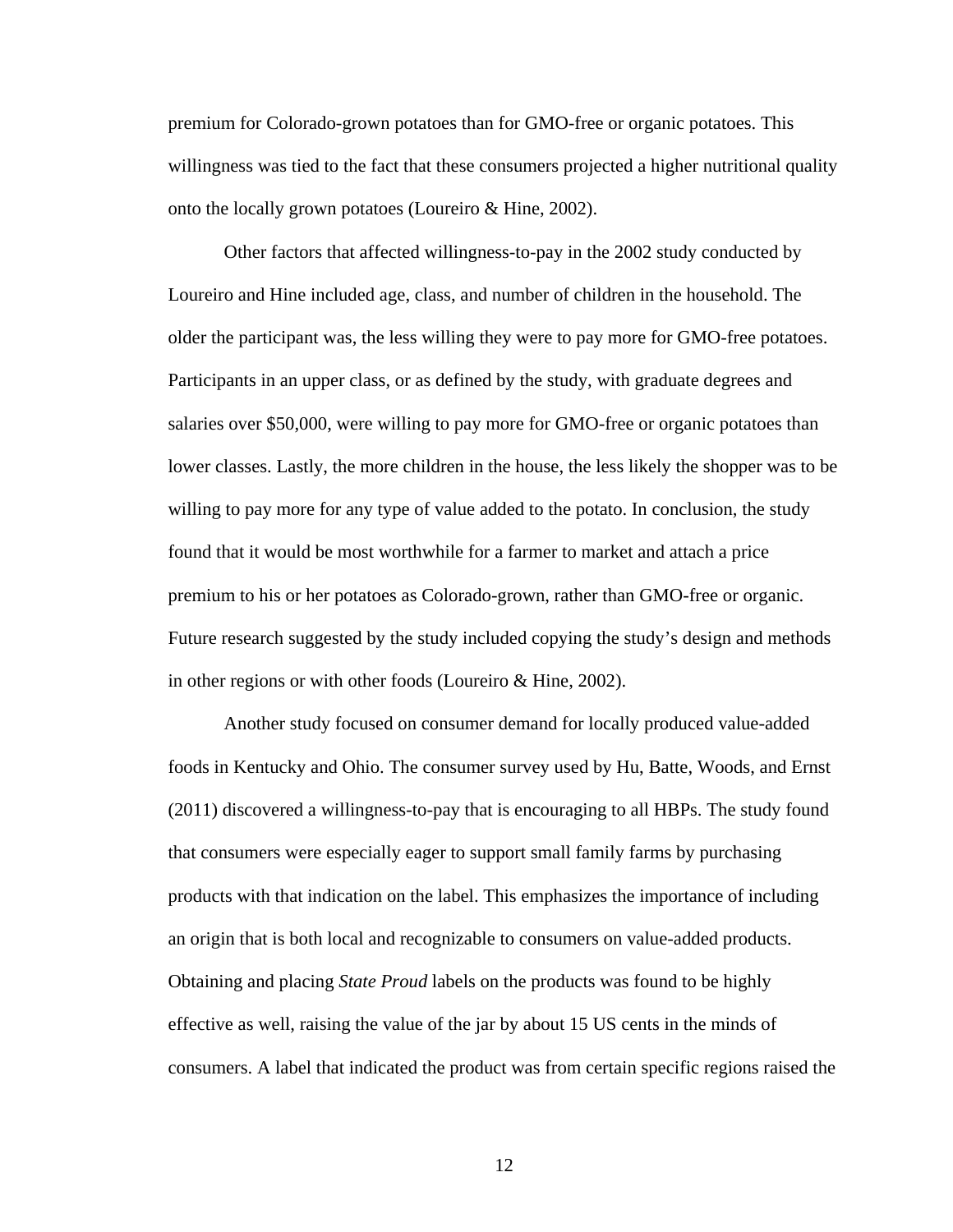value of the jar by about 31 US cents in the eyes of the consumers. Thus, it seems that farmers must not merely learn to make value-added products, but also to label and market them (Hu et al. 2011).

 A case study on Colorado Homestead Ranches and their value-added agricultural enterprises (VAAE) conducted by McFadden, Umberger, and Wilson (2004) analyzed what qualities of beef production consumers most value. They found that more consumers consider it "important" that the beef is locally produced and traceable from farm to consumer. More consumers also consider it "very important" that the product is labeled with its county of origin. Once again, labeling and communication with the consumer seems to be inextricably tied to the value consumers attach to locally produced foods.

 While the previous study analyzed a very specific product market, Pearson et al. (2011) studied consumers at a small food cooperative to glean their motivation for purchasing local food in general. Pearson at al. (2011) reviewed other research for background material, finding the primary reasons for purchasing local food included that they know where it came from and that they assume that it was fresher, tastier, more authentic, and of a better quality. They also wish to support the local food system and believe they are benefiting the environment by promoting small farms and decreasing food miles (Pearson et al., 2011).

The survey that Pearson et al. (2011) gave to customers of the small cooperative revealed that about half of the customers wished that the cooperative would sell more local products. The customers stated that although they could readily find local fresh produce, they wanted more access to locally produced cheeses and baked goods. Pearson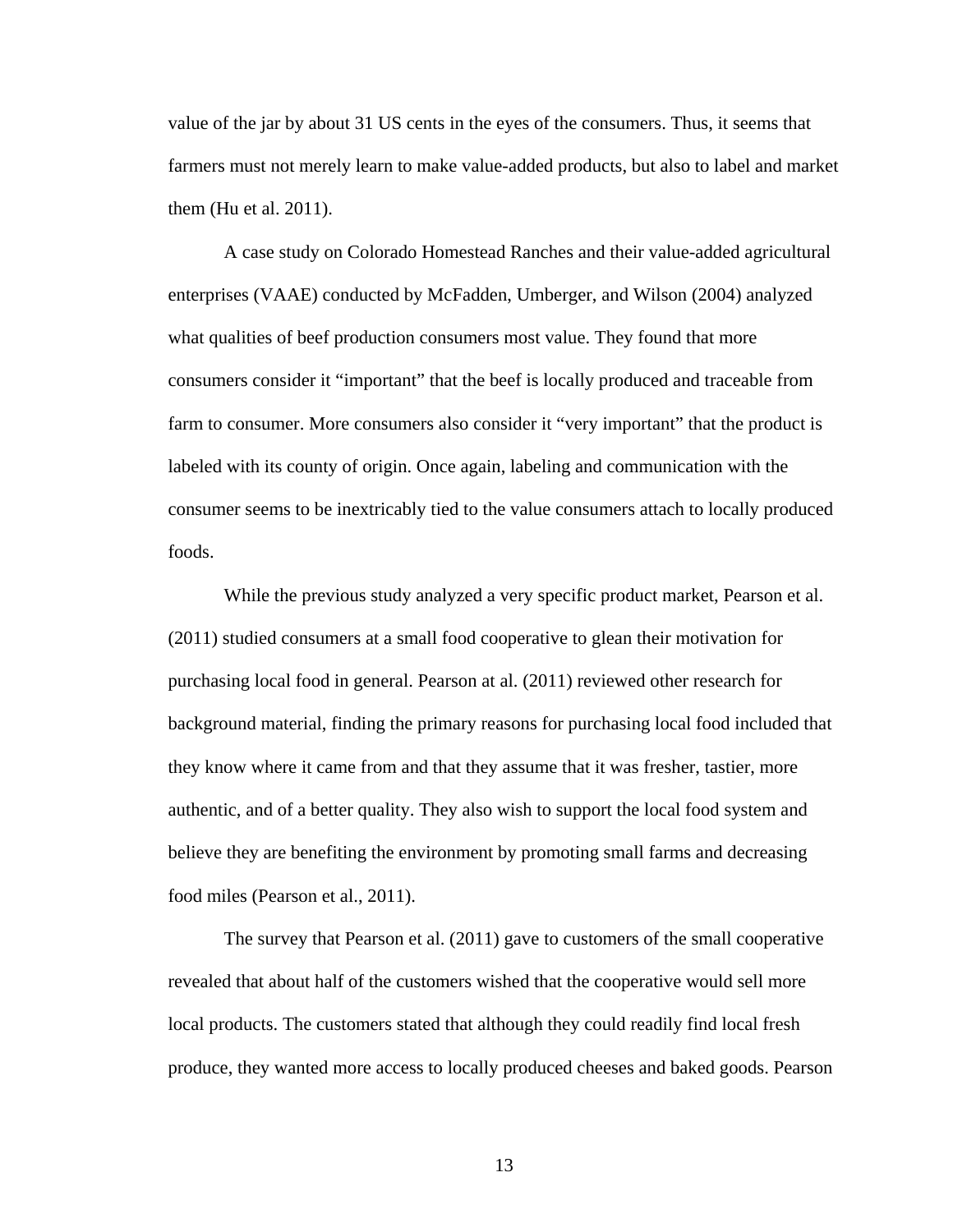et al. (2011) concluded that while the demand for local food is strong, "wide scale adoption of local food webs would require massive structural changes in the supply chain" (p. 897). The transition to local foods is a slow one, but one that is driven by the powerful effects of consumer interest, policy changes, and the enthusiasm of farmers (Pearson et al., 2011).

#### **Farmers Markets**

The increased interest in local foods resulted in marketplaces where enthused consumers could easily locate a variety of local produce in one location. These places were called FMs. Guthrie, J., Guthrie, A., Lawson, and Cameron (2006) explored the cause of the recent increase in FMs and local foods. They recognized that today's customers are more knowledgeable and demand a higher quality of food. This has created a movement that Guthrie et al. (2006) classified as another industrial revolution, stating, "The first industrial revolution was about resource extraction and money, whereas the second industrial revolution is about resource conservation and values" (p. 560). This revolution sparked the development of FMs.

**Development.** FMs are the spearhead for the "real food" revolution, creating a place where concerned customers can shop for the authentic artisanal products that are more widely valued today (Guthrie et al., 2006). Logically, this is opening up more opportunities for small entrepreneurial farmers and increasing their chance of survival. For the purpose of a study conducted by Guthrie et al. (2006), FMs were defined as a market that met at a certain location and featured vendors who sold products they had grown or made themselves. In their review, Guthrie et al. (2006) found that FMs seem to be successful due to their pleasant atmosphere, the diversity of products offered, and the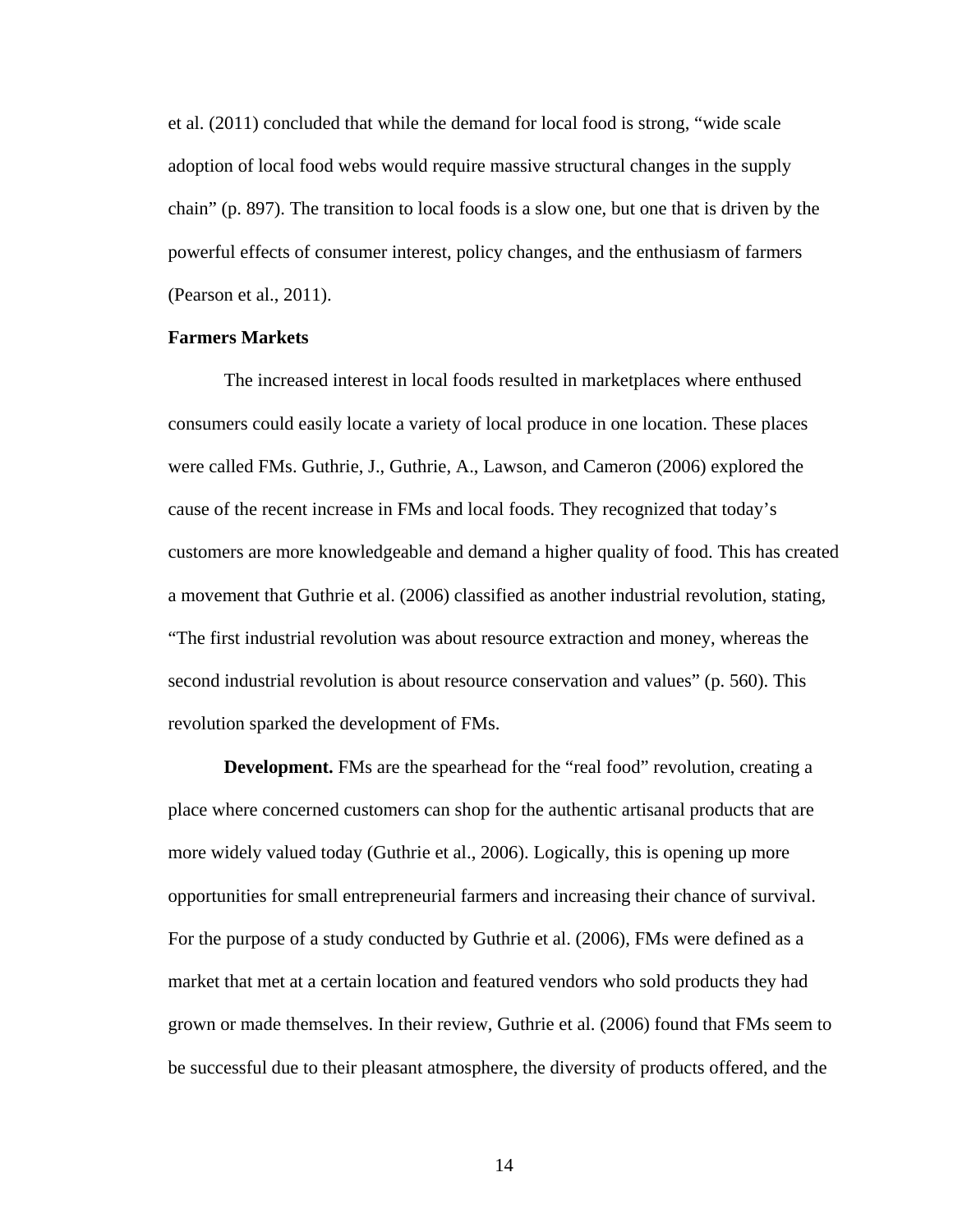provision of the ability to talk directly with the producers of the food, which increased customer trust of the products. FMs set in cities also provide an escape from urban life. Generally, FMs seem to attract advocates of sustaining the rural community, environmentalists who support the organic movement, consumers who are disgusted by the uniform and globalized food system, and tourists who are attracted to activities that feature a location's uniqueness.

 After Guthrie et al. (2006) surveyed vendors, customers, and managers in the FM business, they found that many are run by non-profit community organizations, but the funding source widely varies from market to market. Vendors are primarily attracted to FMs as one of their distribution outlets because of the drastic increase in profit margin that is possible (Guthrie et al., 2006). Becoming one's own distributor, rather than selling produce to an outside distributor, can potentially double one's profit margin. Selling at FMs also provides vendors with immediate cash flow. Those who are developing valueadded products utilize FMs as a means to gauge consumer interest in new products. Other producers who previously sold primary products and were put out of business by supermarkets can seek refuge in "the resurrected, 'new generation' farmers markets" (Guthrie et al., 2006, p. 571).

**Economic impact.** It is easily assumed that FMs would stimulate the local economy and benefit the community. Hughes, Brown, Miller, and McConnell (2008) tested this theory in West Virginia, taking into account the transfer of business from supermarkets and grocery stores to the local food system. They purposed to combine vendor survey results with an input-output model to estimate how much FMs financially contribute to the economy and how much income is lost to supermarkets due to FMs.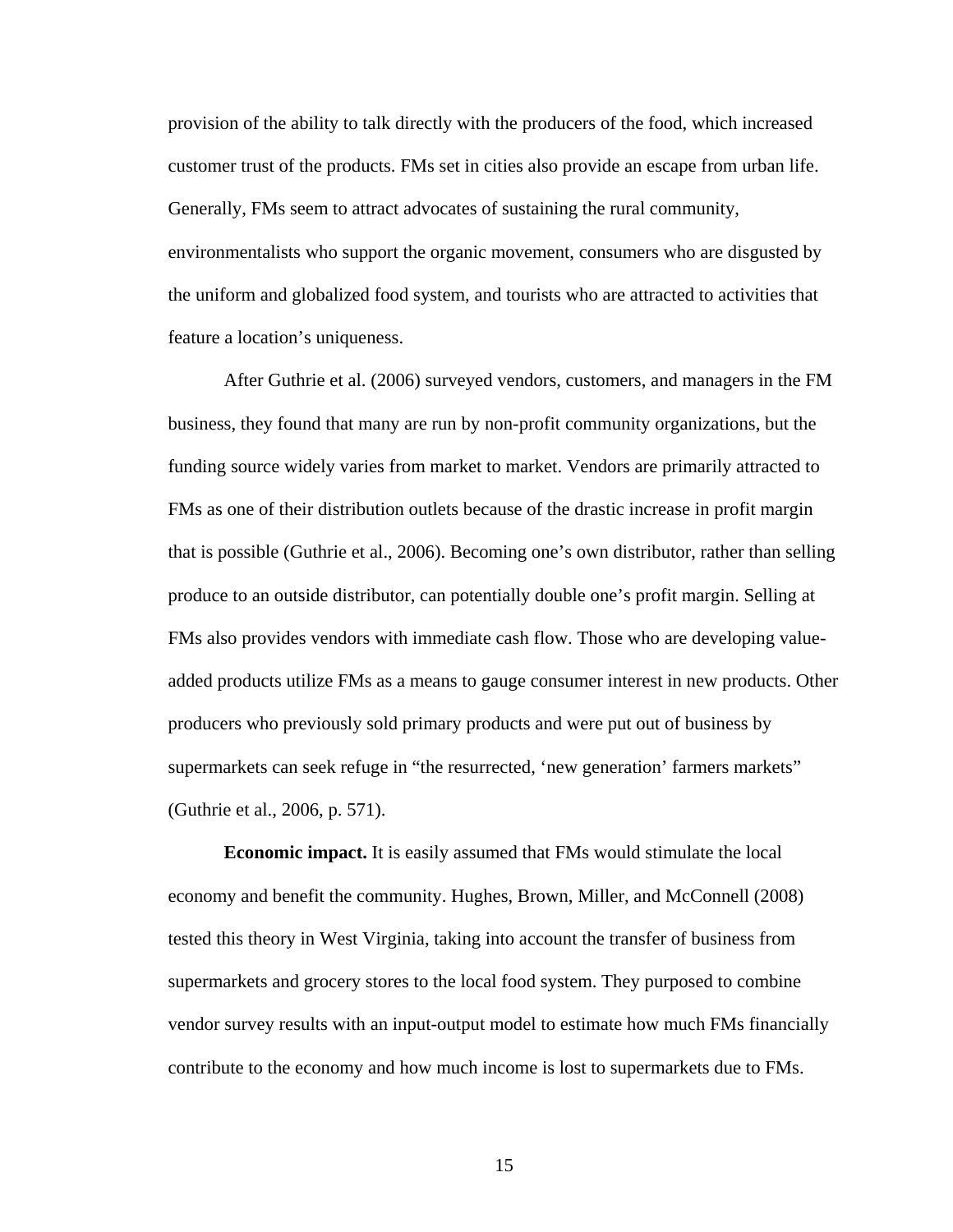They hypothesized that FMs would have a net positive effect on the economy even after opportunity cost was considered (Hughes et al., 2008).

 Hughes et al. (2008) discovered that, in West Virginia, FMs contribute about 119 jobs or 69 full-time equivalents (FTEs) and \$2.39 million in output with \$1.48 million in gross state product (GSP). After taking the opportunity cost into account, the FMs still contributed about 82 jobs or 43 FTEs and \$1.075 million in output with \$0.653 million in GSP. Their data supported their hypothesis. This model of evaluation could be replicated in other states. Though it is not a favorable outcome that FMs would detract from an economy in any way, taking opportunity cost into account provides realistic and more defendable results.

Hughes et al. (2008) noted their research did not take into account that an unknown portion of FM customers may be shopping there as a recreational activity, rather than as a substitute for their weekly grocery store visit. An influx of customers to a certain area of town may also result in "spill-over spending" for nearby businesses (Hughes et al., 2008, p. 264). The positive effects of the increased entrepreneurship that is fostered at FMs may not yet be economically measurable.

#### **Farmer-Hospitality Relationships**

 The "farm to fork" or "farm to table" movement has caused a push for more farmer-hospitality relationships. This movement was sparked by the increased consumer interest in local foods. Consumers desire to access local foods not only in marketplaces, but also in restaurants and schools (Boyce, 2013). Contracts with hospitality enterprises grant farmers a twofold benefit. First, it provides farmers with a steady and dependable avenue of income. Second, their produce and products are advertised to the enterprise's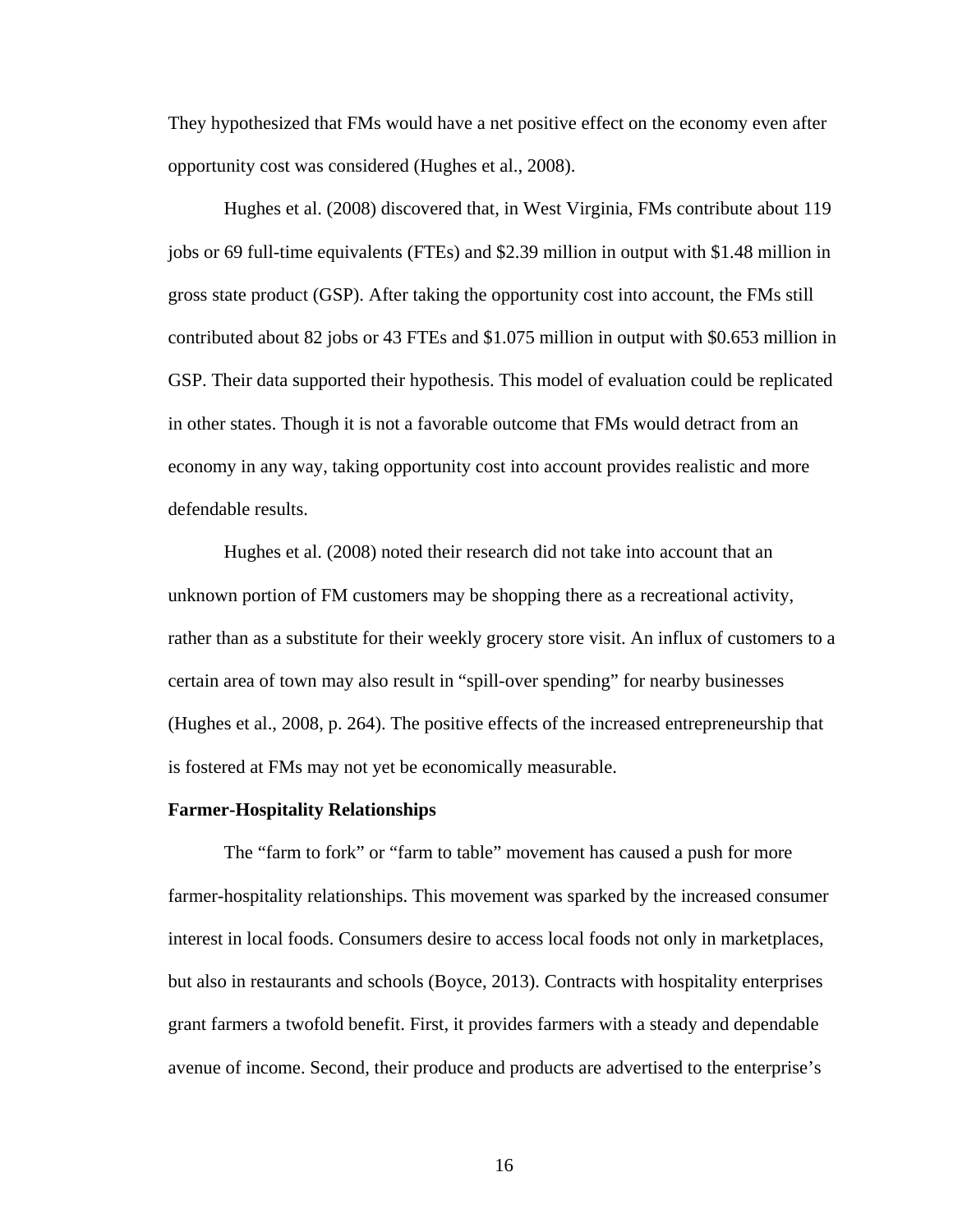customers when their farm name appears on the menu. Alonso and O'Neill (2010) realized the challenge farmers face when they attempt to sell their products on their farm. It would be beneficial for farmers to find a more reliable and lucrative means of living and only use on-site sales as supplemental income.

**Business perspective.** Alonso and O'Neill (2010) sought to analyze how hospitality enterprises in the southern United States view making relationships with farmers to determine how likely it is for new relations to be knit between the two groups. They interviewed 21 restaurateurs about their interest in local products, current relationships with farmers, and how any collaboration with farmers had affected their bottom line. They chose to study small hospitality operations, with the largest employing 48 people. They found that, while more respondents agreed than disagreed that it is important to promote local foods, a full three-quarters of them did not purchase, or only rarely purchased, local products for their operation. Reasons given for this lack of involvement were that local foods are more expensive and inconveniently obtained or that their restaurants are not 'fancy' enough (Alonso & O'Neill, 2010, p. 1181). Some respondents stated that they were not involved because no farmers had contacted them. Many respondents also noted that they might be more willing to develop relationships with farmers if the farmers would deliver the produce to the restaurant.

Of the quarter of respondents Alonso and O'Neill (2010) interviewed who regularly used local products, about a third of them did not acknowledge this on their menus. The main reasons they gave for being involved were that their chefs preferred the fresher ingredients and that the food was simply of a better quality. Overall, Alonso and O'Neill (2010) concluded that the three main reasons that hospitality enterprises do not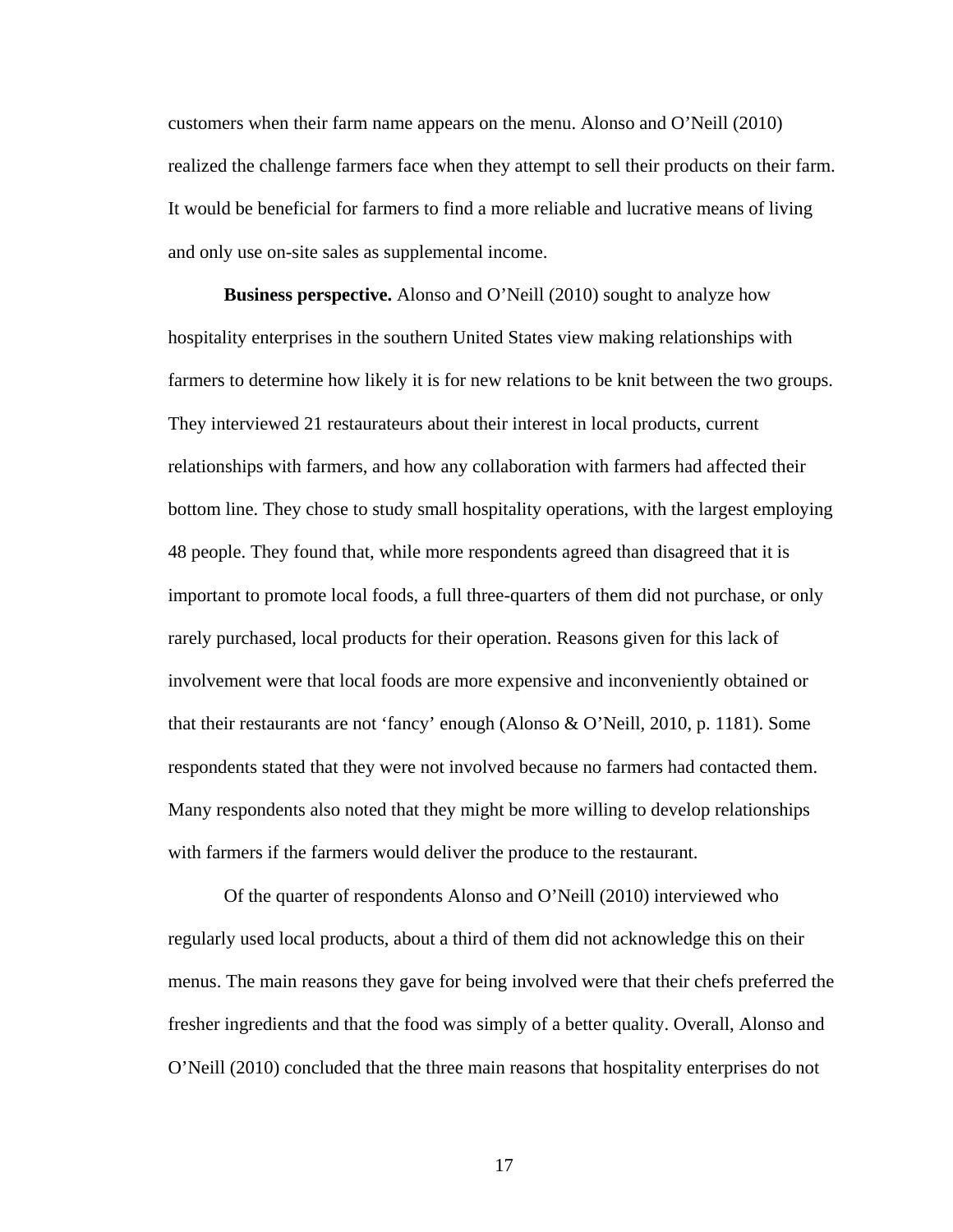buy directly from farmers were the convenience of delivery from distributors, price, and simple lack of knowledge about any farmers nearby. However, it seems that Alonso and O'Neill (2010) did not consider these to be sufficient cause for an operation to forgo local foods. Though they did not interview him personally, Alonso and O'Neill (2010) referenced Chris Arnold, the Director of Media Relations for the Chipotle Mexican Restaurant, who stated that better taste was the main reason for the chain's use of as many local items as possible. This is a wonderful example of a successful relationship between a large chain restaurant and the local food system.

**Farmer perspective.** While hospitality enterprises have their reasons when avoiding or promoting local products, farmers also have an opinion on this issue. Alonso (2010) surveyed Alabama farmers to determine if they have any current business relationships with restaurants and what factors affect the development of these relationships. He found that 80% of the farmers he surveyed had no relationship with hospitality operations. Most vendors at FMs owned You-Pick farms or sold on-site. Reasons included not enough time, insufficient acreage, distrust of operation owners, or the inability to provide a type of produce year-round for a solid menu. Overall, the primary reasons parallel those given by the hospitality enterprises in the study conducted by Alonso and O'Neill (2010). The farmers either said no restaurants had contacted them about it, exhibited worry about getting the right price for their produce, or were simply content with the convenience of selling on-site or at FMs. For those farmers who do sell to restaurants, Alonso (2010) discovered that the main contact and motivation for the relationship is usually the head chef.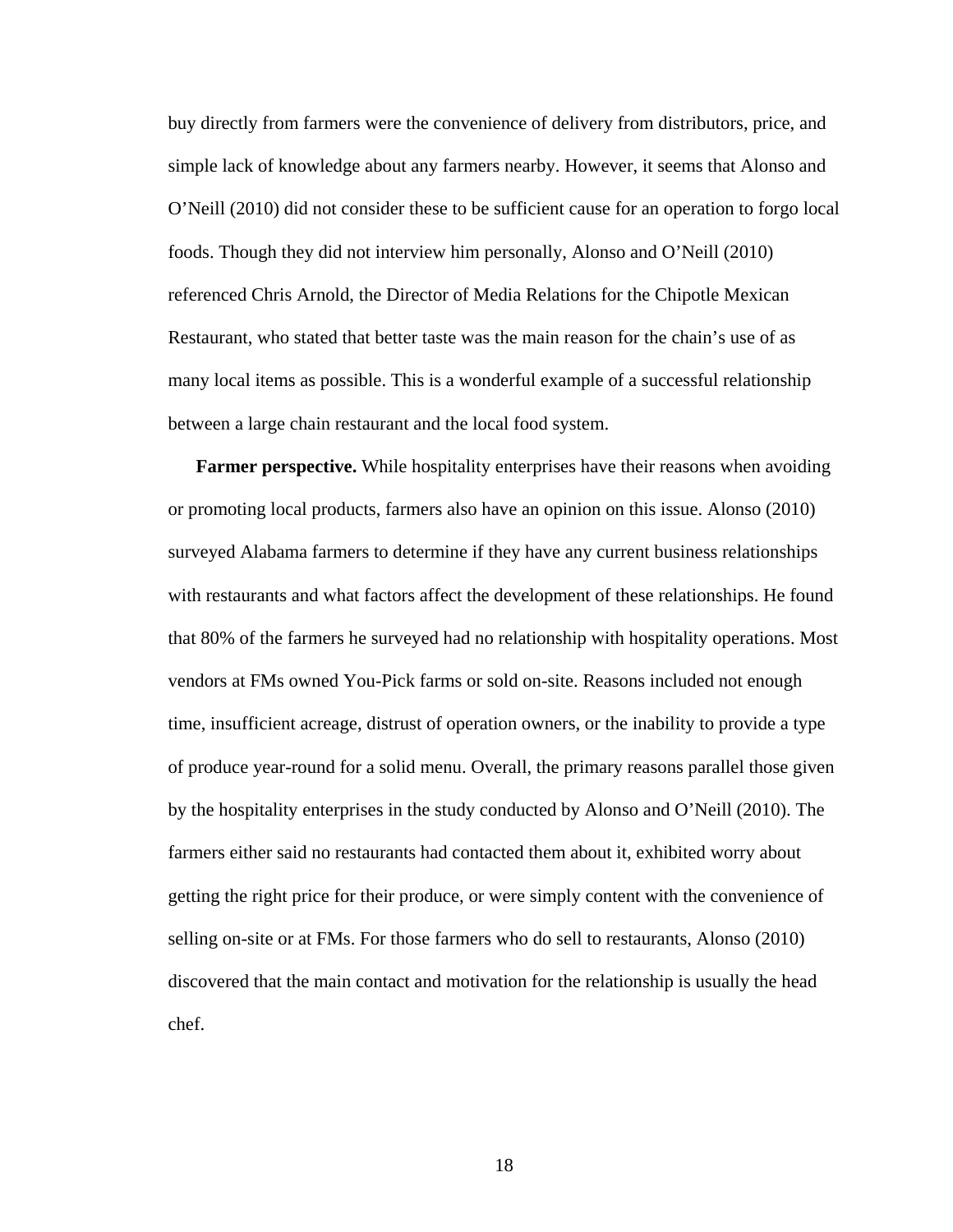Despite the difficulties in forming these farmer-hospitality relationships, it seems farmers are interested. One farmer interviewed by Alonso (2010) stated, "'I definitely do see a potential; it is going to take a united effort with more growers forming some cooperative type of situation…I think there is a lot of interest in doing this.…The farmer's markets can only take so much'" (p. 1171). It seems that, while these relationships make sense and seem beneficial in an ideal world, there are many challenges involved and farmers still require innovative thinking to keep their businesses afloat.

#### **Value-added Products**

Value-added products offer an alternative source of income to farmers. A valueadded product is raw produce that the farmer has processed or changed in some way. The development of value-added products can be very advantageous to the small farmer who is struggling to maintain an income.

**Development.** Stræte (2008) explored exactly what it is that can give farmers and small producers an edge over big industry. He discussed how certain qualities, once added to specialty products, differentiated them from conventional products, making them more attractive to consumers. He agreed with O'Reilly and Haines (2004) that alternative or specialty food can be defined as "'a food product differentiated from industrial or mass-products by one or more of the following factors: raw material, process, know-how, availability and consumer perception'" (Stræte, 2008, p.63). Using the model of modes of designed qualities, Stræte proposed that the categories of spatial dimension (placeless vs. localized food), production method (conventional vs. organic), and producer-consumer relations affect the potential added value of a product.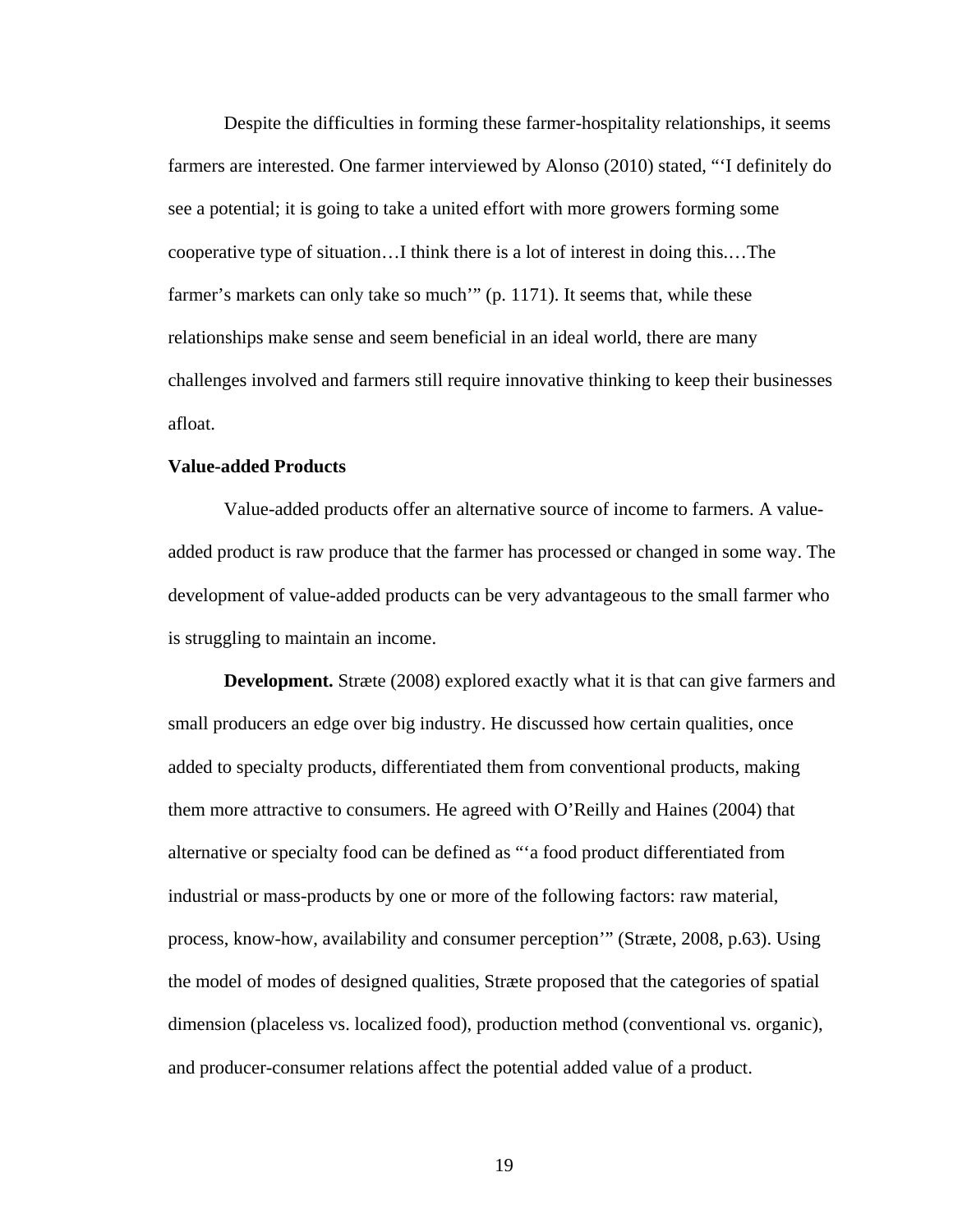Stræte (2008) reviewed the qualities added to specialty milk in Norway and Wales. Milk products were considered as indicative of other food products in the market due to its potential for many different modes of quality, as defined by the model described above. The dairy producers that Stræte studied sold liquid milk as well as products based on local recipes, such as *Tjukkmjølk*, a certain type of thick soured milk. Stræte found that the specialness of non-industrial food does not lie solely in localized production. In a way, industrial food can be considered locally produced if one lives near a production plant. Instead, specialty food must also exhibit differences in either the method of production, distribution, or marketing.

 Wolfe and Barefield (2007) conducted various case studies in the southeastern states of Tennessee and Georgia to unearth individual feasibility stories of agribusiness entrepreneurs. The first case study featured the Central Georgia Livestock Cooperative that found a demand for goat products in local ethnic markets. Although the Cooperative did calculate a definite interest among these markets, it could not convince Georgia goat producers to invest in a small processing plant (Wolfe and Barefield, 2007). The second case study followed a single entrepreneur who had developed a unique condiment. The barriers he faced included laws that prohibited the resale of foods produced in the home, the scarcity of co-packers to work with to produce the condiment on a mass scale, and the development of unique packaging that was attractive to the average consumer, foodservice establishment, and grocery stores. This was also unsuccessful due to the complexity of the challenges the entrepreneur faced, his lack of capital, and his development of a business plan late in the process.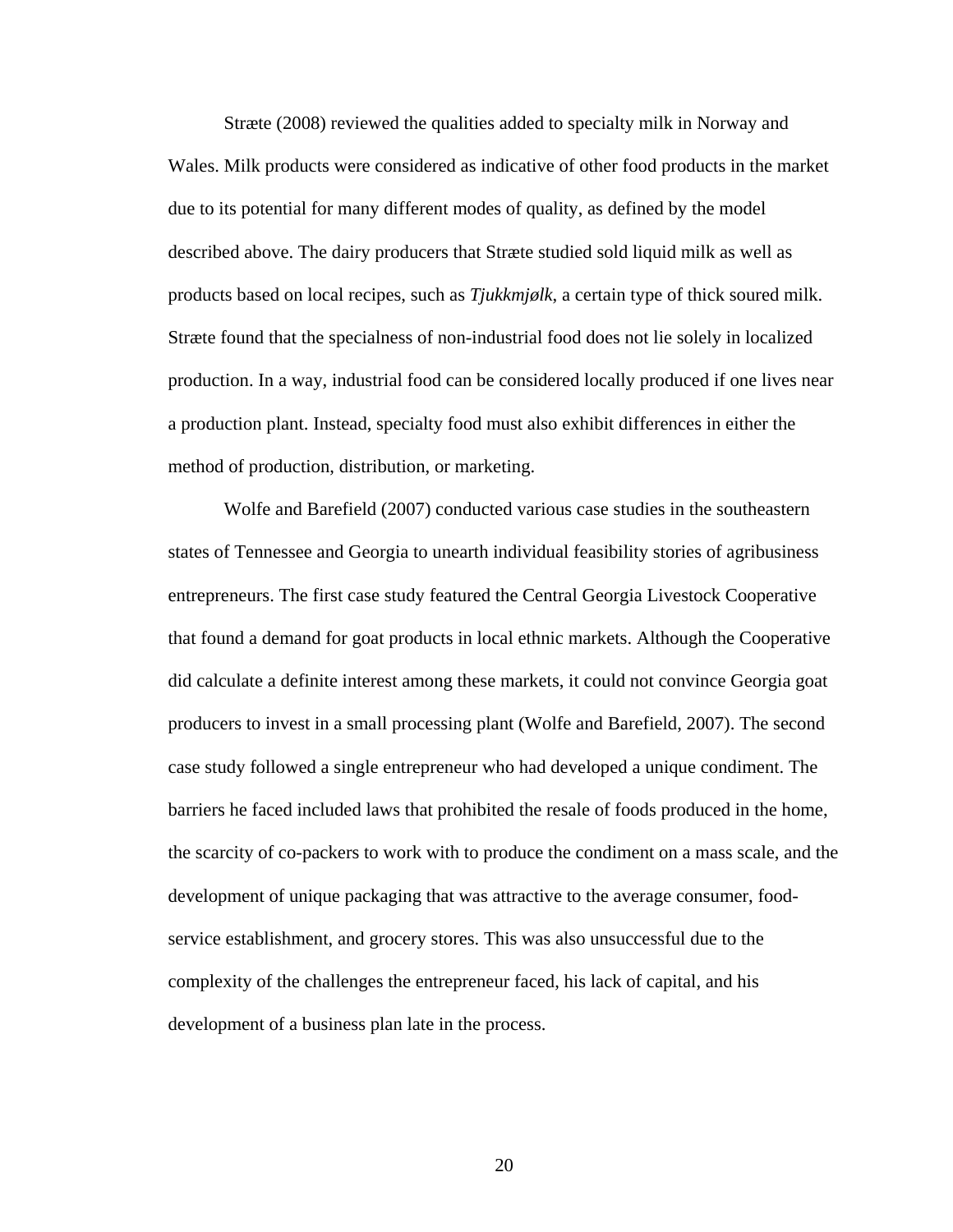Overall, Wolfe and Barefield (2007) concluded that those who would venture into agribusiness would benefit from a basic level of skill and knowledge at the start. While value-added agribusiness does present a set of enticing opportunities, it also exposes new obstacles. Wolfe and Barefield identified financial plans and marketing plans as the primary knowledge gaps found, as well as the most important factors for success.

**Farmer perspective.** As mentioned earlier, Alonso (2011) surveyed farmers in Alabama to discover their involvement in producing value-added products. About a third of the farmers who were surveyed maximized their returns with the value-added method, turning otherwise unmarketable fresh produce into attractive products. About a quarter of the farmers who were not currently producing value-added products were willing to consider it, though the investment of time, energy, and finances it requires dampened their enthusiasm considerably. However, the most significant barrier Alonso (2011) identified was the lack of a commercial kitchen in which to prepare the products.

 Alonso and O'Neill (2011) examined another farming community in Alabama to determine the decision-making process that farmers go through when developing valueadded products and how interested they may be in forming a cooperative with other local farmers to make the process more feasible. They assumed that farmers would be interested due to reasons found by other researchers, such as to use excess produce, to utilize creative talent, and to supplement income (Alonso and O'Neill, 2011). They used the Alabama Cooperative Extension System for feedback on the survey used and for assistance in reaching the local farmers. Although only 33 questionnaires were completed and returned, Alonso and O'Neill (2011) still considered the responses to be valuable.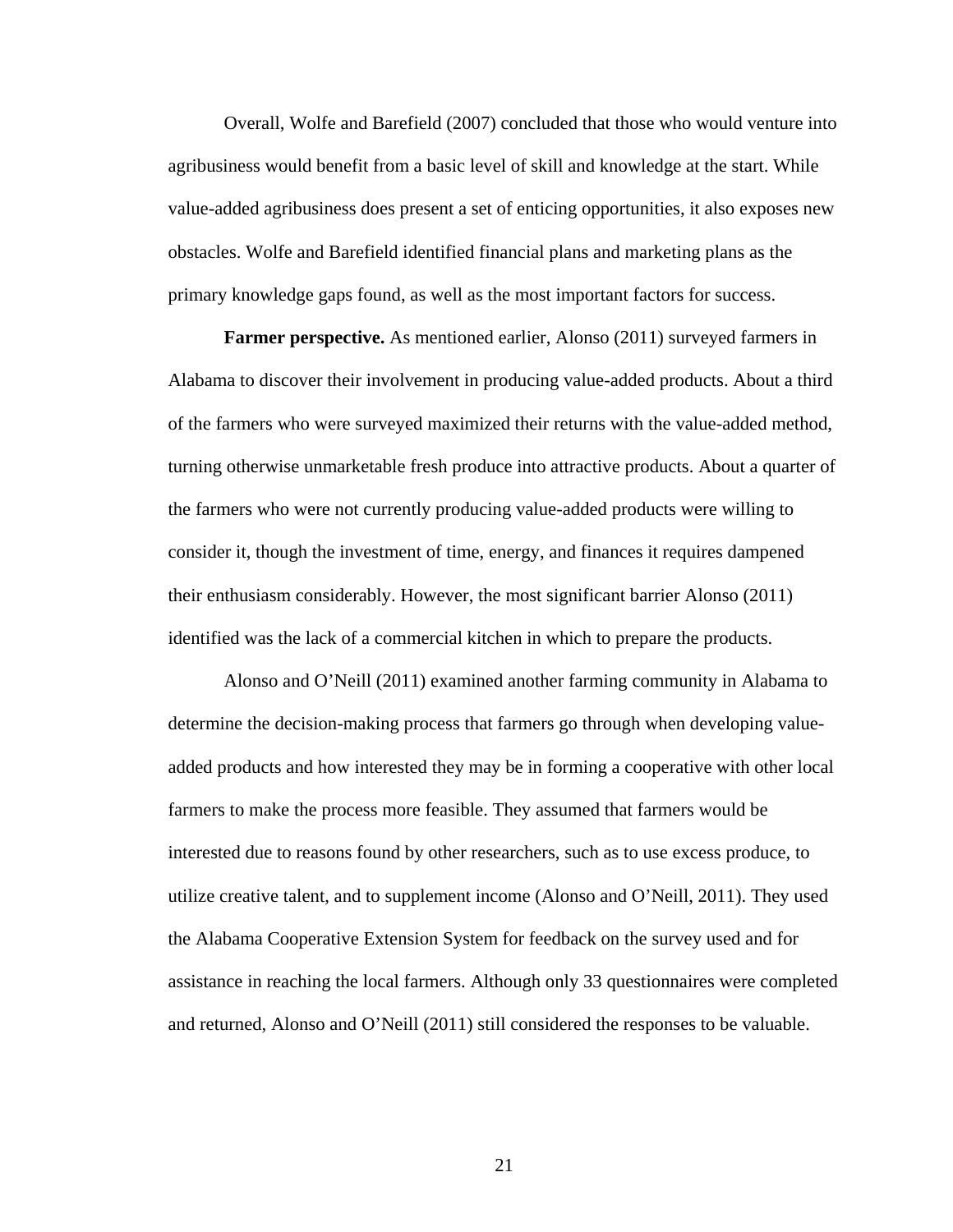The farmers surveyed by Alonso and O'Neill (2011) grew a variety of produce, including peaches, watermelon, plums, strawberries, squash, tomatoes, peas, nectarines, apricots, and blueberries. When questioned about their blemished and unmarketable produce, about 60% of farmers were interested in mobilizing it by selling it at simply any price. When questioned about their willingness to involve an outside party, about 55% were interested in letting someone else process their produce, about 50% were interested in letting someone else package their produce, and about 35% were interested in allowing someone to label the produce with their name.

One group in Alonso's and O'Neill's (2011) study, just over 40% of respondents, was intrigued by the idea of forming a cooperative to supply produce and develop valueadded products that would be marketed under a certain label. About a quarter of the farmers also expressed a desire to have access to a commercial kitchen in order to make jams, jelly, pickled foods, sauces, salsas, preserves, soups, and canned vegetables. Overall, the results of the study conducted by Alonso and O'Neill (2011) indicate that many farmers have extra produce they wish to use and are interested in learning about developing value-added products.

**Consumer interest.** Farmer interest in developing value-added products has now been ascertained. However, consumer interest is an equally important factor when considering this issue. Hu, Woods, and Bastin (2009) analyzed consumer preferences and willingness to pay for certain blueberry products, including pure blueberry jam, blueberry-lime jam, blueberry yogurt, blueberry fruit rollups, blueberry dry muffin mix, and blueberry raisinettes. The attributes of concern were organic, Kentucky-grown, and sugar-free.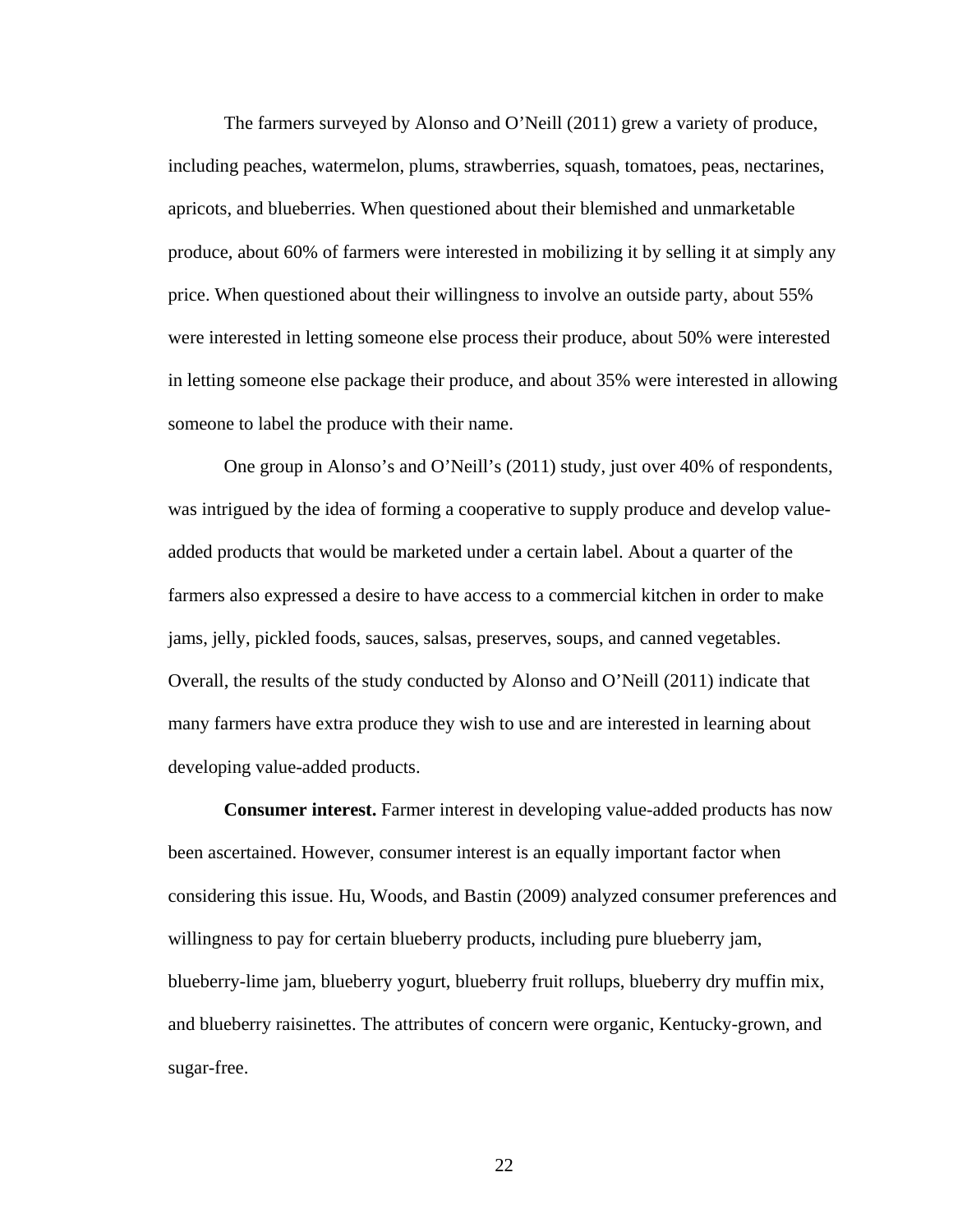Hu et al. (2009) obtained 557 usable completed surveys. For every product, customers were strongly in favor of purchasing it if it was produced locally. Customers generally chose the organic and/or sugar-free claims, though not for every product. These claims seem to be more specific to individual products. The data was then analyzed taking demographic information into account. It was found that, for example, younger to middle-aged consumers valued the Kentucky-grown claim most and younger and more educated consumers were more likely to pay more for organic products. However, across all products and consumer types, the Kentucky-grown attribute was most valued (Hu et al., 2009). This information is valuable to agribusiness entrepreneurs and those wishing to assist them.

As mentioned earlier, Hu, Batte, Woods, and Ernst (2011) surveyed consumers in Kentucky and Ohio to determine consumers' reactions to labels. Their findings paralleled those found by Hu et al. (2009). Consumers were especially eager to support small family farms by purchasing products with that indication on the label. Obtaining and placing *State Proud* labels on the products was found to be highly effective as well. Thus, it seems that farmers must not merely learn to make value-added products, but also to label and market them.

**Economic performance.** While there is not a wealth of research on the market potential of value-added products, the research that is available can provide estimates for other locations and products than those specifically studied. Akaichi, Gil, and Nayga (2012) analyzed the potential market success of a white bean product in Spain. The uniqueness of this study lay in the fact that they utilized actual cash and products in the experiment so that the participants would not be disloyal to their normal preferences.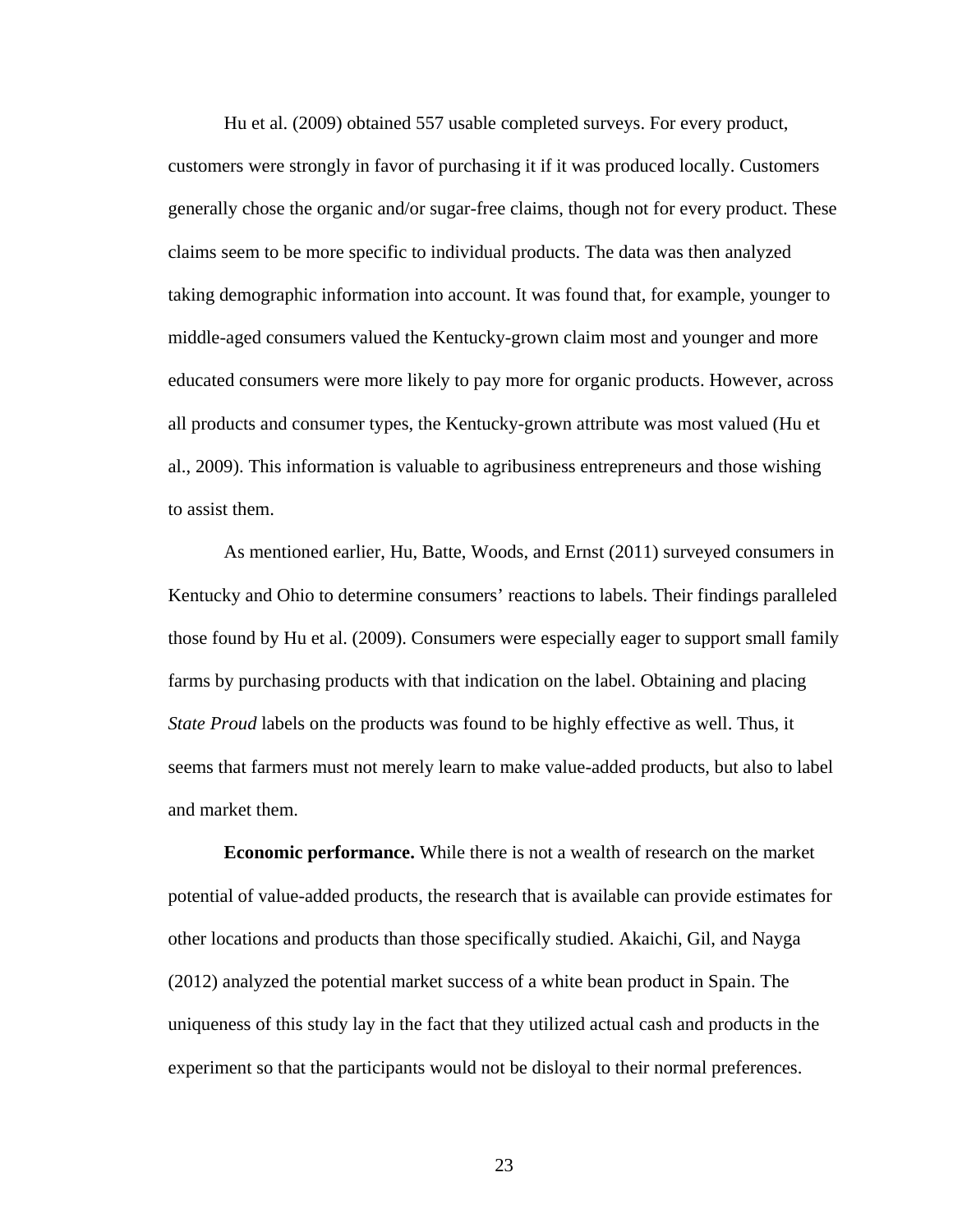They also researched what effect additional information, such as reference prices, tasting, and pamphlets, had on consumer choices.

 Akaichi et al. (2012) discovered that reference prices of other specialty products similar to the one in question raised the amount that participants were willing to spend on the product. However, providing information about the sensory, nutritional, and gastronomical aspects of the product did not affect willingness to pay. Equal amounts of the participants were negatively or positively affected by a tasting opportunity. Overall, participants were willing to pay more for the product than its conventional counterpart. Also, if the participants had prior experience with the product or already knew about it they were more likely to purchase it (Akaichi et al., 2012).

 While experimental research is useful, it may not be representative of the real world. Lewis (2002) found a healthy amount of evidence that farmers and extension agents in West Virginia view value-added products favorably and consider their use successful. Lewis surveyed extension agents and interviewed farmers to gather her data. She found an average of about 9 value-added producers per county in West Virginia. Of the agents surveyed, 96% stated that on average about 10% of farmers in their counties were interested in value-added product development. The same amount of agents stated that they were willing to help farmers in this endeavor.

Of the farmers interviewed in Lewis' (2002) study, every single one revealed at least some degree of success with value-added processing. Lewis stated the following:

All [farmers] were either content with their current operations or planned to expand in the future. It is clear that there is money to be made in the value-added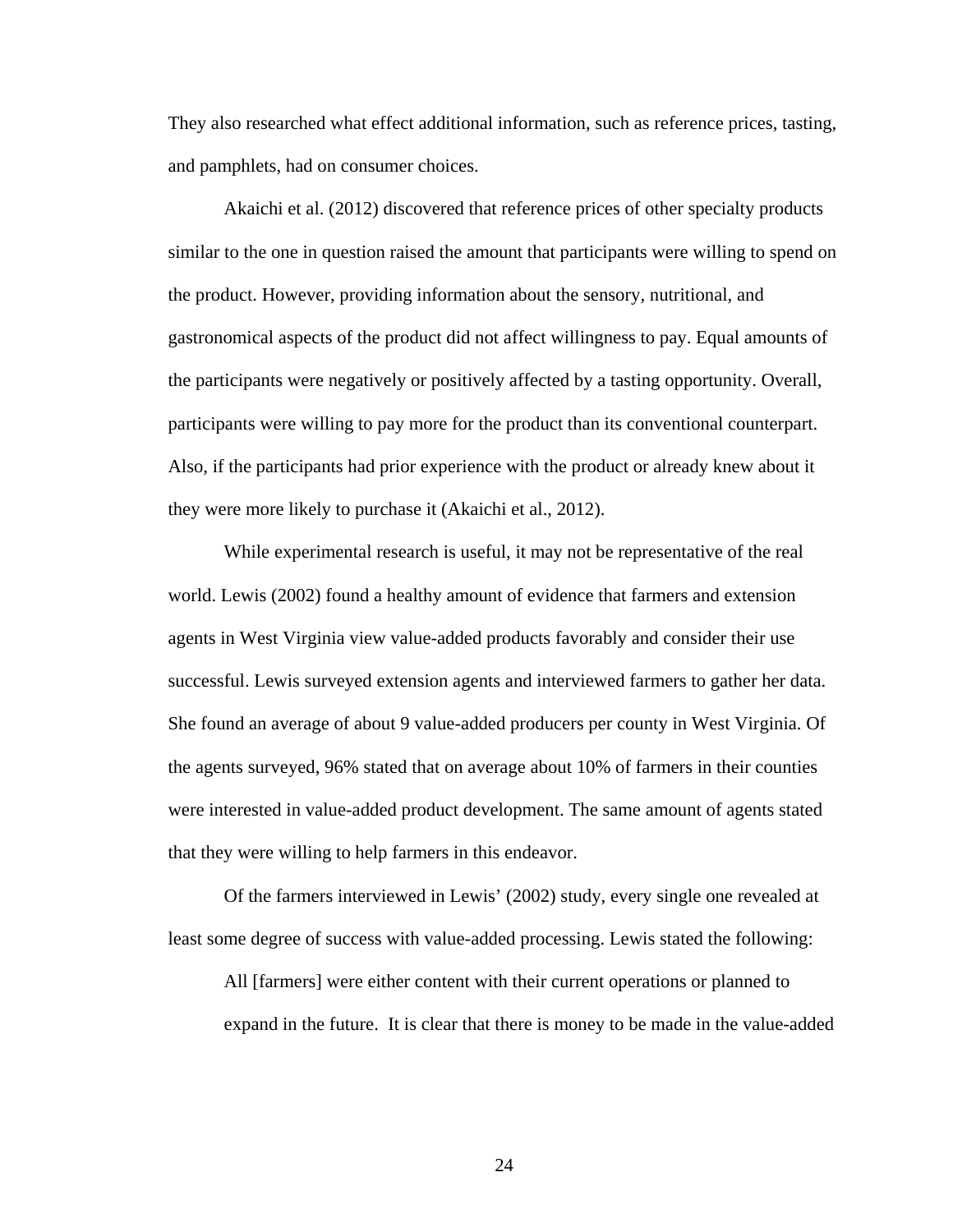sector, provided that producers are well informed about markets, marketing strategies, and intended finished products. (Lewis, 2002, p. 29)

According to these findings, sufficient reason is now evident for persons such as university faculty and community educators to develop means of assistance to growers wishing to embark on value-added processing (Lewis, 2002).

#### **Conclusion**

In summary, this literature review explores the past research on local food, FMs, farmer-hospitality relationships, and value-added products. According to the literature, the definition of local food is fluid, with much dependence on consumer perception. Despite this lack of clarity, research suggests that there is definite market potential for local foods. FMs have been shown to be a profitable location at which farmers can sell their produce and value-added products. While they do come at an opportunity cost, the markets seem to benefit the local economy overall.

When seeking additional sources of income for farmers, relationships with restaurants may seem like a profitable option. However, research has revealed many challenges for both farmers and foodservice establishments when the formation of a relationship is attempted. Value-added products may provide a source of income that is potentially more interesting to farmers. The Cooperative Extension System is an organization already in place that assists those farmers who wish to develop their own value-added products. Research has shown that farmers and consumers are interested in the idea and that there is a solid market potential for the products.

 This literature review shows that research regarding local foods and value-added products, in particular, is becoming more popular. The current study proposes to continue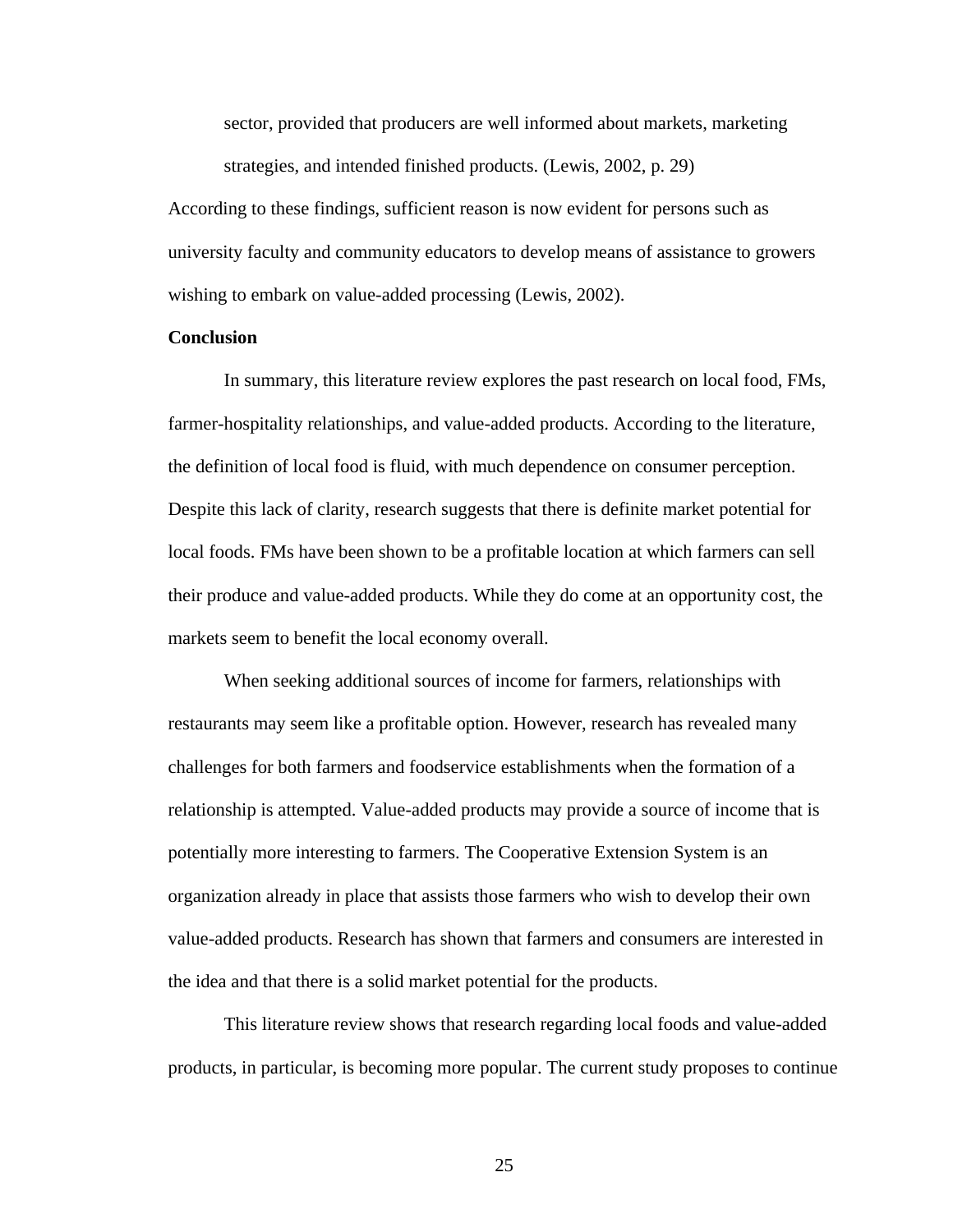the assessment of the reasons that farmers engage in home-based processing of agricultural products and the methods by which they do so. However, past research is lacking in detail pertaining to Kentucky farmers. It also fails to determine which specific and realistic aids would increase farmers' ability to venture into and expand within the realm of value-added processing. This study intends to fill these gaps in the literature by first collecting and analyzing data on current Kentucky farmer involvement in valueadded processing. Secondly, the study will ascertain Kentucky farmer opinions of specific and realistic ways in which they could be aided in their value-added endeavors.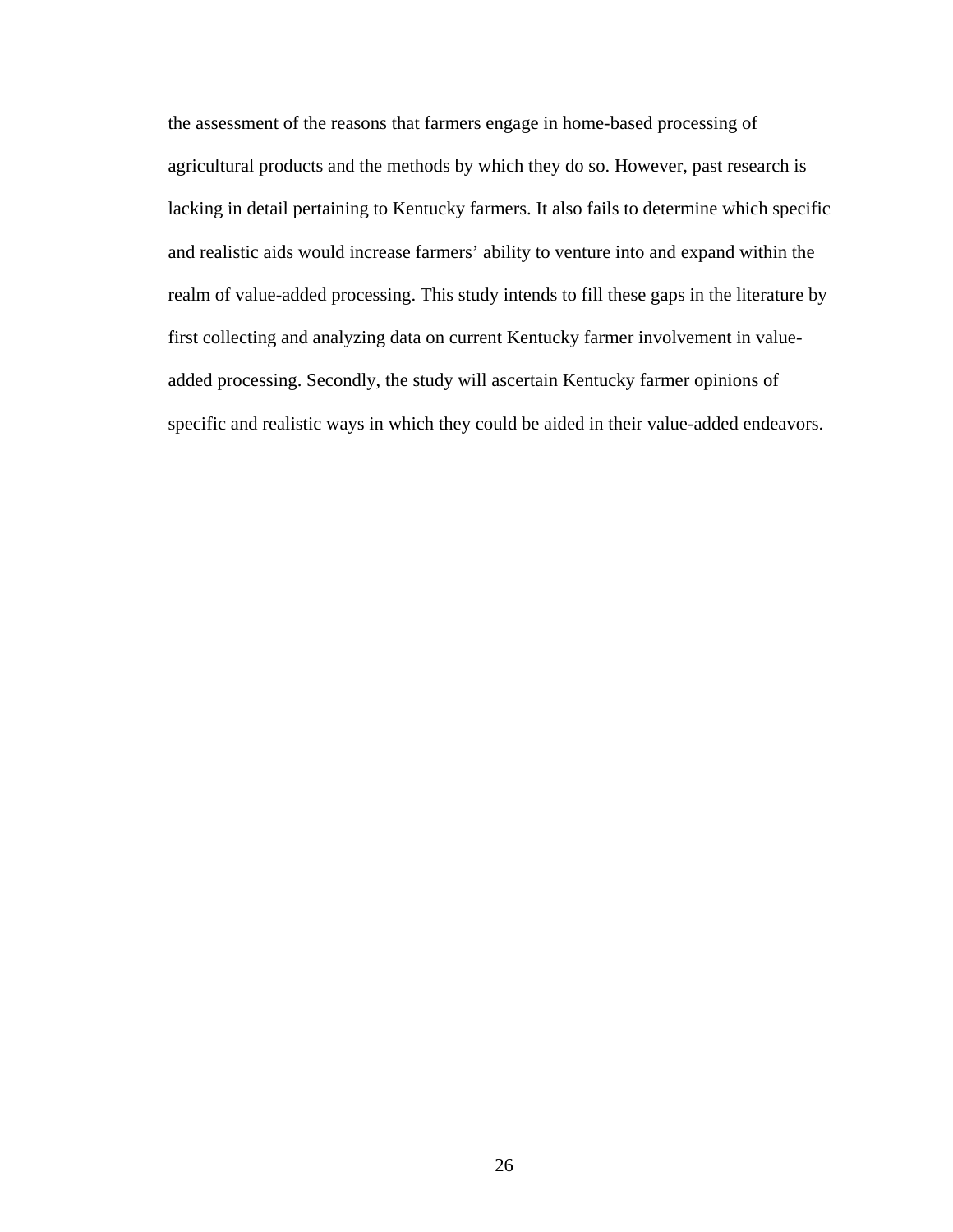#### **Chapter Three**

#### **Methodology**

New insight on the needs of local farmers is valuable information for those who wish to help boost Kentucky's economy. The purpose of this study is to assess Kentucky farmer involvement in home-based processing of agricultural products and to determine the factors that would increase their ability to expand their farming business in this area.

#### **Research Design**

 This study follows a mixed methods research design. Nothing in the situation was manipulated to observe the effects of a change, classifying the study as non-experimental. In addition, much of the data were analyzed quantitatively. However, this study also included some aspects of the qualitative research paradigm because it is exploratory in nature, with variables that are difficult to define. For data collection, this study utilized the descriptive survey research method. The sample of the population received questionnaires that contain some questions that can be measured quantitatively and some that must be interpreted qualitatively.

#### **Subjects**

The population consisted of all farmers in Kentucky who grow fruits, vegetables, nuts, or herbs or keep bees and wish to or already sell them in the form of value-added food products. The initial sample consisted of all Kentucky farmers who were certified to sell value-added food products through the HBP and HBMP programs. At the time the study was conducted, 766 individuals were registered as HBPs and/or HBMPs. Family members who lived at the same address, such as spouses, were counted as one person.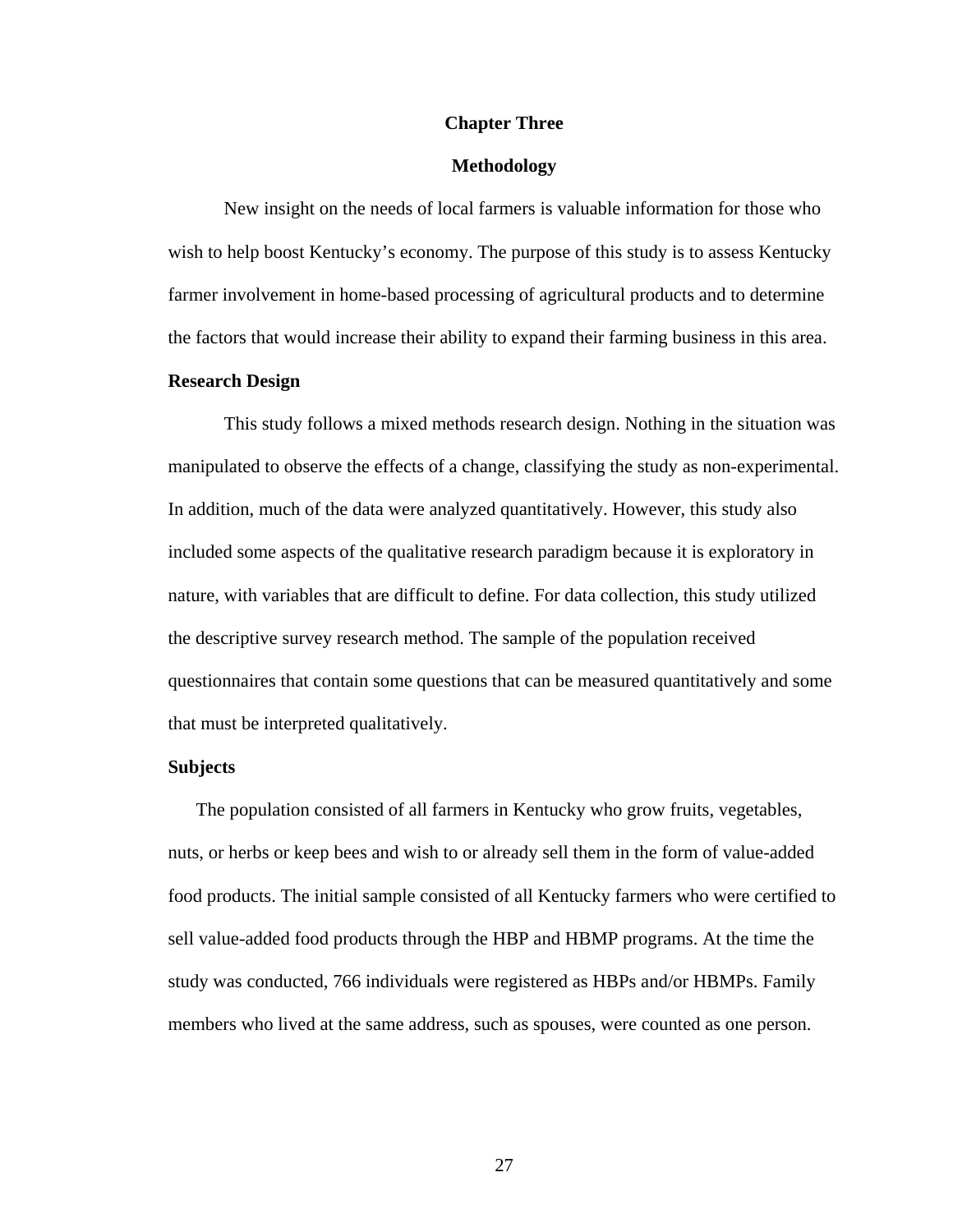### **Instrument of Measurement**

 A questionnaire was used as the instrument of measurement. One of its purposes was to collect quantitative data about the population at hand, such as the primary barrier that challenged the highest percentage of farmers. Its second purpose was to collect qualitative data, such as the reasons that farmers are planning to decrease or increase the breadth of their business in the next three years.

The survey was developed using Qualtrics, a survey building website. This allowed for skip logic in order to ask participants only questions that pertained to them. For example, simply because a participant was registered as a HBP or HBMP did not mean that they actually used their license to process and sell value-added food products. A participant in this situation would have no valid information with which to answer questions about the success of their products. Therefore, when they provided this information at the beginning of the survey, it automatically skipped to the few questions that pertained to them. Questions were included that would gather information pertaining to each of this study's research objectives or collect helpful background details.

### **Procedure**

Contact information for the HBPs and HBMPs was obtained with permission from the Kentucky Food Safety Branch. All participants with phone numbers listed were called to alert them to the upcoming survey. The number of participants called was not counted, but was estimated to be about 650 individuals. If no one answered, a message was left. When calling individuals with an email address listed, they were told they could access the survey through a link in an email that they would be receiving within the next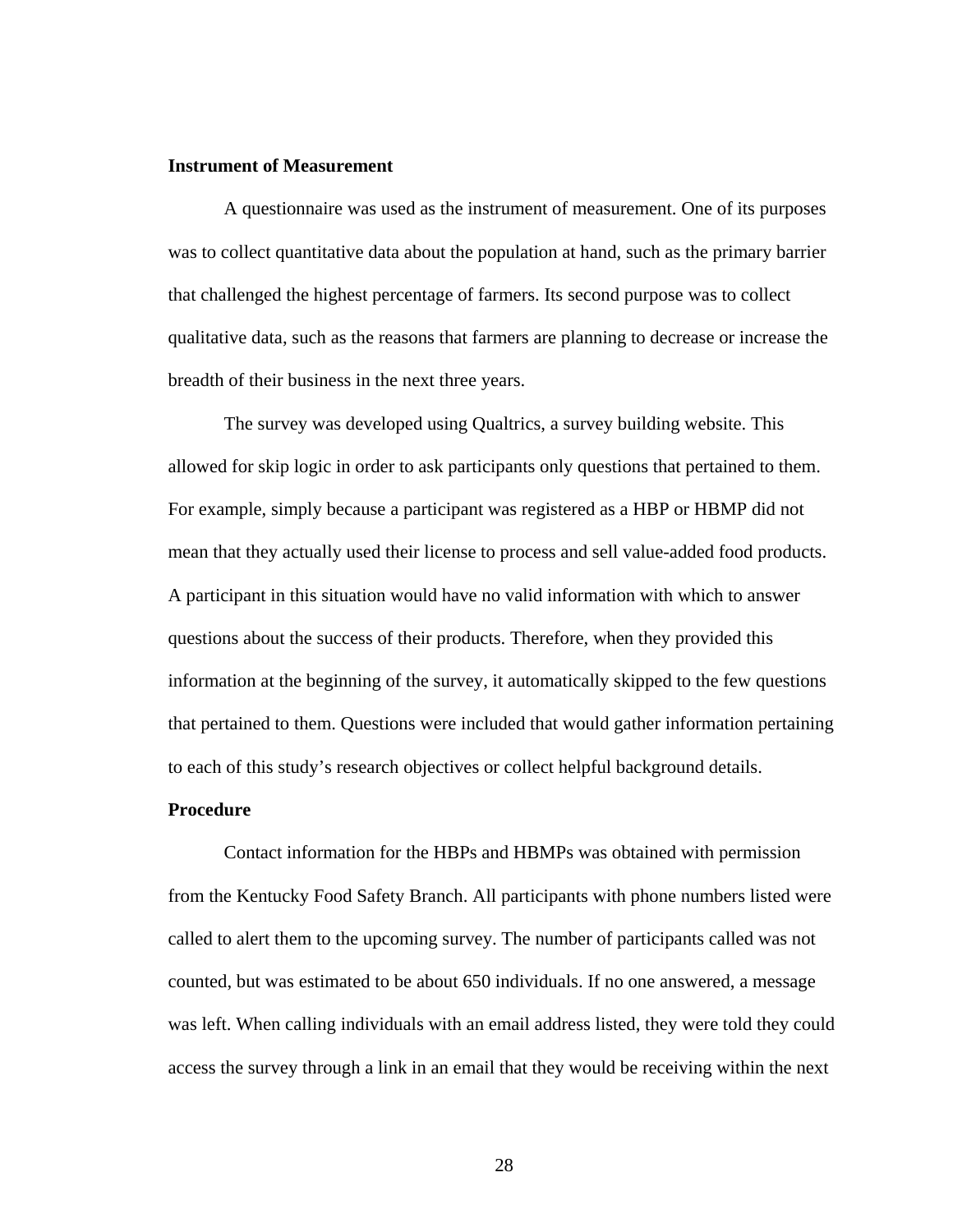week. When calling individuals with no email address listed, they were told they could access the survey by typing in a url found in a letter they would receive in the next week. Emails were sent through to Qualtrics site to those with email addresses listed. The email contained a clickable link to the survey. The number of individuals with email addresses was not counted, but was estimated to be about 300. Letters were sent to the remainder of the participants, which was estimated to be about 450. The letters contained a URL that, when typed into a web browser, would take the participant to the survey. This URL was designed using the website www.tinyurl.com to shorten the length of the original URL for the survey. The contents of the email and the letter can be found in Appendix A. If no phone number, valid email address, or valid street address was listed, those individuals were excluded from the study. There was no incentive offered to those who completed the surveys nor was there any deception involved in the presentation of the survey. Initially, it was decided that the participants would have two weeks to complete the survey. However, due to a low response rate at that time, an email was sent to those with email addresses to inform them of a one-week deadline extension.

### **Data Analysis**

The raw data collected by the survey were downloaded from Qualtrics and uploaded into SPSS (Version 21) for statistical analysis. Qualtrics did not allow for the elimination of incomplete responses. Therefore, 20 of the responses included in the statistical analysis were started, but not finished. In order to avoid as much error as possible, each question was analyzed separately using the number of participants who answered that question specifically. For the purpose of providing a more specific context with which to interpret the results, Kentucky's 120 counties were divided into three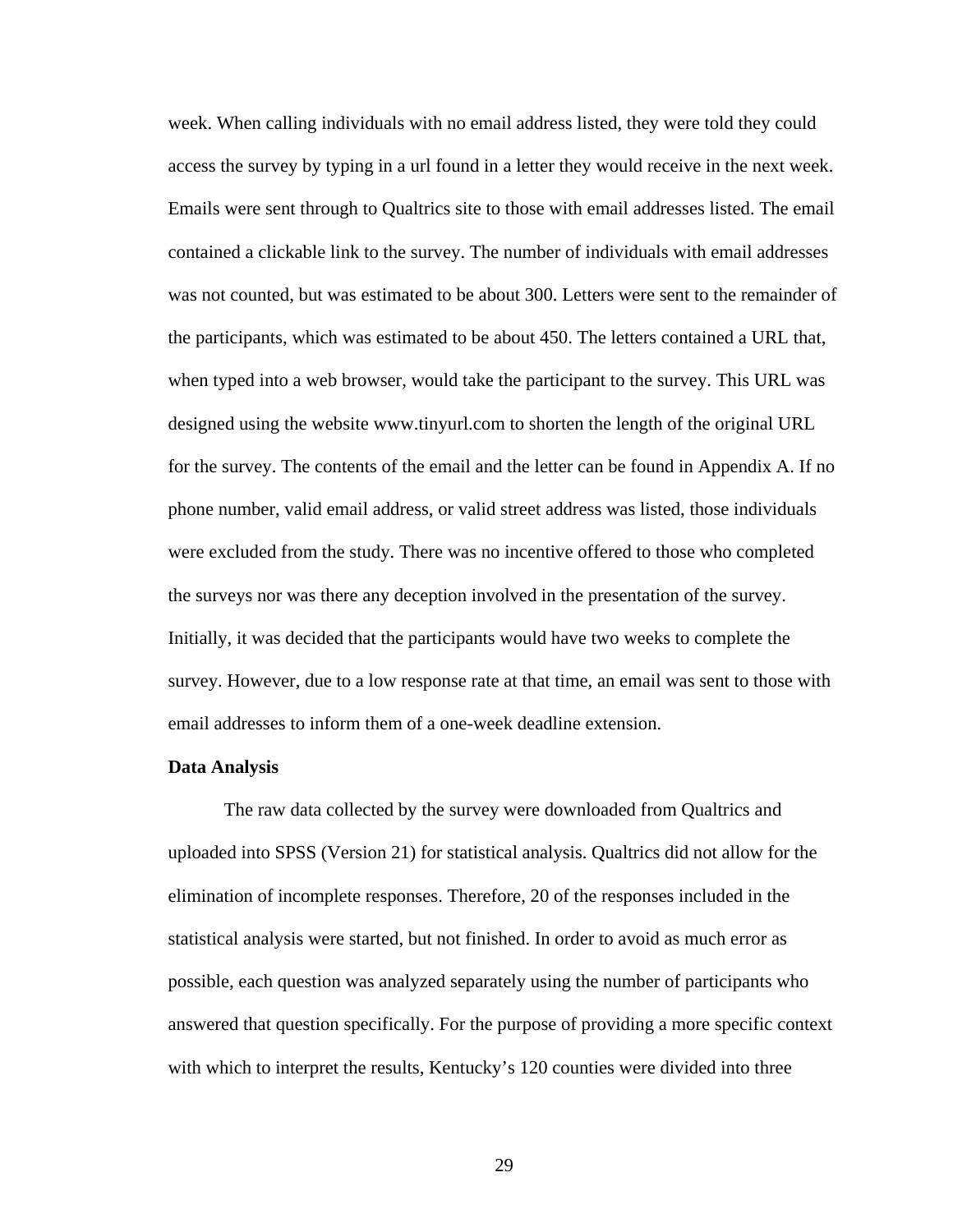regions, Western, Central, and Eastern, according to the Cooperative Extension Service's Programming Regions Map (see Appendices B and C).

The question asking participants about the produce they grew and the value-added products they made was not interpreted as planned. It asked participants to list the produce they grow in a column of text boxes on the left and the product they made from it in a column of text boxes on the right. The columns were ten rows long, allowing for up to ten products to be listed. It was expected that all the data from the ten rows could be combined and analyzed. However, the complexity of the question caused the data collected from it to be gathered by individual rows. Under the advisement of a statistician, these individual sets of data were not combined, but were analyzed separately. The first three rows were included in the study, assuming that participants would list their primary produce and value-added products first. These rows are hereafter referred to as "first mention," "second mention," and "third mention."

Most of the data collected were run with descriptive analysis techniques, namely frequencies and cross-tabulations. Variables compared to each other using cross tabulations were statistically analyzed with Fisher's Exact Test to determine at which level of significance the results could be generalized to the population under examination. This method was chosen due to the small final sample size and the large number of variables. A p-value of 0.05 or less was considered significant.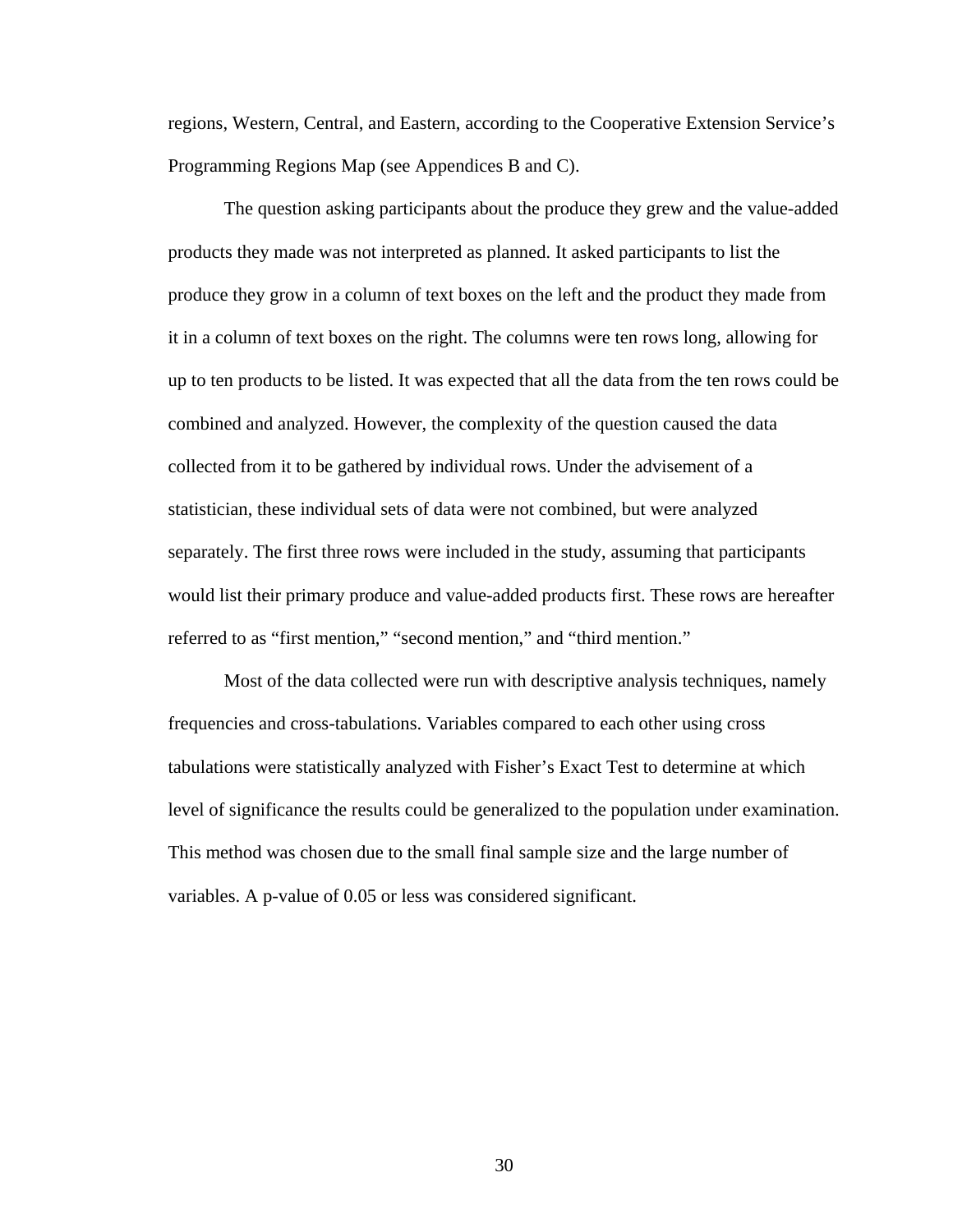### **Chapter Four**

### **Results**

The final sample consisted of 141 participants, resulting in a response rate of 18.4%. Because some of the questions in the survey could have been perceived as asking for highly personal information, participants were not required to answer every question in order to submit the survey. Therefore, all percentages listed in this section reflect the percentage of the participants who chose to answer that particular question.

### **Demographics**

Of the final sample,  $60.5\%$  (n=72) were from Central KY, 26.9% (n=32) were from Western KY, and 12.6% ( $n=15$ ) were from Eastern KY. Participants were primarily over the age of 50, with 5.3% 9 (n=7) between the ages of 20 and 29, 5.3% (n=7) between the ages of 30 and 39, 18.2% (n=24) between the ages of 40 and 49, 43.9% (n=58) between the ages of 50 and 59, 24.2% (n=32) between the ages of 60 and 69, and 3.0% (n=4) at the age of 70 or older.

Sixteen percent (n=21) had only completed high school or less education, 35.1% (n=46) had completed some college or an associate's degree, 29.8% (n=39) had completed a bachelor's degree, and 19.1% (n=25) had completed a graduate degree. When education level was compared to region, the results were not statistically significant  $(p=0.4)$ . Eastern KY had the highest percentage of participants who had only completed high school or less (26.7%, n=4), Western KY had the highest percentage of participants who had only completed some college or an associate's degree (40.6%, n=13), Central KY had the highest percentage of participants who had only completed a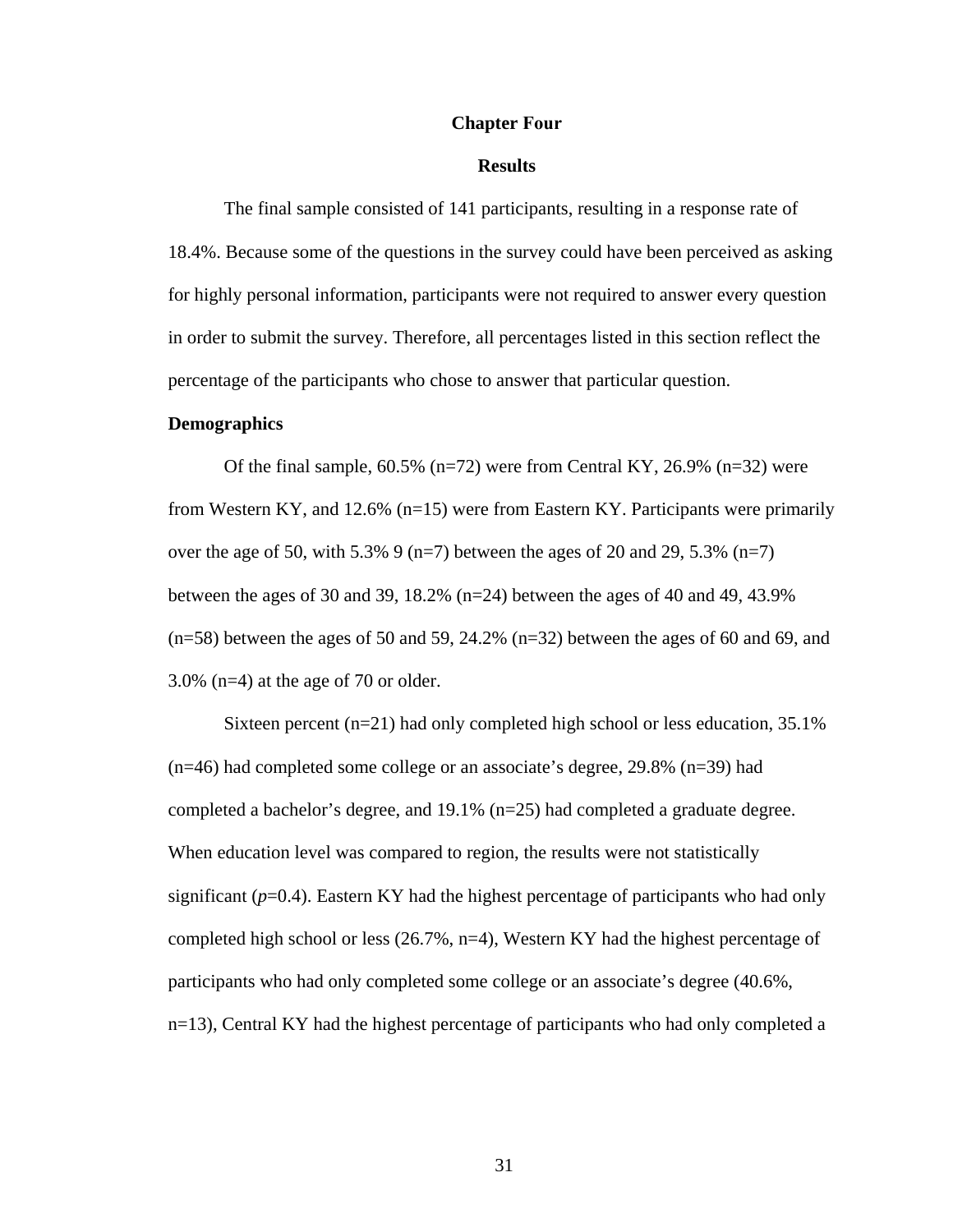bachelor's degree (34.7%,  $n=25$ ), and Western KY had the highest percentage of participants who had completed a graduate degree (21.9%, n=7).

Concerning average annual income, 8.9% (n=11) earned \$10,000 or less, 35.5% (n=44) earned \$10,001-\$30,000, 19.4% (n=24) earned \$30,001-\$50,000, 21.0% (n=26) earned \$50,001-\$80,000, 6.5% (n=8) earned \$80,001-\$100,000, and 8.9% (n=11) earned \$100,001 or more. When average annual income was compared to region, the result was not statistically significant  $(p=0.184)$ . Western KY had the highest percentage of participants who earned \$10,000 or less (10.7%, n=3). Eastern KY had the highest percentage of participants who earned \$10,001-\$30,000 (40.0%, n=6), of those who earned \$30,001-\$50,000 (26.7%, n=4), and of those who earned \$50,001-80,000 (20.0%, n=3). Western KY had the highest percentage of those who earned \$80,001-\$100,000 (21.4%, n=6) and Central KY had the highest percentage of those who earned \$100,001 or more (11.3%, n=8).

#### **Business Background and Description**

 About two-thirds of participants (67.4%, n=95) were Kentucky FM members, 5.0% (n=7) held a Commercial Food Manufacturing License, 67.4% (n=95) were HBPs, and 34.0% (n=48) were HBMPs. Participants were asked where they currently processed and sold their products. Processing at home far surpassed any of the other options (95.9%, n=117). Figure 1 displays where participants processed their value-added products. FMs were the most frequently selected location at which participants sold their products (91.7%, n=110). Figure 2 displays the other places where participants sold their goods. In addition, participants were asked to select how many acres they used to grow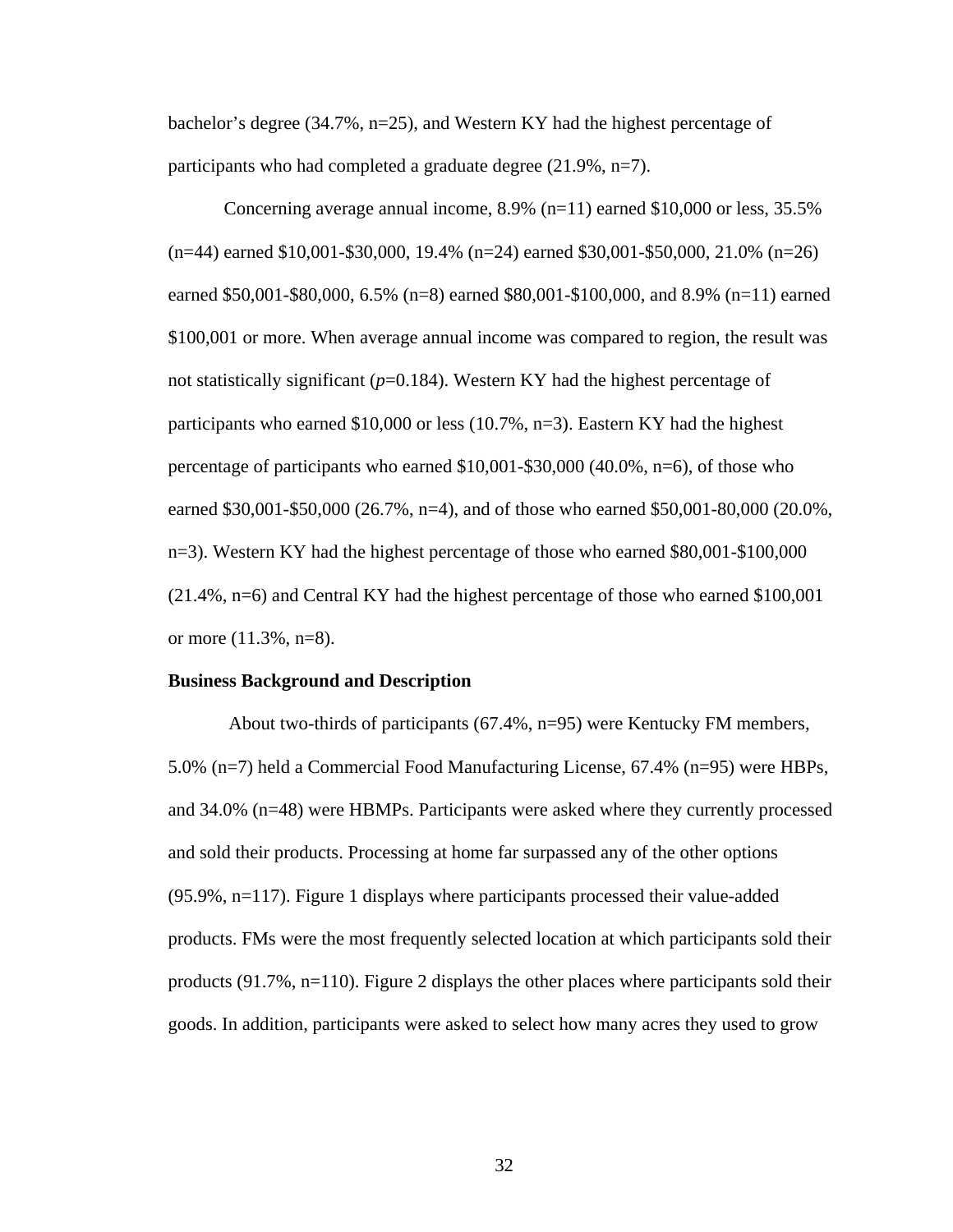and process their products. Most participants used less than 2 acres (70.0%, n=84). For additional information, see Figure 3.



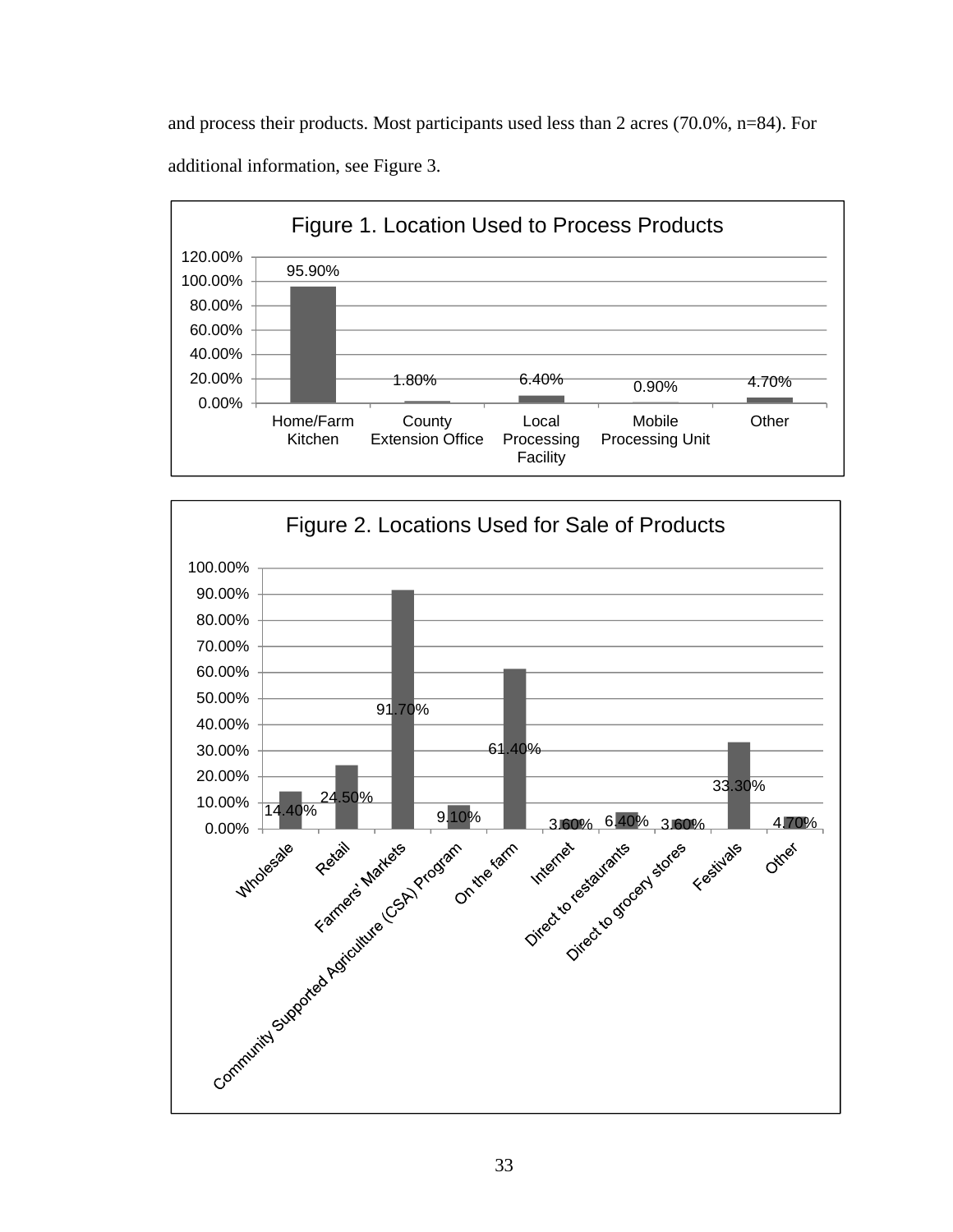

Participants who had been growing and selling raw produce for 4 years or less comprised 30.0% ( $n=39$ ) of the sample, 36.2% ( $n=47$ ) had grown and sold raw produce for 5 to 9 years, 23.8% (n=31) for 10 to 19 years, and 10.0% (n=13) for 20 or more years. When asked how long it was since they started growing produce before they began processing, 41.3% (n=43) indicated they began processing in less than 1 year, 20.2%  $(n=21)$  began in 1 to 2 years, 22.1%  $(n=23)$  began in 3 to 5 years, and 16.3%  $(n=17)$ began in greater than 5 years.

Participants were then asked to list the types of produce they grew and the valueadded products they made with them. For the purpose of statistical analysis, the most commonly listed produce was categorized into one of the following: berries, herbs, honey, root vegetables, squash, tomatoes, tree fruit, peppers, corn, or beans. Foods were included in the berry category based on the common use of the word "berry," since botanically avocadoes and tomatoes are berries. Berries listed included blackberries, strawberries, gooseberries, blueberries, Loganberries, huckleberries, elderberries, wild elderberries, and wild blackberries. The herb category included all herbs and spices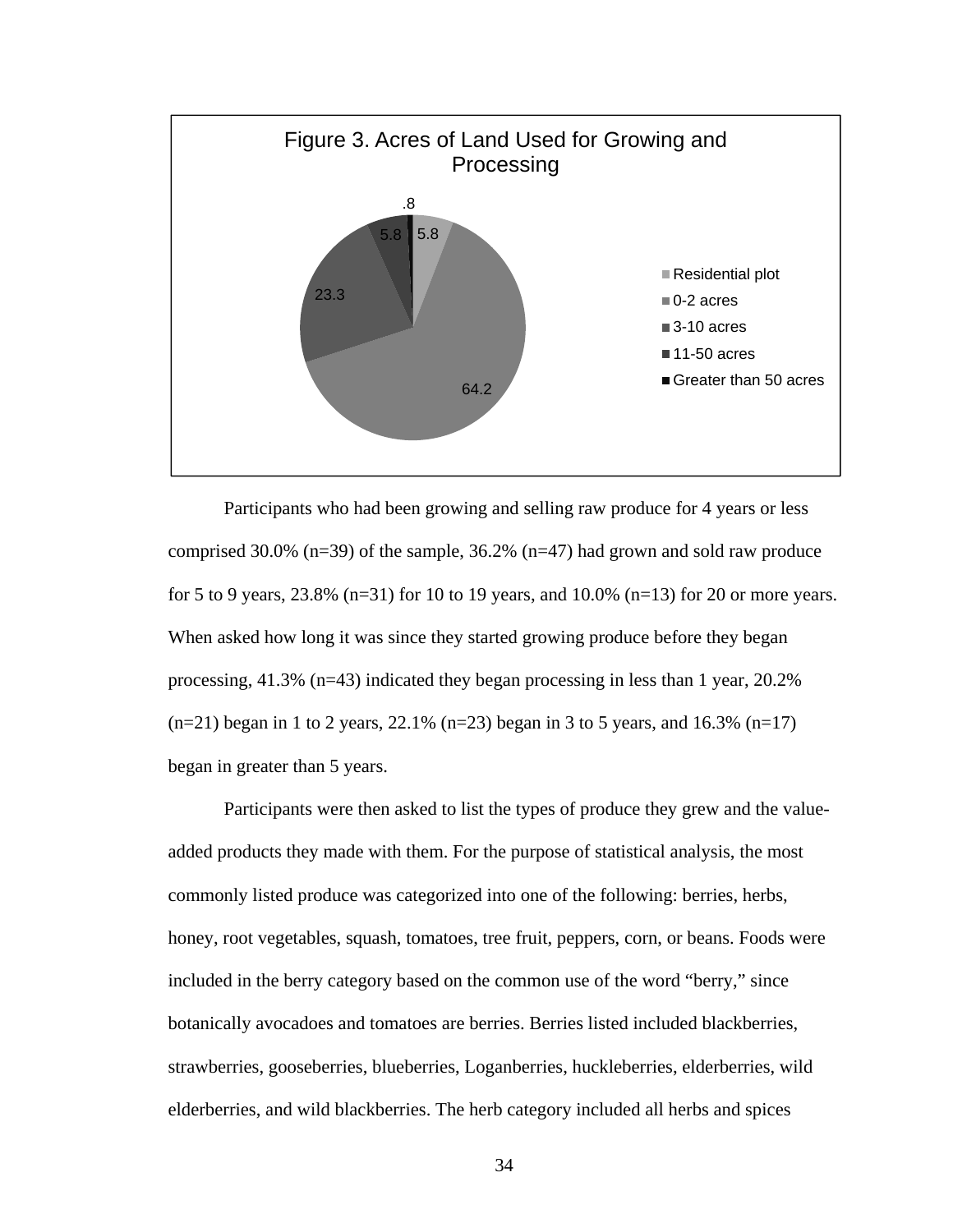listed. The root vegetable category included potatoes, onions, and garlic. Tree fruit included fruits such as peaches and apples. The honey, squash, tomato, pepper, corn, and bean categories were single entities.

In the first mention, 31.8% (n=28) listed tomatoes, 27.3% (n=24) listed berries, 10.2% (n=9) listed honey, 10.2% (n=9) listed root vegetables,  $8.0\%$  (n=7) listed herbs, 6.8% listed squash ( $n=6$ ), and 5.7% ( $n=5$ ) listed tree fruit. When this was analyzed by region, the results were not statistically significant  $(p=0.145)$ . As shown in Figure 4, Western KY grew the highest percentage of berries and tomatoes, Central KY was the only region that mentioned herbs first, Eastern KY led the state in honey and root vegetables, and Central KY listed the highest percentage of tree fruit.



In the second mention,  $24.7\%$  (n=18) listed berries, 17.8% (n=13) listed squash, 12.3% (n=9) listed tomatoes, 11.0% (n=8) listed tree fruit, 9.6% (n=7) listed corn, 8.2%  $(n=6)$  listed beans, 8.2%  $(n=6)$  listed herbs, and 8.2%  $(n=6)$  listed peppers. When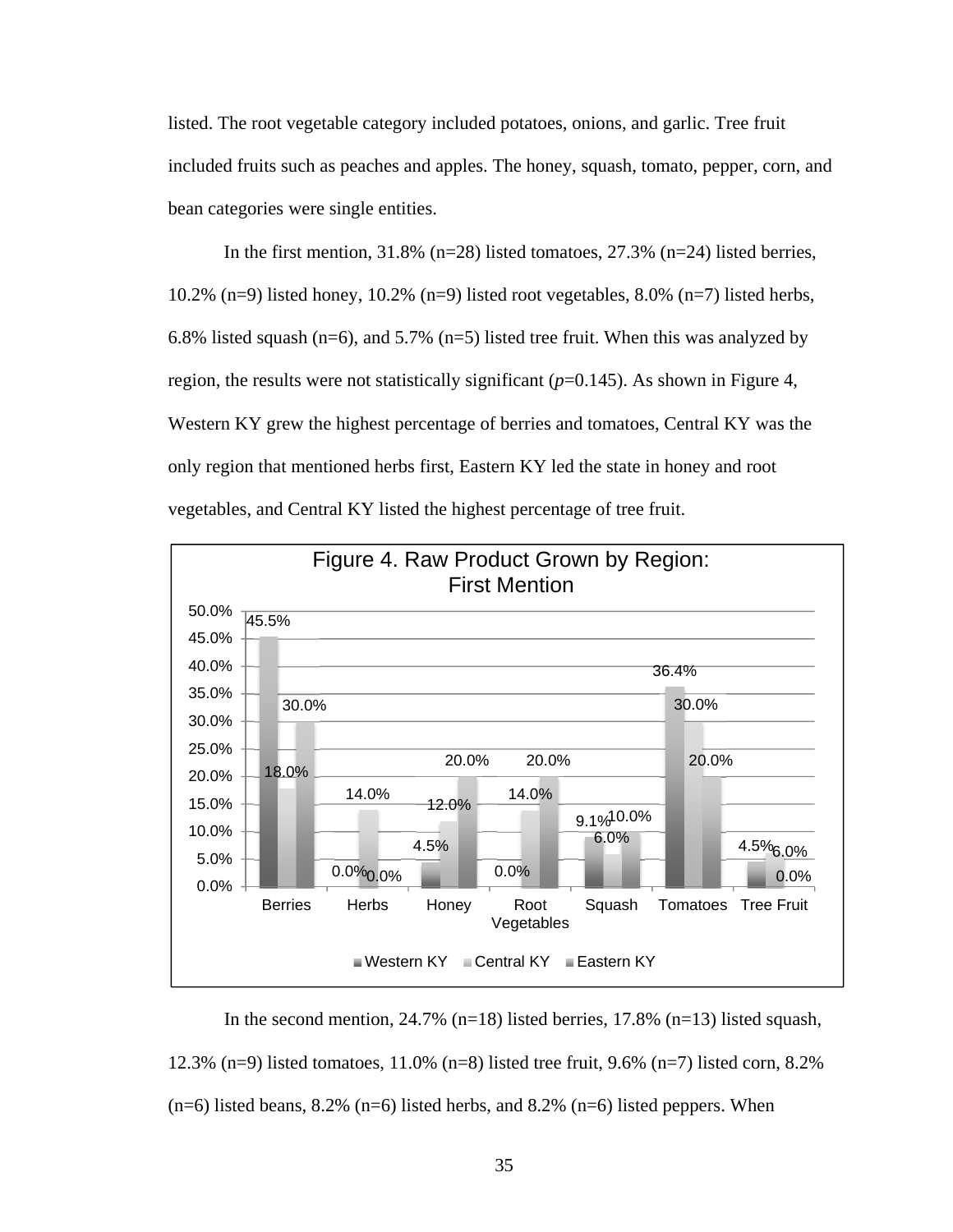analyzed by region, the results were not statistically significant  $(p=0.285)$ . As shown in Figure 5, Eastern KY listed the highest percentage of berries, beans and corn, Central KY was the only region to list herbs and listed the highest percentage of peppers and tomatoes, and Western KY listed the highest percentage of squash and tree fruit.



In the third mention,  $23.9\%$  (n=16) listed berries, 17.9% (n=12) listed squash, 16.4% (n=11) listed beans, 13.4% (n=9) listed peppers, 10.4% (n=7) listed tomatoes, 10.4% (n=7) listed tree fruit, and 7.5% (n=5) listed herbs. When analyzed by region, the results were not statistically significant (*p*=0.381). As shown in Figure 6, Western and Eastern KY listed the same percentage of berries and tree fruit, Western KY listed the highest percentage of beans, Central KY was the only region to list herbs and listed the highest percentage of squash and tomatoes, and Eastern KY listed the highest percentage of peppers.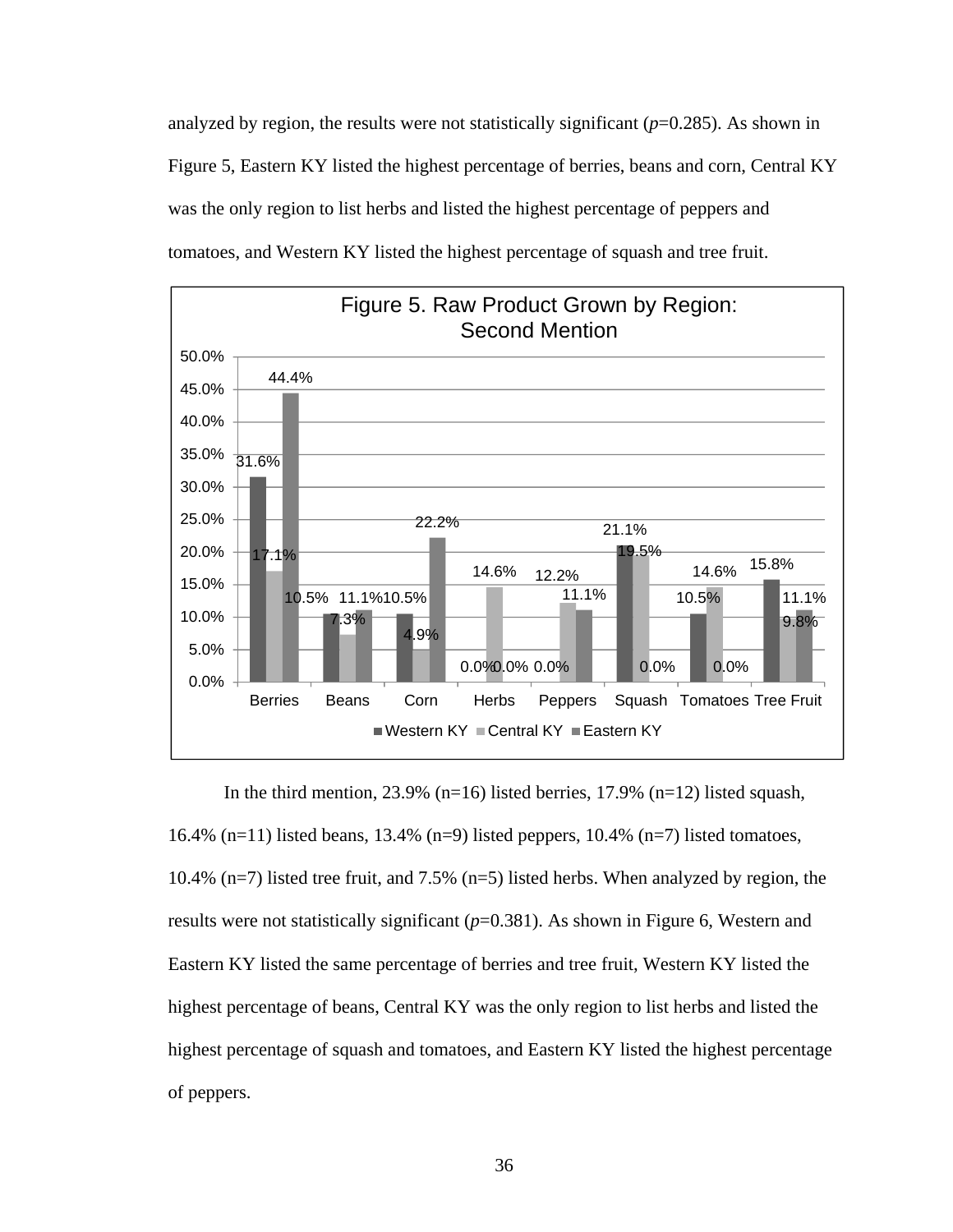

For the purpose of statistical analysis, the most commonly listed value-added products were categorized in the following: baked goods, jams and jellies, salsa and sauces, pickles and relishes, and dried products. The baked goods category included products such as breads and pies. The jams/jellies category also included preserves and marmalades. The dried product category included items such as dried herbs and peppers. The salsa/sauces category included products that were blended into any type of salsa or sauce, such as tomato salsa and barbeque sauce. The pickles/relishes category included products that were pickled, such products as pickled cucumber and squash relish.

In the first mention, 47.9% (n=23) listed jams and jellies,  $29.2\%$  (n=14) listed baked goods, 12.5% (n=6) listed salsa and sauces, and 10.4% (n=5) listed pickles and relishes. When analyzed by region, the results were not statistically significant  $(p=0.103)$ .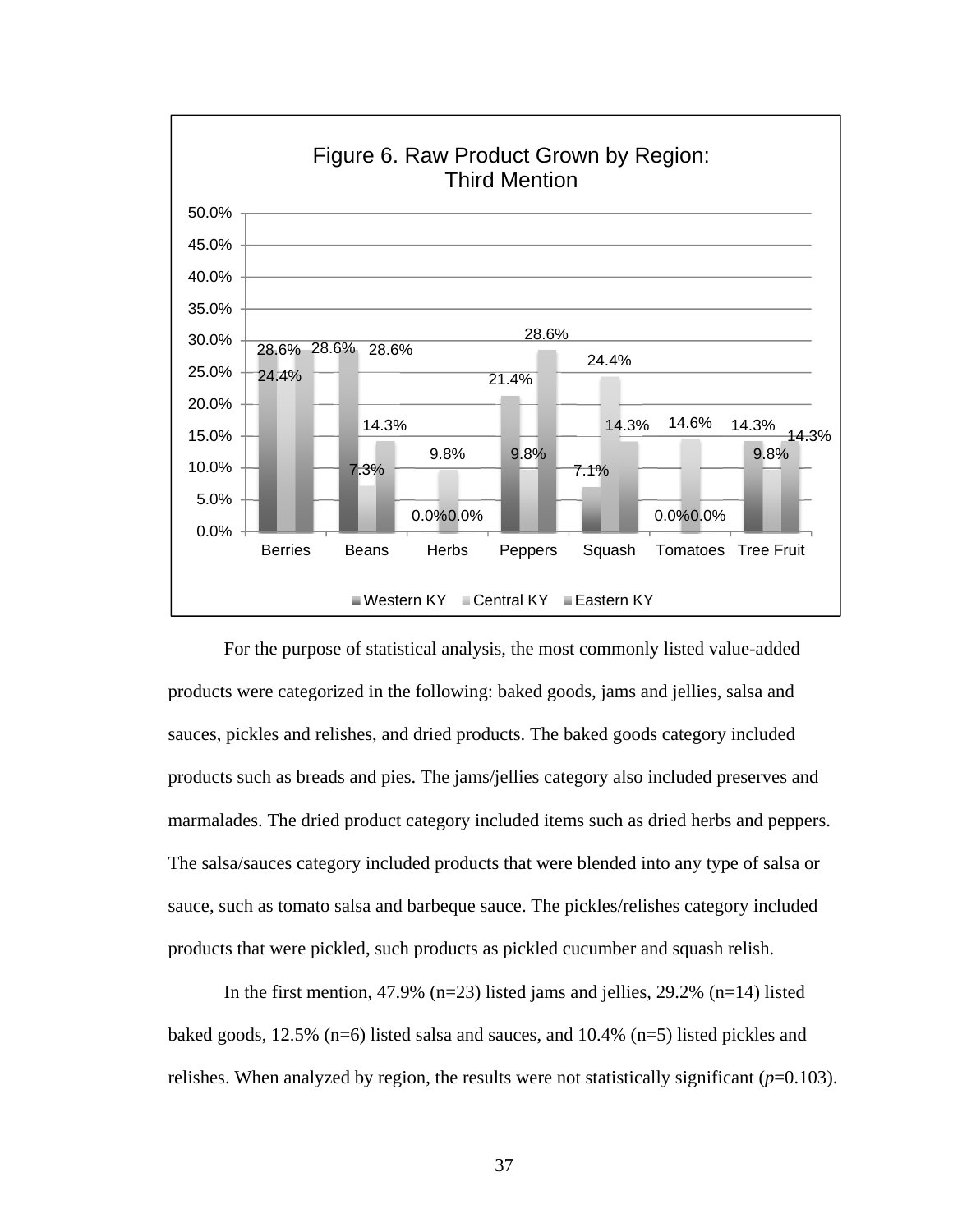As shown in Figure 7, Western KY listed the highest percentage of baked goods, Western KY and Eastern KY both listed the highest percentage of jams and jellies, Central KY listed the highest percentage of salsa and sauces, and Eastern KY listed the highest percentage of pickles and relishes.



In the second mention,  $18.8\%$  (n=9) listed baked goods,  $10.4\%$  (n=5) listed dried products, 56.3% (n=27) listed jams and jellies, and 14.6% (n=7) listed pickles and relishes. When analyzed by region, the results were not statistically significant (*p*=0.729). As shown in Figure 8, Western KY listed the highest percentage of baked goods, Eastern KY listed the highest percentage of dried products and jams and jellies, and Central KY listed the highest percentage of pickles and relishes.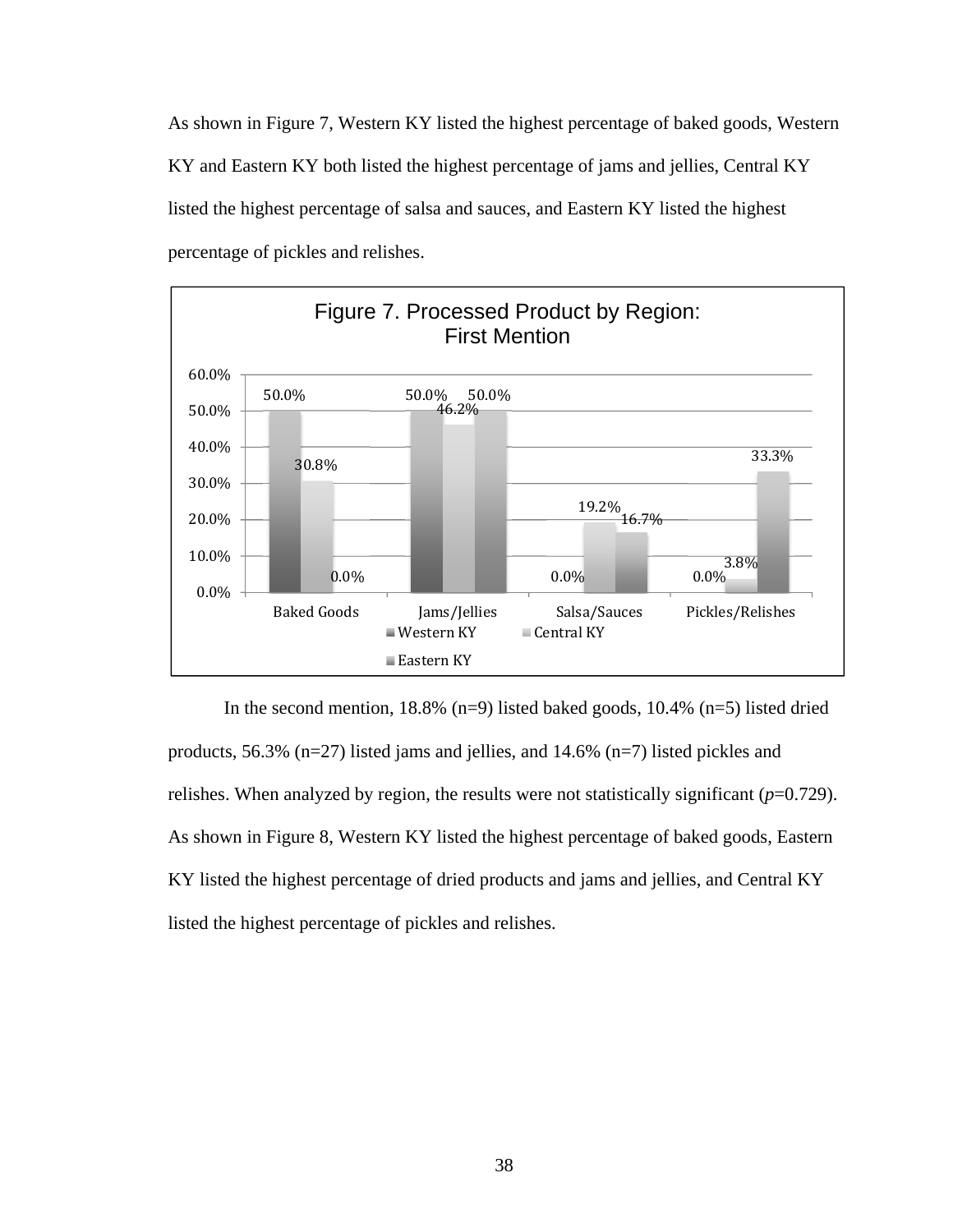

 In the third mention, 22.0% (n=9) listed baked goods, 4.9% (n=4.9) listed dried products, 51.2% (n=21) listed jams and jellies, and 22.0% (n=9) listed pickles and relishes. When analyzed by region, the results were not statistically significant (*p*=0.920). As shown in Figure 9, Central KY listed the highest percentage of baked goods, dried products, and pickles and relishes. Eastern KY listed the highest percentage of jams and jellies.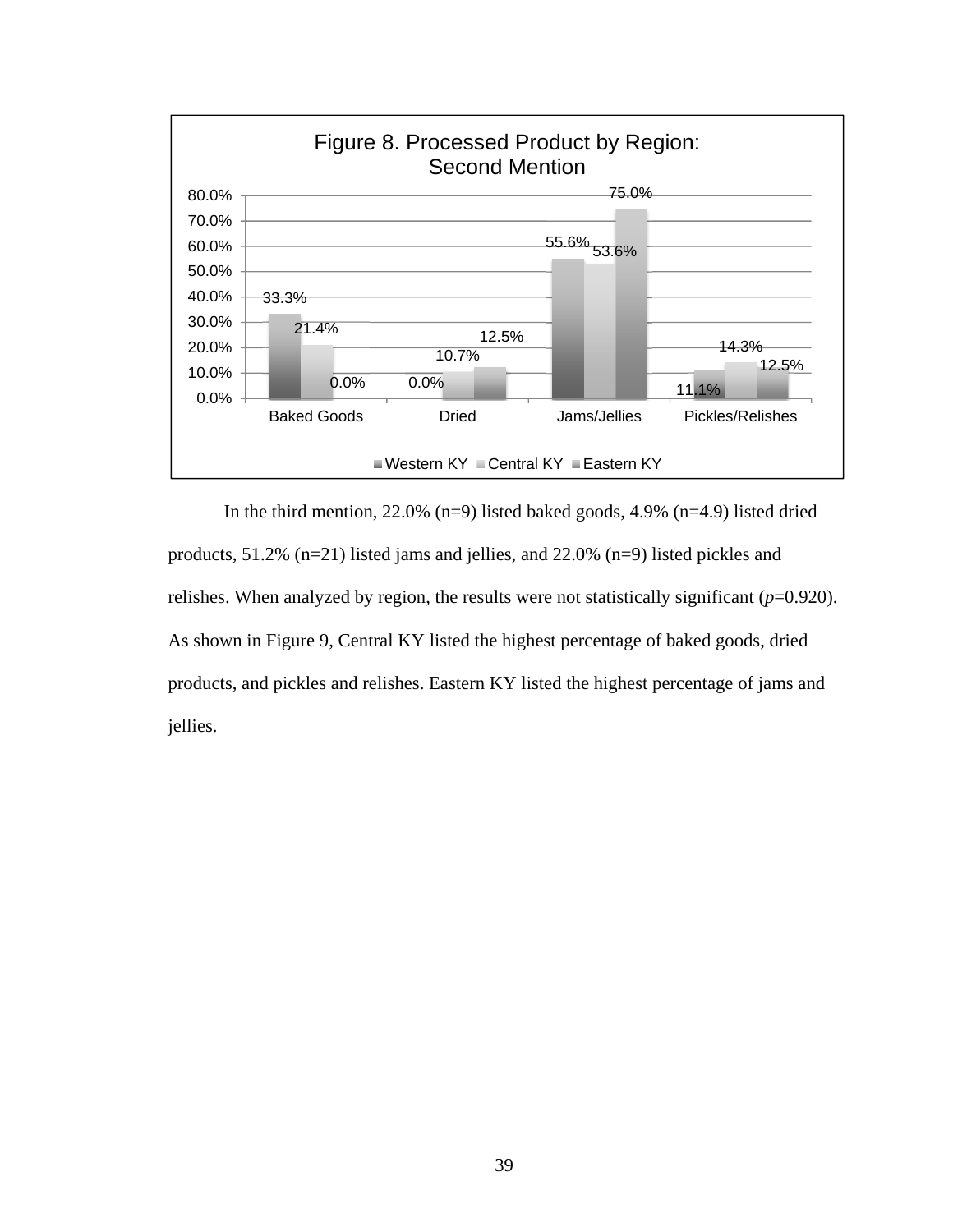

# **Objective 1: Perceived Success**

The first objective of this study was to determine the perceived success of farmers' value-added food products. Participants were asked whether they considered their raw produce or their processed products more successful. This question was not asked in the financial sense, but allowed for individual interpretation of the word "success." This is because the goal of this study was to gather perceptions of business. Of all participants who answered the question, 53.6% (n=52) considered their raw products more successful than their processed products and 46.4% (n=45) considered their processed products more successful than their raw products. When analyzed by region, the results were not statistically significant  $(p=0.519)$ . Figure 10 depicts the results to this question by region. Western and Central KY had a higher percentage of participants who considered their raw products more successful than their processed products. However, Eastern KY had a higher percentage of participants who considered their processed products more successful.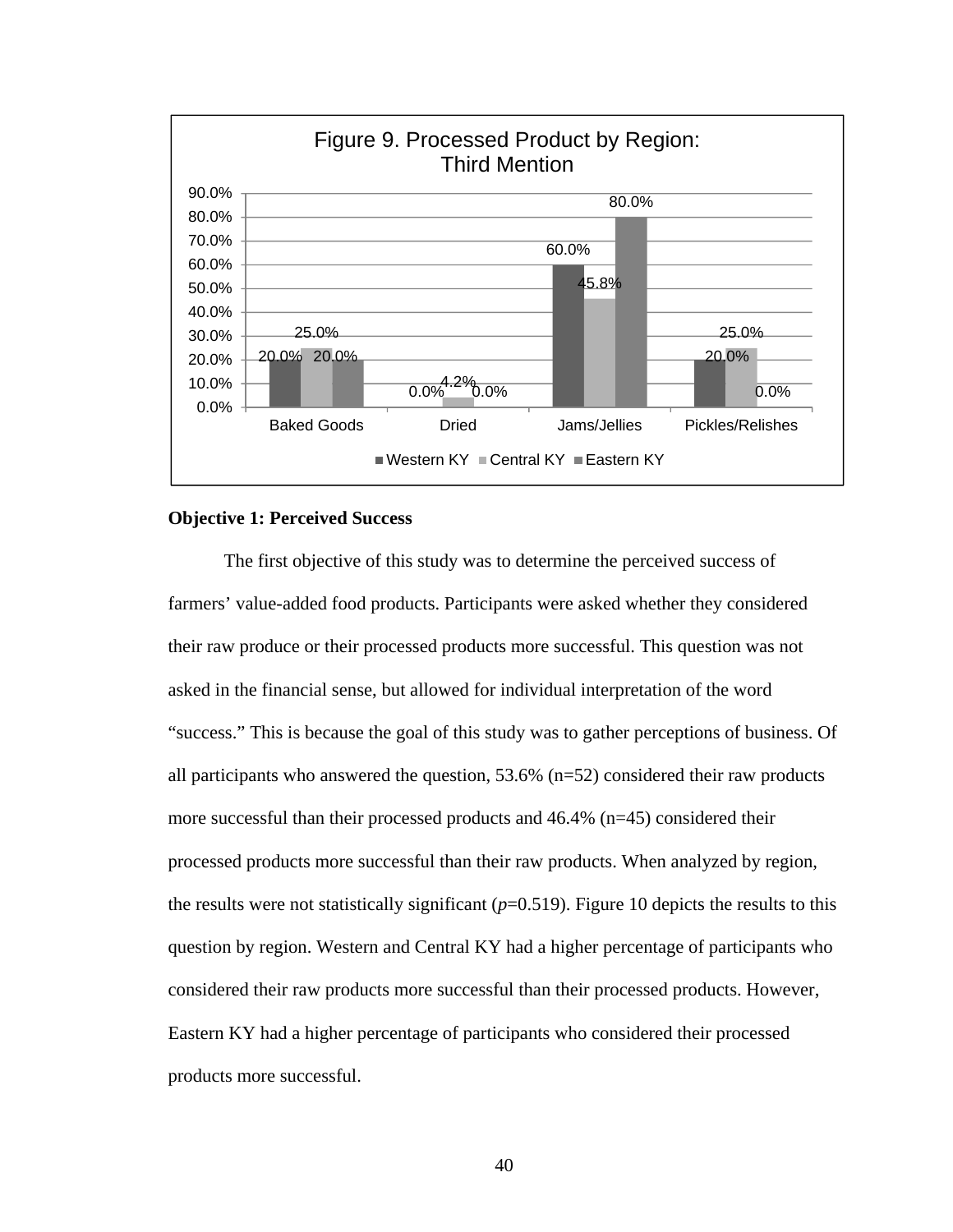

Participants were then asked how the sale of their processed products had affected their profit. Of participants in all regions,  $69.2\%$  (n=81) indicated that their profit had increased due to the sale of the processed products they had developed. Furthermore, most of the remaining participants (29.1%, n=34) indicated that their profit had not changed. Only 1.7% (n=2) indicated that their profit had declined as a result of developing and selling processed products.

Because success can be measure in a variety of ways, participants were asked to indicate which benefits they had experienced as a result of the development and sale of their own value-added products. A list of possible benefits was provided for them to choose as many as applied to them, as well as a blank for them to list any other benefits they had experienced. The primary benefit that individuals indicated they had experienced was "Connection to more people" (92.3%, n=108). "Increased consumer interest in me as a farmer" was a close second (86.1%, n=99). Interestingly, with the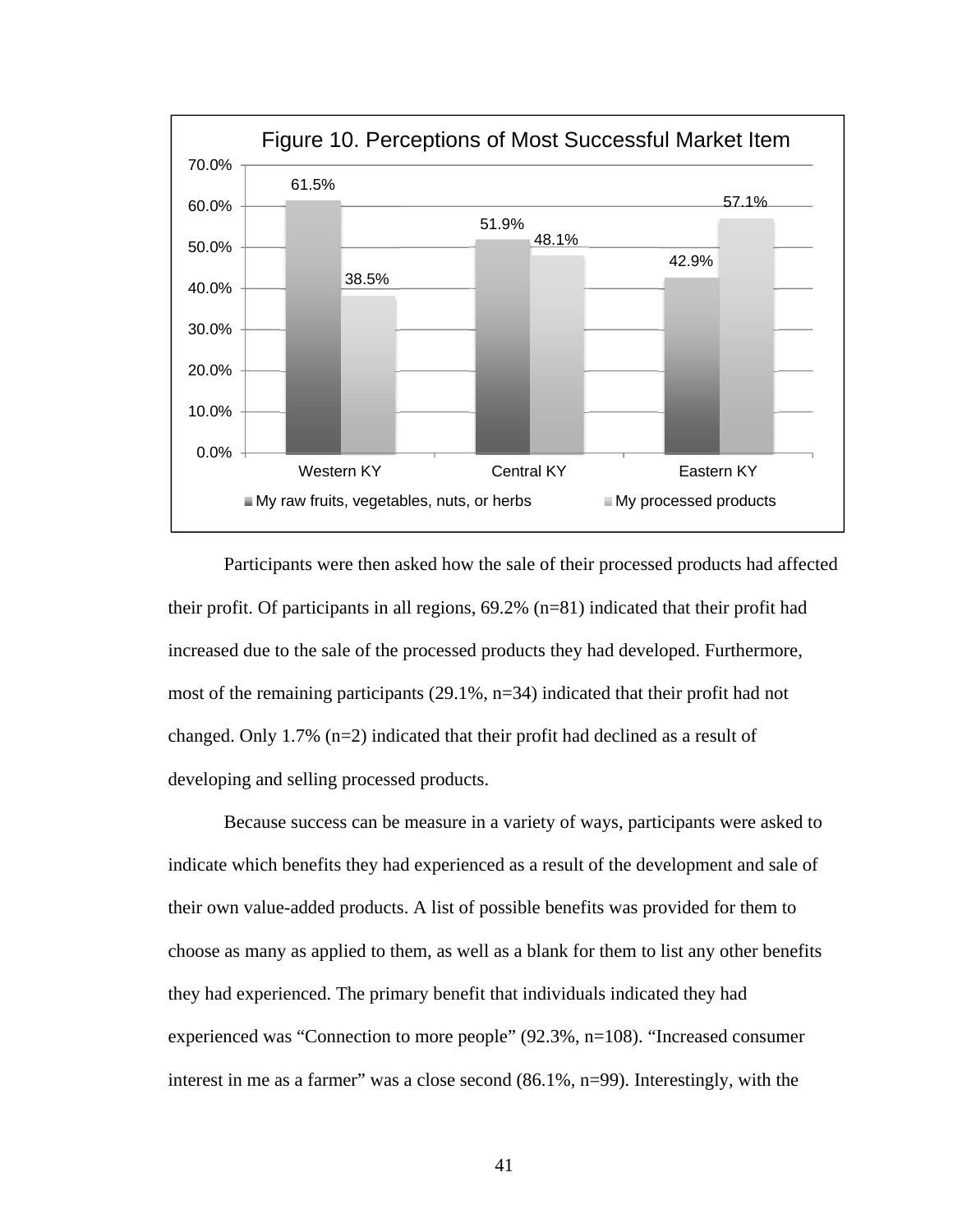exception of the "Other" category, the majority of participants indicated that they had experienced all six of the benefits listed. Figure 11 displays the data collected by this question. Participants used the "Other" category text box to type in more specific answers. One participant listed the benefit of "enhanced conjugal relations as my wife is pleased I'm working in my retirement." Another participant indicated that they "had a whale of a good time. [I have] very much enjoyed meeting and interacting with fellow [farmers] and customers." Similarly, one participant stated he or she had "become an educator to my customers" while yet another individual expressed the fact that "success of processed products has encouraged me to expand the fruits and vegetables on the farm."

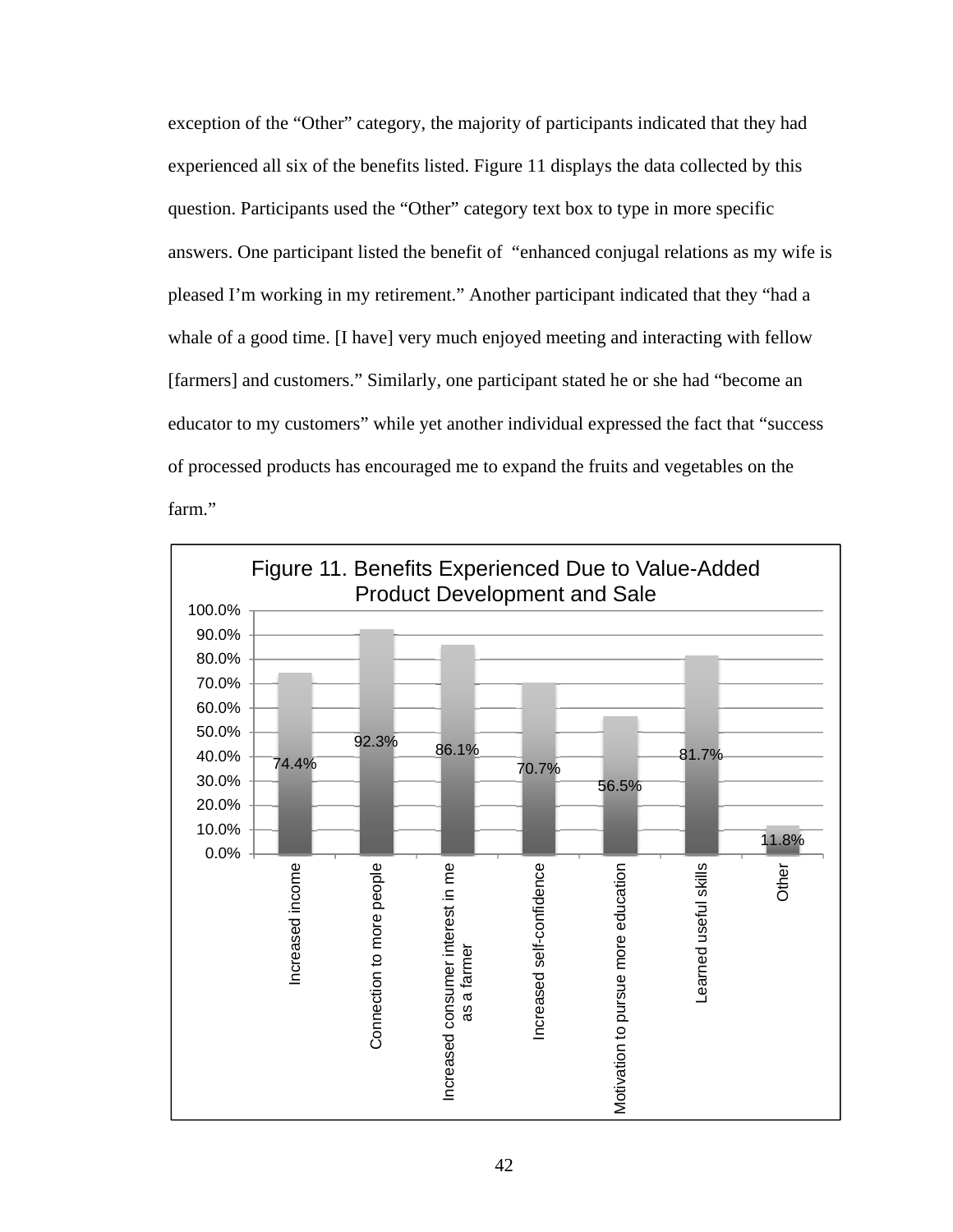In addition to asking participants about their perceptions of the success of their value-added products and the benefits they had experienced because of them, the survey probed them about how success and benefits may have affected the amount of food products processed. Since they began to process their produce, only  $6.2\%$  (n=6) indicated they had decreased the amount they processed, while 47.4% (n=46) indicated they had increased the amount processed, and 46.4% (n=45) indicated the amount had stayed about the same. Participants had the ability to express why the amount they processed had decreased. Reasons included the expected, such as "As I get older, I no longer want to process as much." However, one participant exclaimed that it was due to the "lack of a large processing facility!"

Participants were also asked about their plans for the next 3 years. Figure 12 illustrates that almost half of the participants were planning to increase the amount of produce they process. If participants indicated that they were planning to increase or decrease, a question was triggered to ask them the reason for their plans. Reasons given for plans to decrease production included "I can't do all the work that is required" and "I have a full time job now." Reasons given for plans to increase production included making money, increasing profits, "preservation of unsold fresh produce," and the fact that "demand for processed product has greatly increased." One individual stated, "As I experience success and confidence in my processing, and learn more about the advantages to being in control of my own consumable products, I plan to increase how much I provide for my family." One participant expecting success wrote, "When I get all my certifications, I am going to be making a lot more processed foods…I plan to eventually have a business from my farm and have a small shop/eatery with my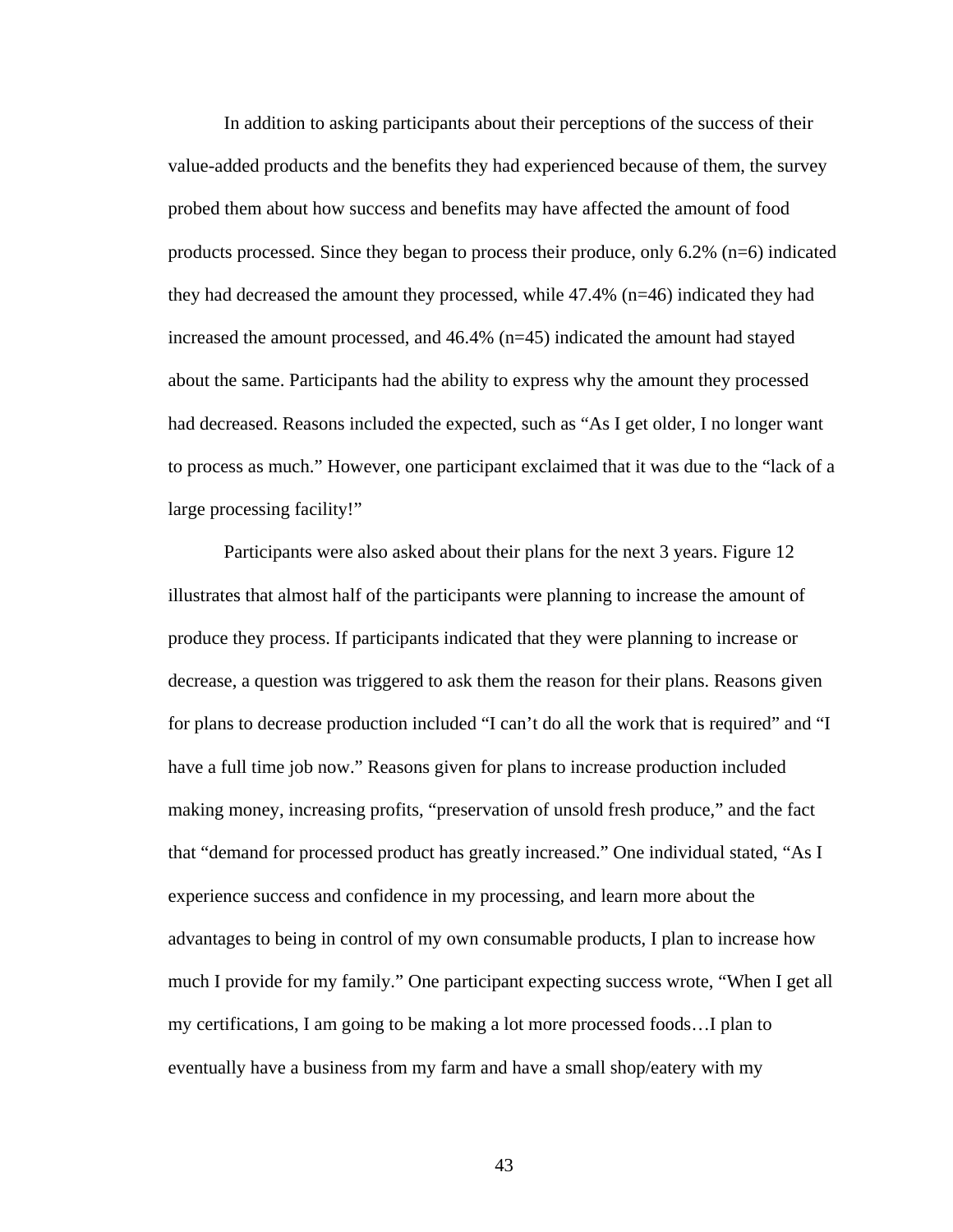products…very busy, but very excited." Yet another participant who had already experienced success wrote, "There is a great deal of interest for processor-produced value-added foods. I am looking forward to making my farm…income my sole income."



# **Objective 2: Awareness and Utilization of Programs**

The second objective of this study was to identify which programs farmers are aware of and utilize as well as which are still unknown to them. Participants were asked to view a list of programs and associations available to Kentucky farmers to indicate which programs they had heard of and which they had utilized. Table 1 summarizes this information.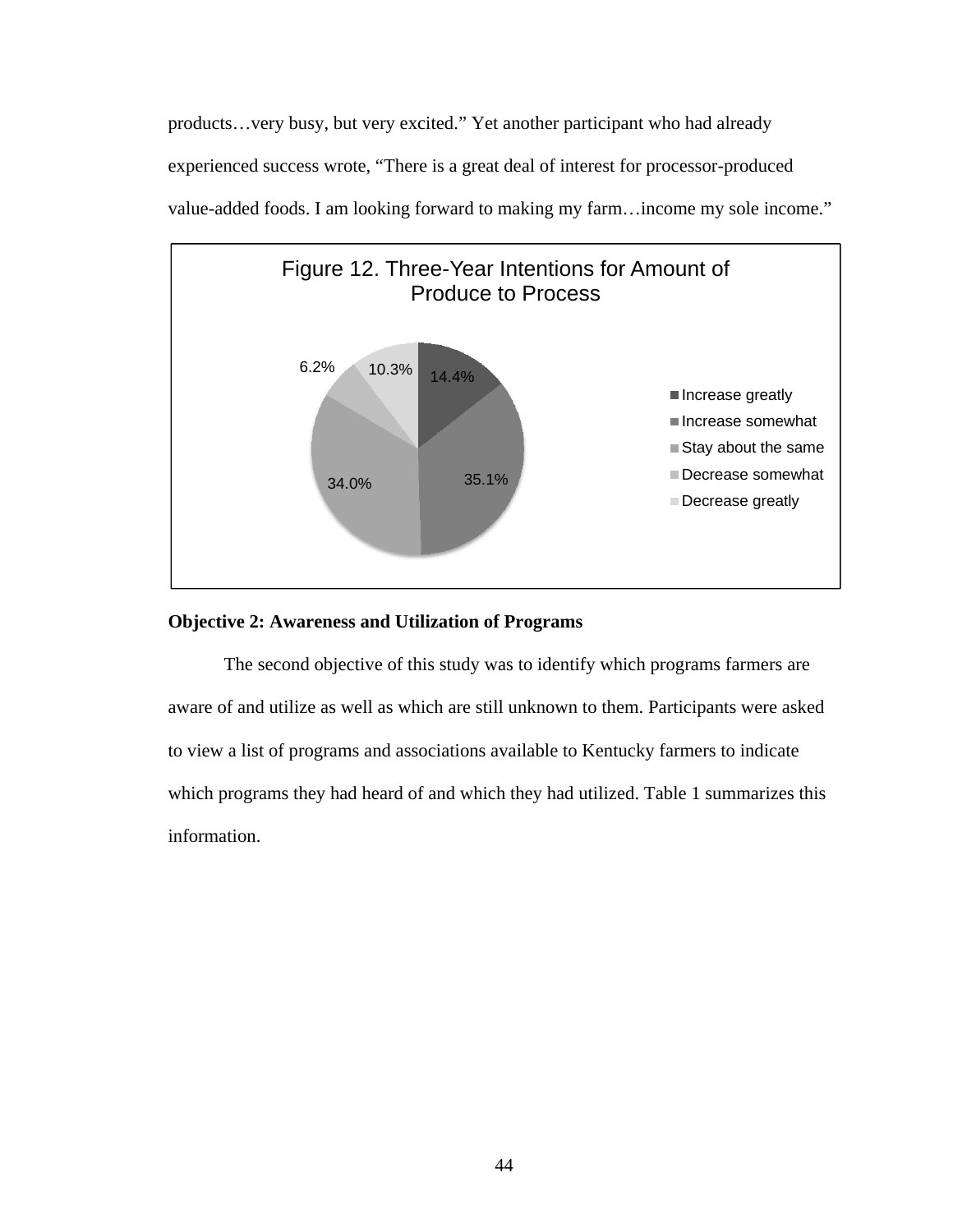| Table 1. Programs Known vs. Programs Utilized                                                   |       |                   |                         |                   |  |  |
|-------------------------------------------------------------------------------------------------|-------|-------------------|-------------------------|-------------------|--|--|
| Program                                                                                         | Known |                   | Used                    |                   |  |  |
|                                                                                                 | N     | $\%$ <sup>a</sup> | N                       | $\%$ <sup>b</sup> |  |  |
| Kentucky Food Safety Branch                                                                     | 99    | 86.1              | 75                      | 67.6              |  |  |
| Kentucky Market Maker                                                                           | 55    | 47.8              | 23                      | 21.9              |  |  |
| Hazard Analysis and Critical Control Point (HACCP)                                              | 37    | 31.6              | 12                      | 12.4              |  |  |
| Training and Certification                                                                      |       |                   |                         |                   |  |  |
| <b>Cooperative Extension Service</b>                                                            | 112   | 97.4              | 115                     | 97.5              |  |  |
| Food Systems Innovation Center at UK                                                            | 23    | 19.7              | 10                      | 9.8               |  |  |
| Kentucky Proud Program                                                                          | 115   | 100.0             | 106                     | 89.8              |  |  |
| MarketReady                                                                                     | 60    | 52.2              | 23                      | 22.5              |  |  |
| <b>Better Process Control School</b>                                                            | 14    | 12.4              | 6                       | 6.3               |  |  |
| Good Agricultural Practices (GAP)                                                               | 100   | 89.3              | 96                      | 82.3              |  |  |
| Central Kentucky Growers Association <sup>c</sup>                                               | 40    | 35.4              | $\overline{\mathbf{5}}$ | 9.1               |  |  |
| Kentucky Vegetable Growers Association                                                          | 63    | 53.8              | 20                      | 19.2              |  |  |
| Sustainable Mountain Agriculture Center, Inc.                                                   | 23    | 20.0              | 3                       | 3.0               |  |  |
| <sup>a</sup> This column indicates the percentage of participants who had heard of the program. |       |                   |                         |                   |  |  |

 $\rm{^{6}This}$  column indicates the percentage of participants who had utilized the program. <sup>c</sup>Only participants residing in Central KY were used when analyzing this program.

In order to gain additional perspective, participants were also asked about their opinion of these programs overall. A quarter (25.0%, n=31) thought these programs were "Extremely helpful" and 45.2% (n=56) thought they were "Somewhat helpful." Of the remaining participants, most  $(26.6\%, n=33)$  had "No opinion" and only 3.2%  $(n=4)$ thought they were "Somewhat unhelpful." No participants indicated that the programs were "Extremely unhelpful."

# **Objective 3: Perceived Barriers**

The third objective of this study was to discover the primary perceived barriers to developing value-added food products. In this section of the survey, participants were first asked about barriers that prevented them from taking advantage of the programs reviewed in Objective 2. Figure 13 displays the fact that the primary barrier to utilizing educational programs was that the participants did not have enough time (69.7%, n=83). The second most indicated barrier was that the participants did not know what the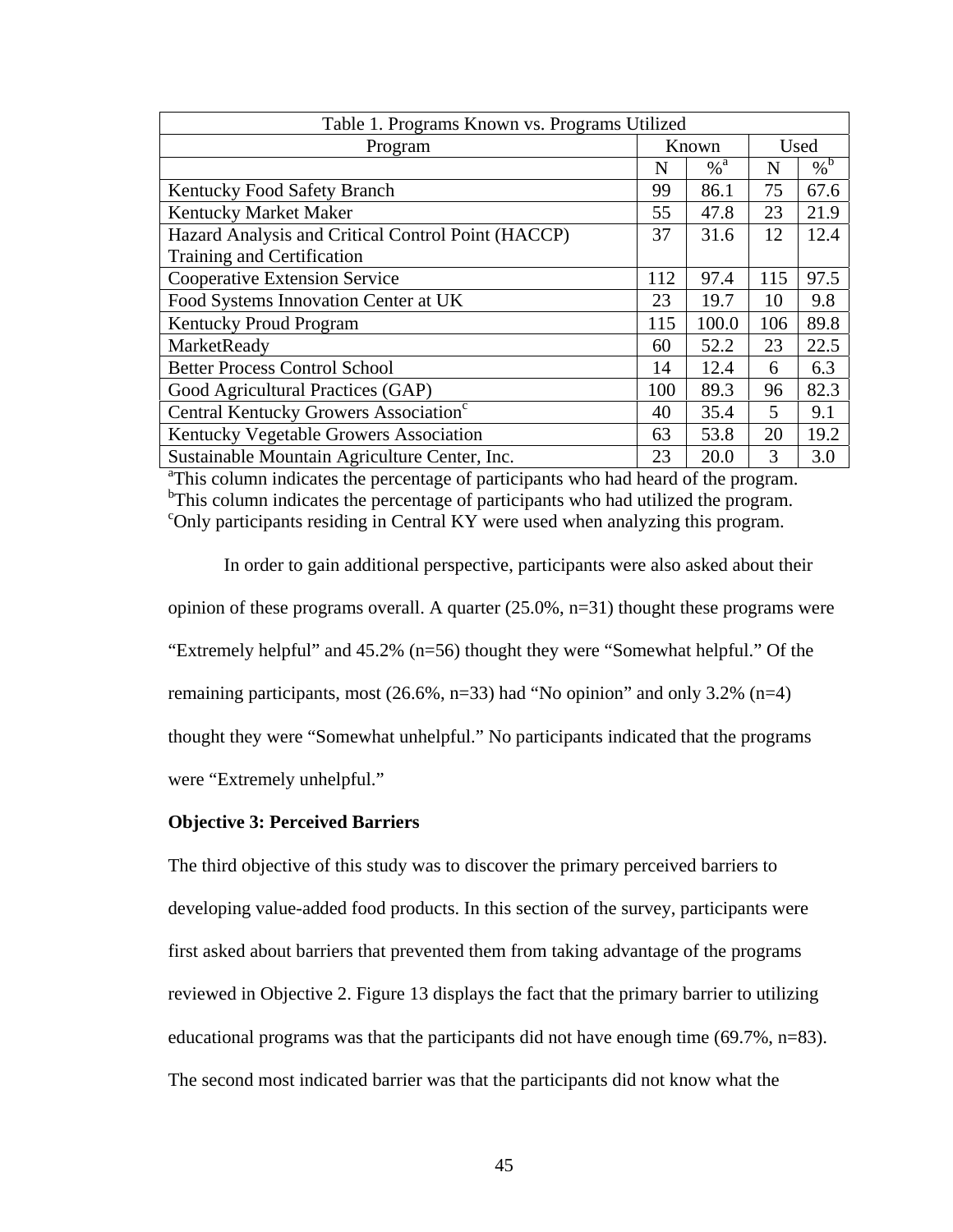

programs offered (60.9%, n=67), and therefore could not assess how helpful they would be.

The participants who indicated they had experienced another barrier besides those listed used the text box to type in their answer. These participants held a variety of opinions. Some had typical barriers, such as "age and health" and the fact that "farm business makes it difficult to be away—especially if it will involve being away overnight." However, a few participant answers revealed frustration. One participant passionately stated that "many of these programs I feel are a complete waste of time and money" while another complained, "The [X] program has not gotten back in touch with me—it's been over a month." Yet another participant felt that "there are not enough programs focused on people who are strictly processors."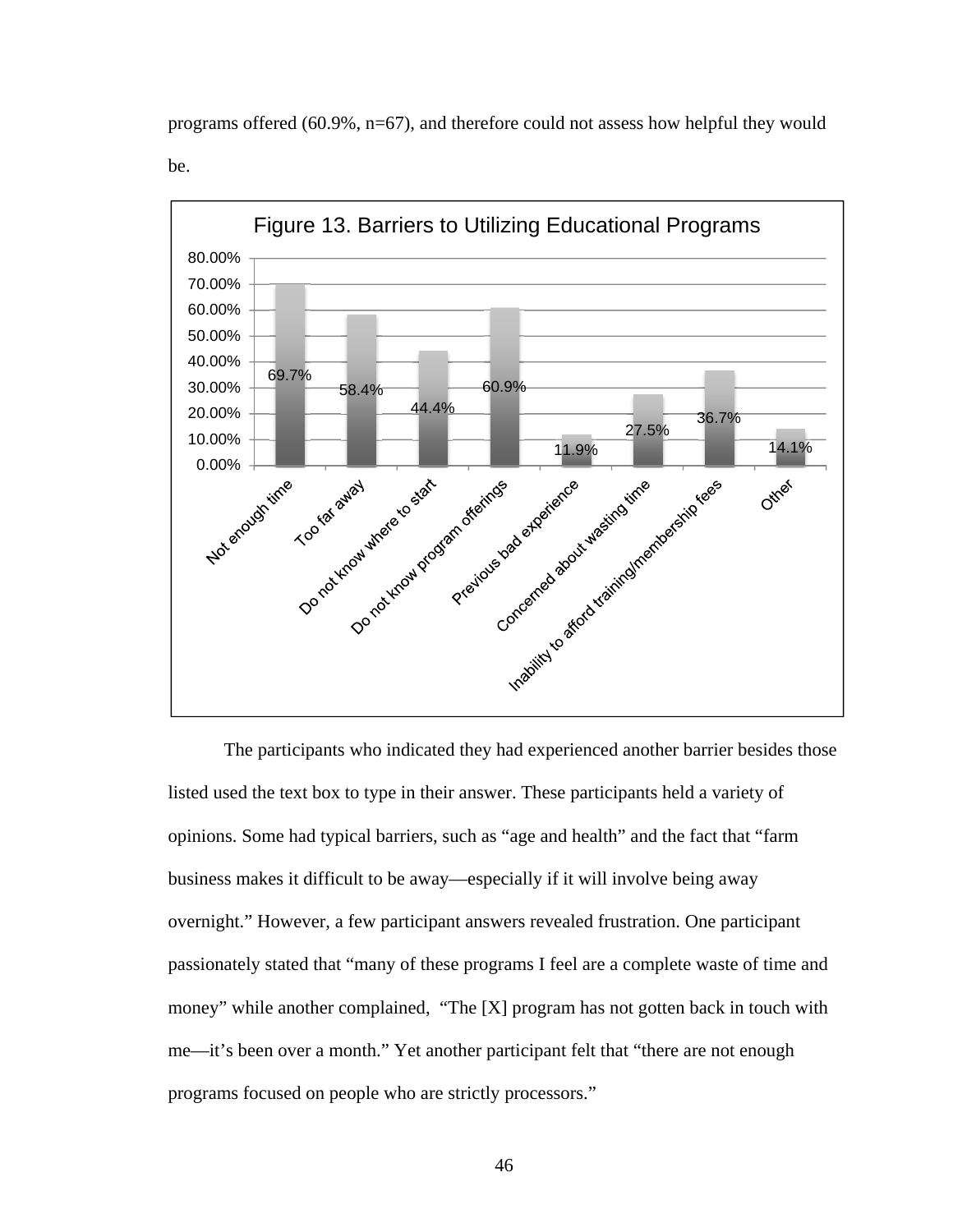Participants were then asked whether or not they had access to a local processing facility, because this seemed to be a primary barrier discovered by other studies performed on this topic. Over half (55.3%, n=57) stated they did not have access, while 26.2% ( $n=27$ ) had access and 18.4% ( $n=19$ ) did not know whether they had access. When analyzed by region, these results were statistically significant  $(p=0.049)$ . Figure 14 summarizes this information by region. Western KY had the highest percentage of those who had no access, while Eastern KY had the highest percentage of those that did have access. Central KY had the highest percentage of those who did not know whether or not they had access.



To follow up to this first question, participants who indicated they did not have access to a local processing facility or did not know whether or not they had access were asked how much they desired to have this access. This information was gathered using a 10-point scale. Answers given from 0 through 3 were categorized as "No or Low Desire," answers from 4 through 6 were categorized as "Ambivalent," and answers from 7 through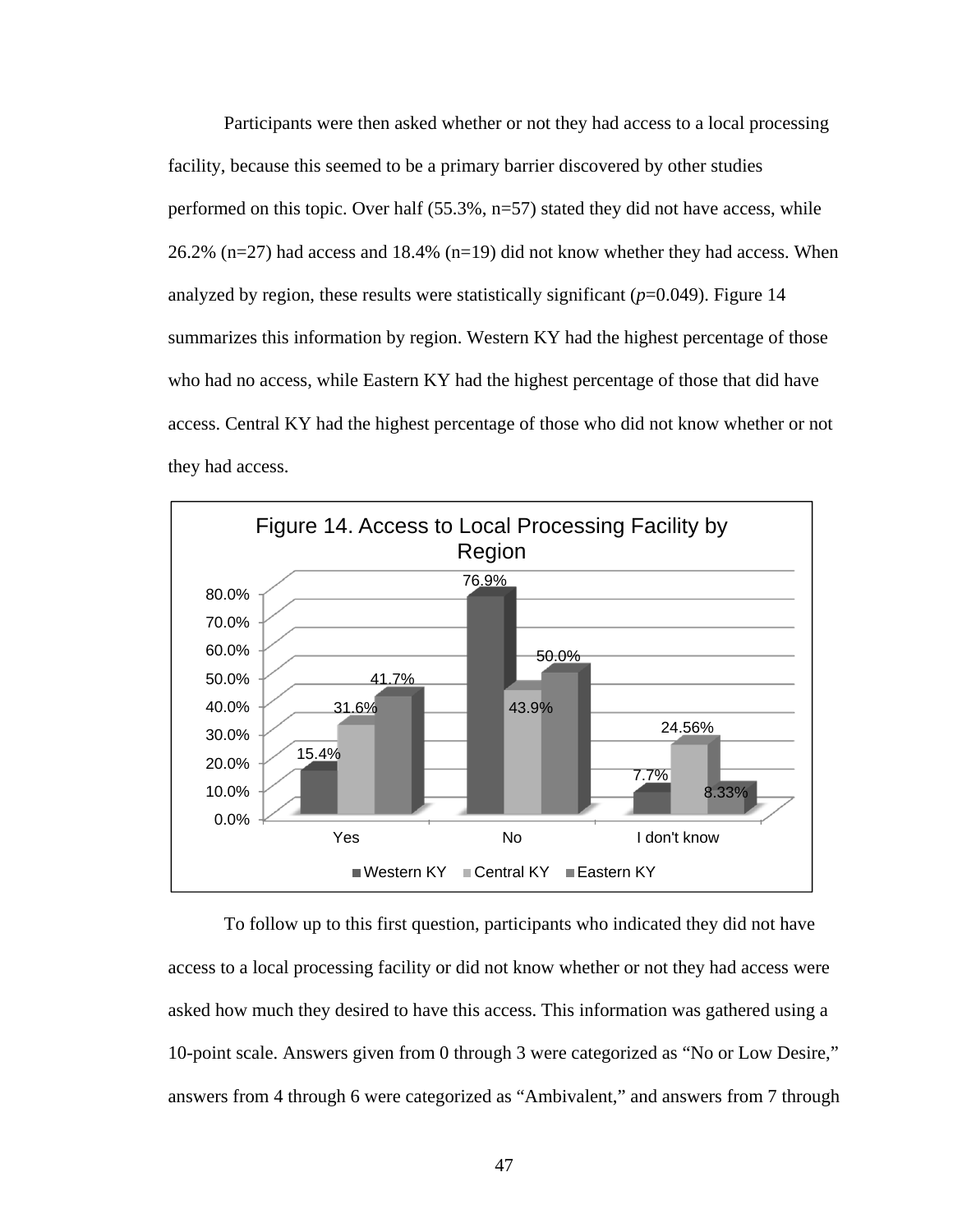10 were categorized as "High Desire." Similar amounts of participants had "No or Low Desire" and "High Desire," 39.5% (n=30) and 35.5% (n=27), respectively. The remaining 25.0% (n=19) were "Ambivalent." To better interpret this information, it was analyzed by region. As shown in Figure 15, Central KY led the state in desire for a local processing facility, while Western KY exhibited the highest amount of ambivalence.



In order to assess which issues challenged participants when they began processing their produce, they were asked which barriers initially prevented them from developing value-added products. About a fifth of them (21.6%, n=24) indicated that they had a "Lack of knowledge in processing food products." A full 55.3% (n=63) indicated that "Lack of time" initially stood in their way, 40.5% (n=45) were challenged by "Lack of funding," 23.4% (n=26) experienced "Lack of confidence or fear of failure," 33.3% (n=37) had a "Lack of information from reliable sources," 30.6% (n=34) had a "Lack of entrepreneurial skills," 54.8% (n=63) had a "Lack of legal knowledge," 27.7% (n=31) had a "Lack of a location to process foods," and 8.2% (n=8) indicated they had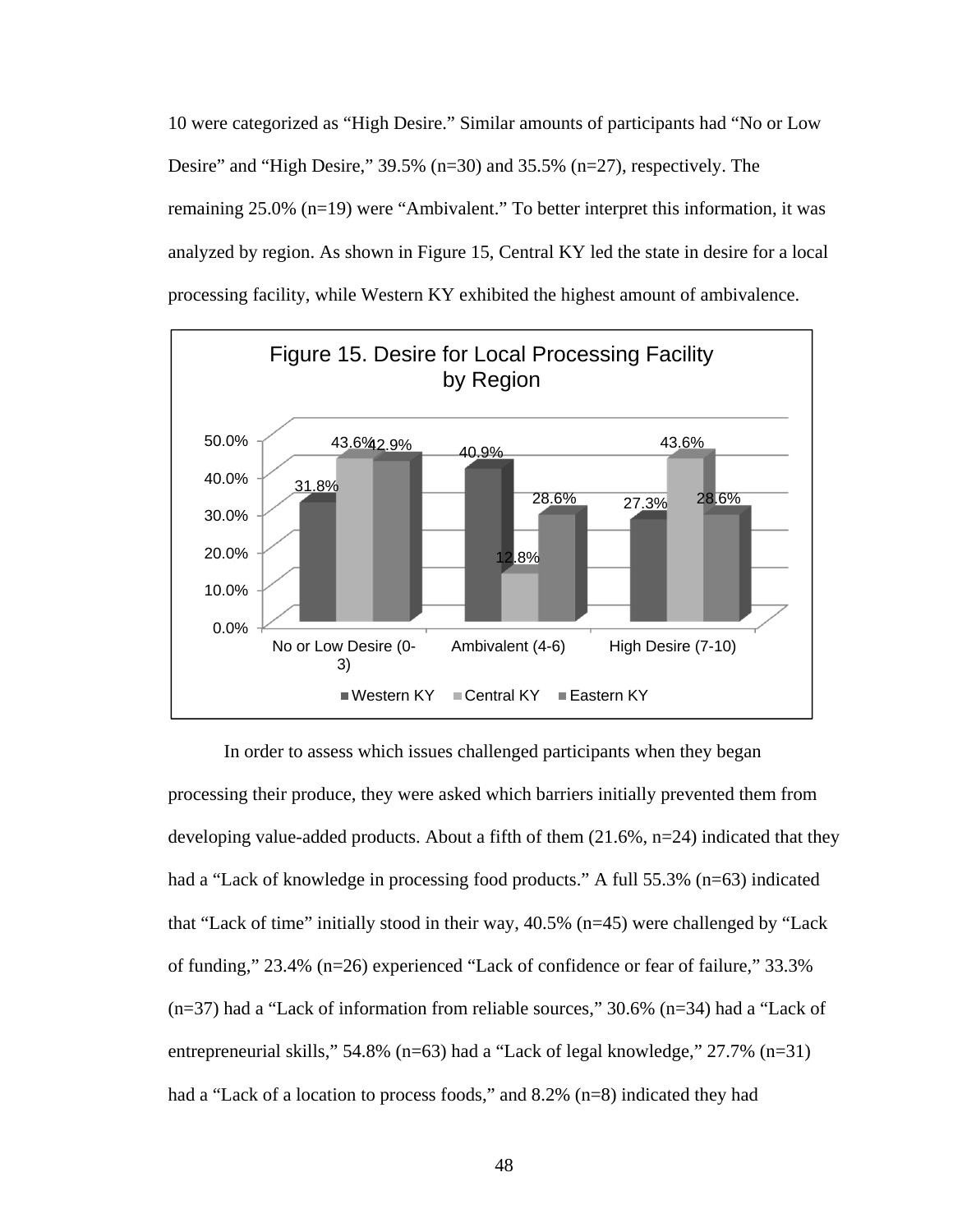experienced a barrier of another sort. In the "Other" category text box, one individual expressed the feeling that the problem was with the big picture, stating the following:

[There are] too many rules  $\&$  regulations for small farmers, too many fees/certifications from organizations that don't know what the hell they're talking about in the first place when it comes to agricultural food production…too many government people involved in [the] process…[it is] very difficult for a small farmer to start a business like this.

Other comments that participants listed under the "Other" category included barriers such as the "expense of [a] commercial kitchen," "lack of knowledge of requirements," and a "source of affordable packaging."

In order to better pinpoint which barriers challenged farmers, the participants were next requested to select which of the barriers in the previous question was the primary barrier they overcame when starting their business. Nine barriers were listed from which participants could choose, along with an "Other" selection with a text box. The results were analyzed individually, as well as in the following categories: (1) lack of knowledge, which included "lack of knowledge in producing processed foods," "lack of information from reliable sources," and "lack of legal knowledge," (2) insecurity of self, which included "lack of experience in producing processed foods," "lack of confidence or fear or failure," and "lack of entrepreneurial skills," and (3) lack of resources, which included "lack of time," "lack of funding," and "lack of a location to process foods." It should be noted that when the categories were analyzed, the "Other" responses were not included. The results are summarized in Table 2. The barrier most frequently selected was "Lack of time" (21.1%, n=24). The category of barrier most frequently selected was "Lack of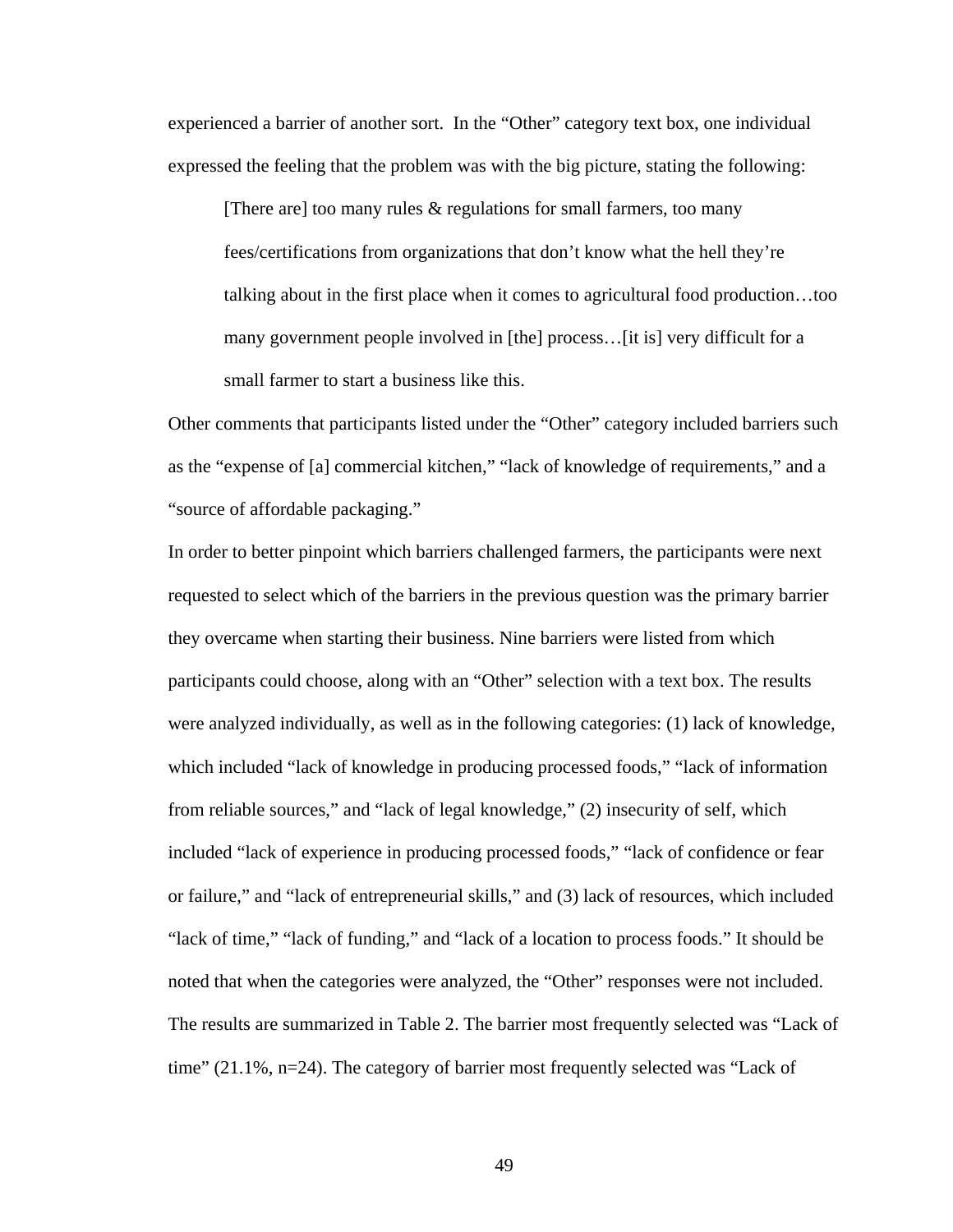resources" (52.6%, n=50). When analyzed by region, these results were not statistically significant ( $p=0.531$ ). Figure 16 displays the results to this question categorized and by region. Eastern KY led the state in "Lack of resources" (64.3%, n=9), while Central KY led in "Lack of knowledge" and "Insecurity of self," 32.0% (n=16) and 24.0% (n=12), respectively.

| Table 2. Primary Barrier Overcome by Farmers                              | Categorized  | Individual |
|---------------------------------------------------------------------------|--------------|------------|
| <b>Category 1: Lack of knowledge</b>                                      | 30.5%        | 25.4%      |
| Lack of knowledge in producing processed foods                            |              | 3.5%       |
| Lack of information from reliable sources                                 |              | 7.9%       |
| Lack of legal knowledge <sup>a</sup>                                      |              | 14.0%      |
| <b>Category 2: Lack of resources</b>                                      | 52.6%        | 43.9%      |
| Lack of funding                                                           |              | 17.5%      |
| Lack of time                                                              |              | 21.1%      |
| Lack of a location to process foods                                       | -            | 5.3%       |
| <b>Category 3: Insecurity of Self</b>                                     | 16.8%        | 14.0%      |
| Lack of experience in producing processed foods                           |              | 7.0%       |
| Lack of entrepreneurial skills                                            |              | 4.4%       |
| Lack of confidence or fear of failure                                     |              | 2.6%       |
| <b>Other</b>                                                              | Not included | 16.7%      |
| <sup>a</sup> Italics indicate the three most frequently selected answers. |              |            |

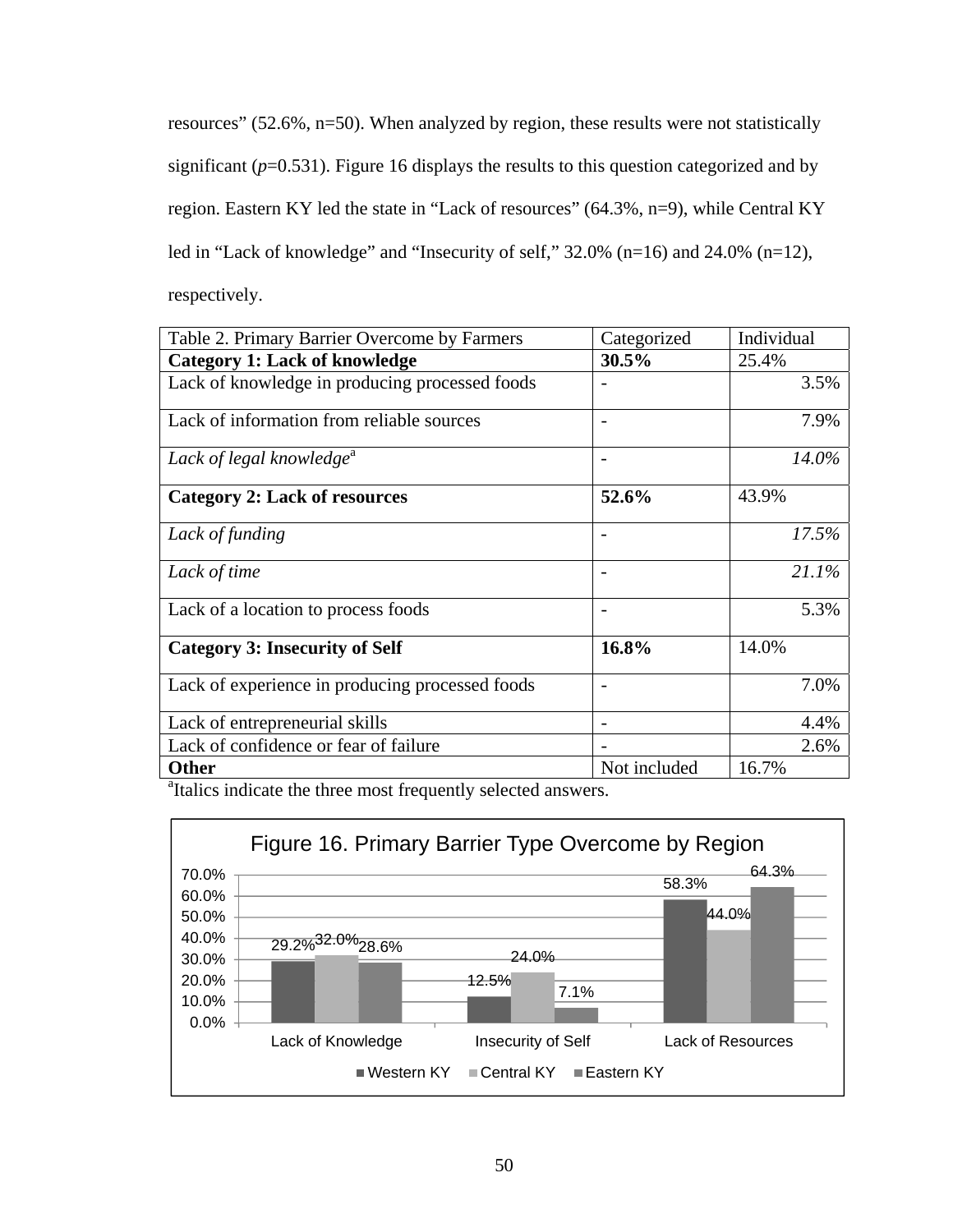Participants who selected "Other" provided further specification of exactly what barrier they faced, such as "being able to process at home," but this was "solved when the bill passed." One individual wrote that "dealing with health dept. officials, training certifications, [laws] and regulations about things I already know and am fully capable of doing on my own" was their primary barrier. Another participant stated, "Labels are a source of problem. Ordinary printer ink runs when it gets wet from rain, condensation or lots of handling." One more listed their primary barrier as "lack of local support/buying."

 The last type of barrier inquired about related to participants' ability to expand their business by producing higher quantities or different types of food. The barriers that participants could choose from were the same as those provided for the previous question. The barrier most frequently selected was "Lack of time"  $(64.8\%, n=70)$  and the barrier second most frequently selected was "Lack of funding" (47.1%, n=48). "Lack of legal knowledge" and "Lack of a location to process the foods" almost tied for third, with 35.0% (n=36) and 33.0% (n=33), respectively. In the "Other" text box, participants listed "age and health," "available space to process food," "lack of local support," and "need more outlets for selling processed foods" as barriers to broadening their business.

# **Objective 4: Factors Affecting Value-Added Product Development**

The fourth and final objective of this study was to ascertain what factors actually affect the development of value-added food products. The first question in this section inquired as to whether or not participants had pursued education regarding the development of processed products before starting their value-added endeavor. About two-thirds (66.4%, n=77) stated they had indeed pursued education prior to processing. Next participants were asked whether they were interested in selling their products at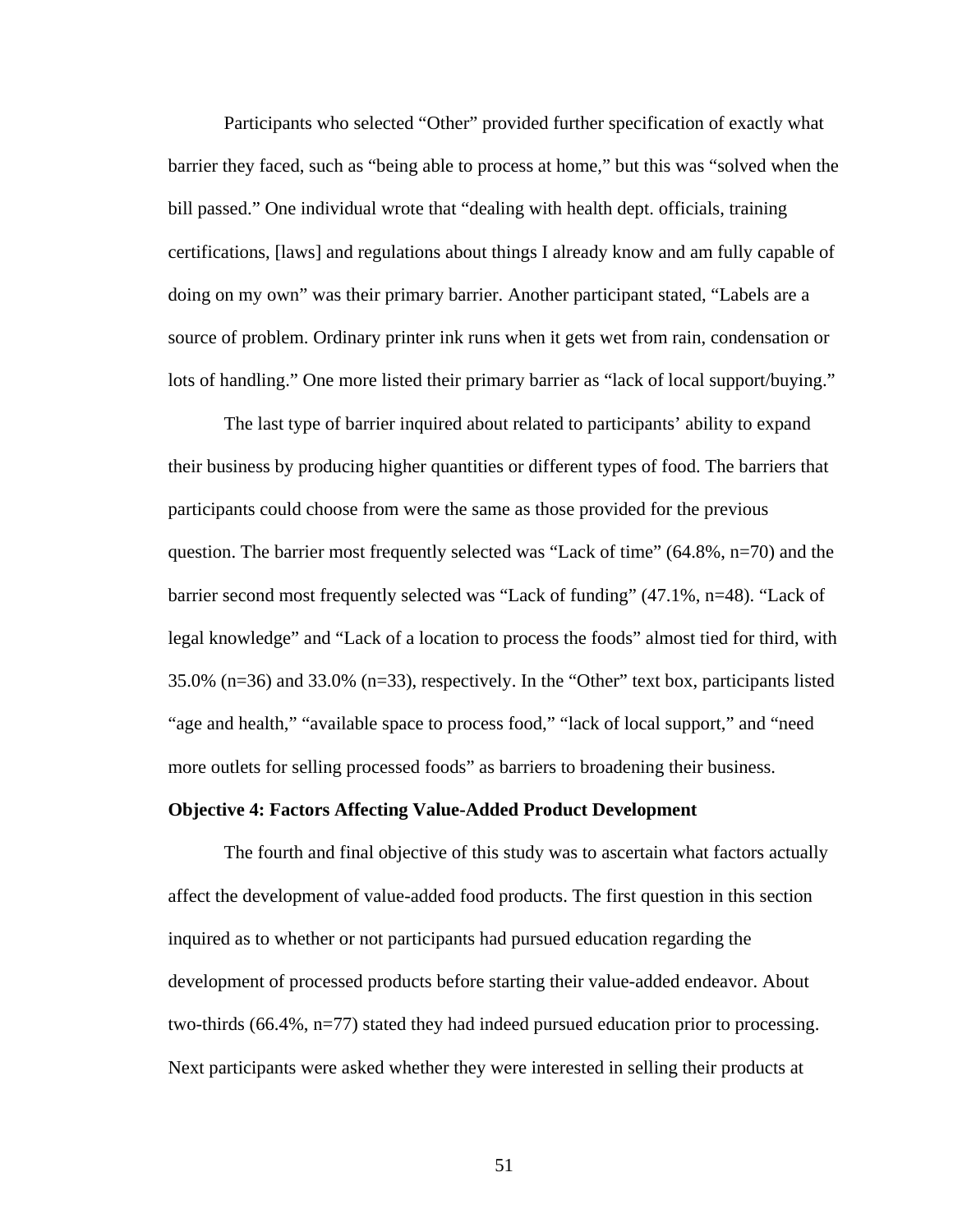locations other than FMs and, if so, whether they would be willing to attend educational sessions in order to do so. This was done in order to determine how educational programs might affect value-added product business. Once those who indicated they already sold their products at locations other than FMs were eliminated from the analysis, over half (58.7%, n=54) indicated they were interested in selling their products elsewhere.

Figure 17 depicts how participants answered when asked if they were willing to attend educational sessions in order to enlarge their market. They were allowed to indicate that they were on the fence regarding the issue and then were asked to state on what reason their answer depended. All freehanded answers fell into the categories of cost, distance to travel, time commitment, and educational content. Essentially, this means that 98.1% of participants are open to the idea of taking advantage of educational programs in order to expand their business.



One of the most obvious ways for a farmer to broaden their business is to transition to commercial status, because farmers who hold the HBP and HBMP certifications are only allowed to sell their products at FMs registered with the Kentucky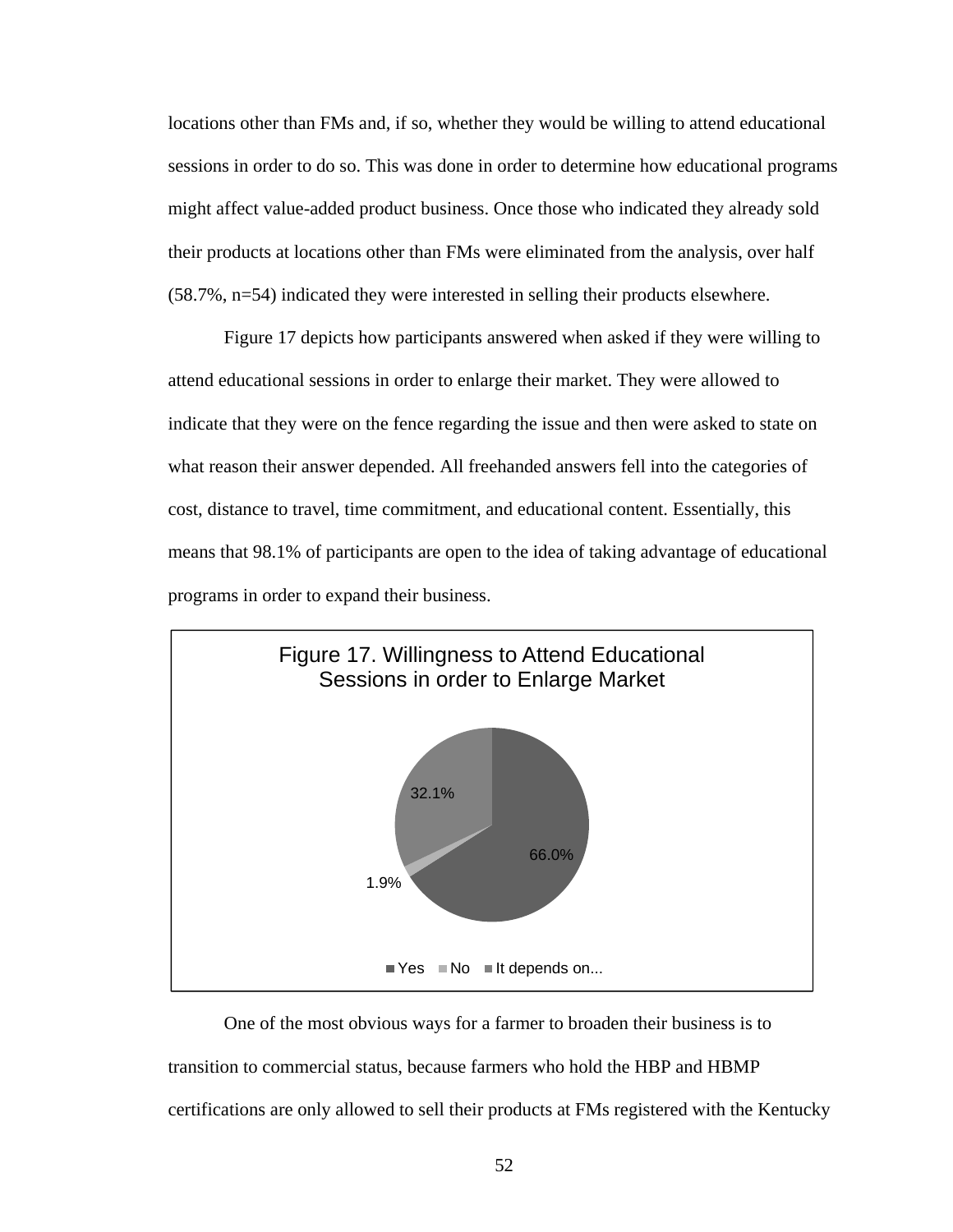Department of Agriculture, from their own farm, or from roadside stands certified by the Kentucky Farm Bureau. Participants were asked about which changes in their situation would make them more likely to obtain a commercial permit. Ranked in order of most to least frequently selected, the changes desired were "More funds" (73.1%, n=79), "More time" (67.3%, n=72), "Access to a local processing facility/commercial kitchen" (62.9%, n=66), "Access to a consultant" (60.6%, n=63), "Connection to other farmers" (51.0%, n=53), "More educational opportunities" (48.1%, n=50), "More success with my products" (46.6%, n=48), and "More confidence" (31.1%, n=32). Eight individuals (7.7%) indicated that they were already at commercial status.

Participants were then asked to prioritize their needs by selecting the one change that would make them most likely to move to commercial status. The choices were categorized into "More knowledge," "More resources," and "More confidence." The selections that were grouped into each category as well as the results of this question can be viewed in Table 3. The need for more resources was the most frequently indicated, with 75.0% (n=72) of participants selecting needs in this category.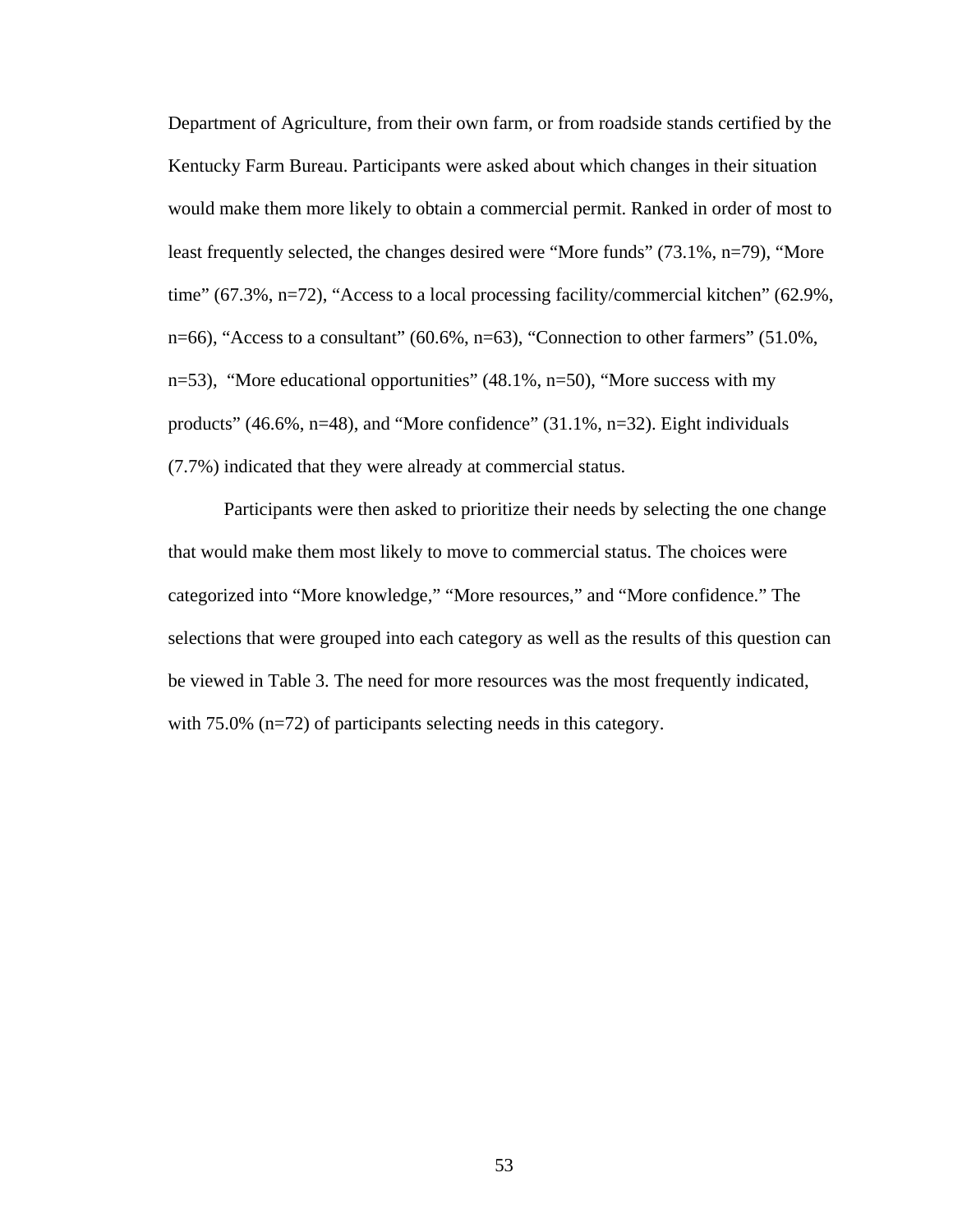| Table 3. Primary Change Needed to Go Commercial                           | Categorized              | Individual |  |  |  |
|---------------------------------------------------------------------------|--------------------------|------------|--|--|--|
| <b>Category 1: More knowledge</b>                                         | 14.6%                    | 13.5%      |  |  |  |
| More education opportunities                                              |                          | 4.8%       |  |  |  |
| Access to a consultant                                                    |                          | 5.8%       |  |  |  |
| Connection to other fathers who are doing the same<br>thing               | $\overline{\phantom{a}}$ | 2.9%       |  |  |  |
| <b>Category 2: More resources</b>                                         | 75.0%                    | 69.2%      |  |  |  |
| More funds <sup><math>a</math></sup>                                      |                          | 25.0%      |  |  |  |
| More time                                                                 |                          | 20.2%      |  |  |  |
| Access to a local processing facility/commercial<br>kitchen               | $\overline{\phantom{a}}$ | 24.0%      |  |  |  |
| <b>Category 3: More confidence</b>                                        | 10.4%                    | 9.7%       |  |  |  |
| More success with my products                                             |                          | 8.7%       |  |  |  |
| More confidence                                                           |                          | 1.0%       |  |  |  |
| <b>Already Commercial</b>                                                 | Not included             | 7.7%       |  |  |  |
| <sup>a</sup> Italics indicate the three most frequently selected answers. |                          |            |  |  |  |

The last question regarding the transition to commercial status asked which route participants would be most likely to take if they took the plunge. Figure 18 illustrates the results. Western and Central KY both far preferred the route of renovating their home or building a commercial kitchen, while Eastern KY rated renting an existing commercial kitchen or using an Extension office as the equally most preferred routes.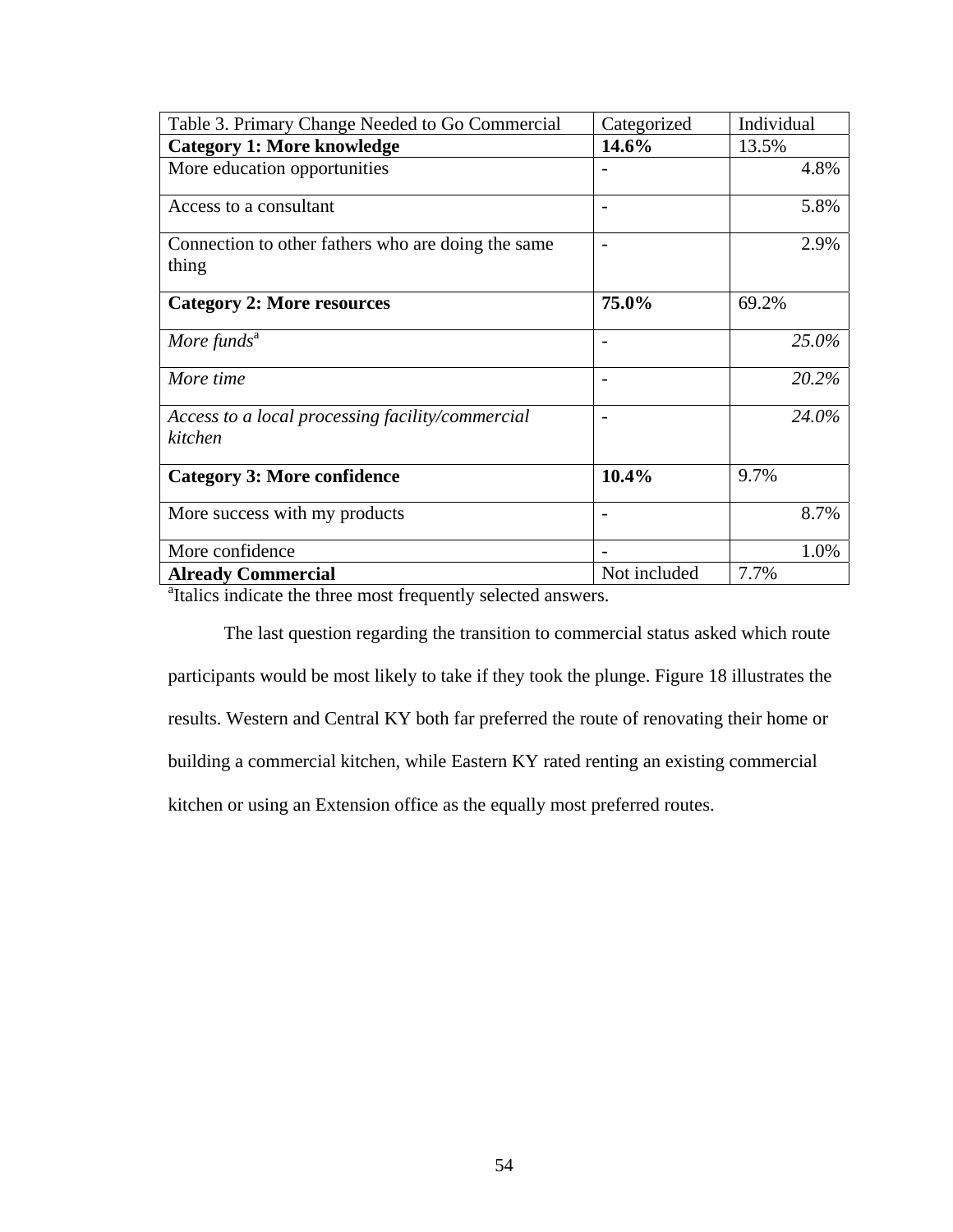

# **General Comments**

Participants were provided with a text box at the end of the survey in order to

convey any final thoughts or opinions. A few of these comments include the following:

"As a farmer we need more help with marketing our products."

"Consultants would help also. Sometimes, as a farmer, you feel isolated from other farmers, ignorant of regional or national market trends and not realizing the value of what you produce. Any and all help is appreciated! Thanks for your interest in helping us. Sincerely!!"

"Education, access and money – if I had those…DREAM!"

"I am not interested in becoming a commercial status. I enjoy selling to neighbors and friends only."

"I believe that more funds and education provided to a small vendor like me would be beneficial. [E]verything seems to be for the larger farmer."

"…The lack of facility [for] commercial processing at this time is my greatest barrier. Henry County has a small kitchen, which has never been finished and is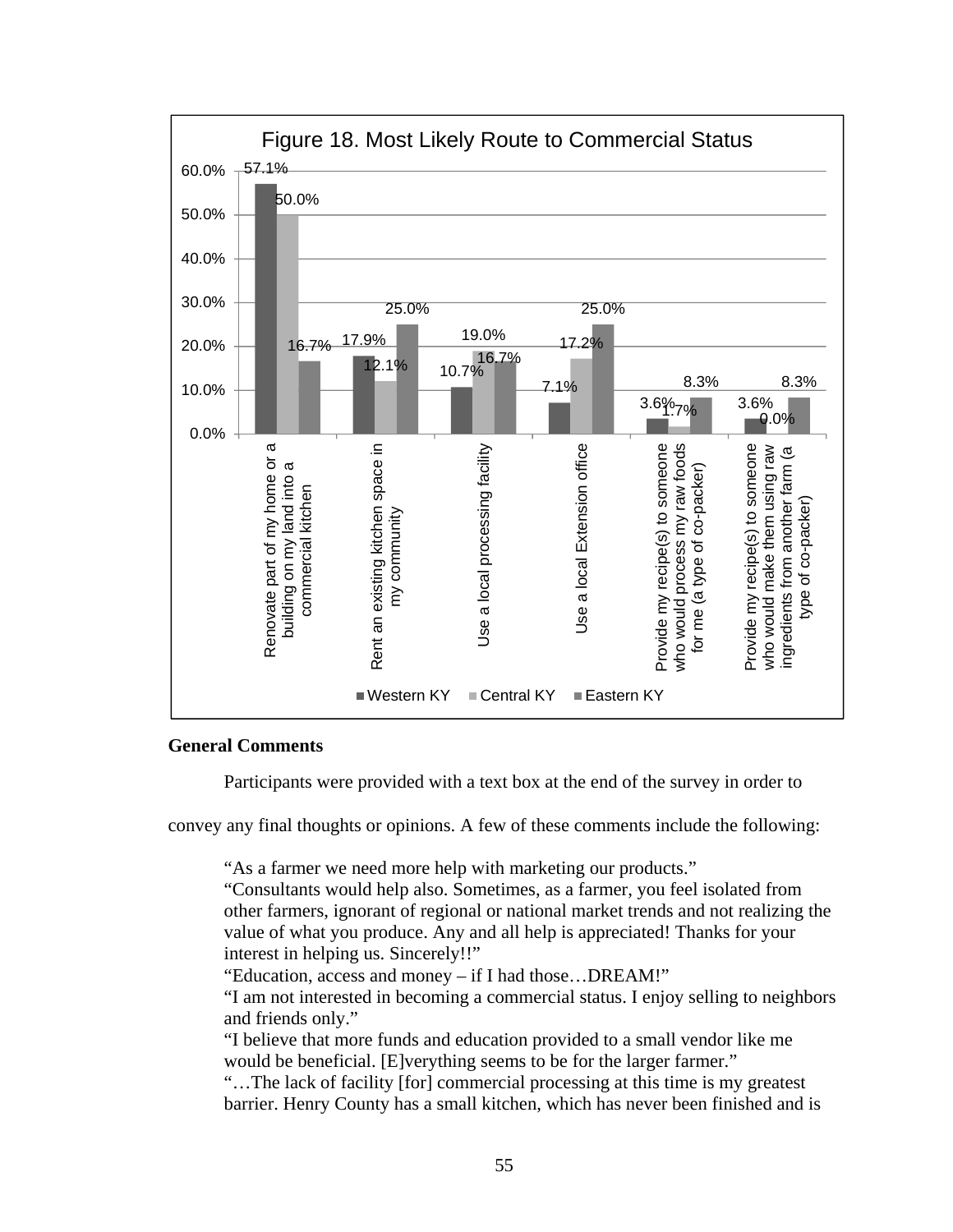of no value to the community whatsoever in [its] current condition. It makes me sad that there has been such a large waste [of] money for something that could be extremely beneficial to the community and local processors."

"I don't think that there is enough focus [from] Ag Dept or Ext Offices on those that process."

"…The home based processor permit is free, which makes it easier for smaller farms to participate. I haven't pursued the microprocessor permit primarily because of the cost [and] process to get recipes approved."

"I feel there needs to be a central place with a step by step process on what to do next. The information is very vague and confusing. I am in the process of moving to the commercial status now by hiring a co-packer and this process is even more difficul[t] and expensive. There is too much duplication in the commercial process that I already completed in the homebased microprocessing. I also have concerns since I have sold in the FMs in the 3 counties in my area that there is not enough monito[r]ing of products being sold at the FMs for safe consumption to the consumer."

"I have noticed that there were a lot of questions about a local facility for processing. I believe it would be a great asset to any community that has a Farmer's Market, as most of the vendors do not have the financing to create a commercial acceptable fa[c]ility at our own homes…A community facility would offer so many of us a whole new wind[o]w of opportunities. I look forward to where an option for this could lead."

"I just recently became a commercial processor, but feel I still need educational opportunities and funding. Thanks to the home based processor and micro processor programs I was able to transition confidently to the commercial processor "status"."

"I know the money is there to be made, but funding is my whole problem. If funding were not the problem, I would jump in with both feet and never look back."

"The experience gained from the Farmers Market will help my customer service skills the rest of my life. The most important factor I have found f[o]r success in the market is keeping an open mind and listening to others. There is a great deal to be learned from others if we do not judge their ideas prematurely. The customer will return if they know you are making a concerted effort to address quality control and attempt to supply what they want (no great marketing secret there)."

"I'm very happy with my products and what I do. I would love to expand my business, but need more education before doing so."

"I've been in the Home Based Processor/Microprocessor system nearly since the beginning. I've enjoyed the people and learning opportunities I've encountered since starting. It has greatly helped me to be more successful at my local market as well as in a[n]other county and to sell off my farm. It is a very fulfilling and fun activity! I do hope to expand in the future."

"If you really want to make a difference and make value-added or processed foods more popular, there needs to be some revisions to current laws & regulations regarding food safety and health dept. requirements. There is a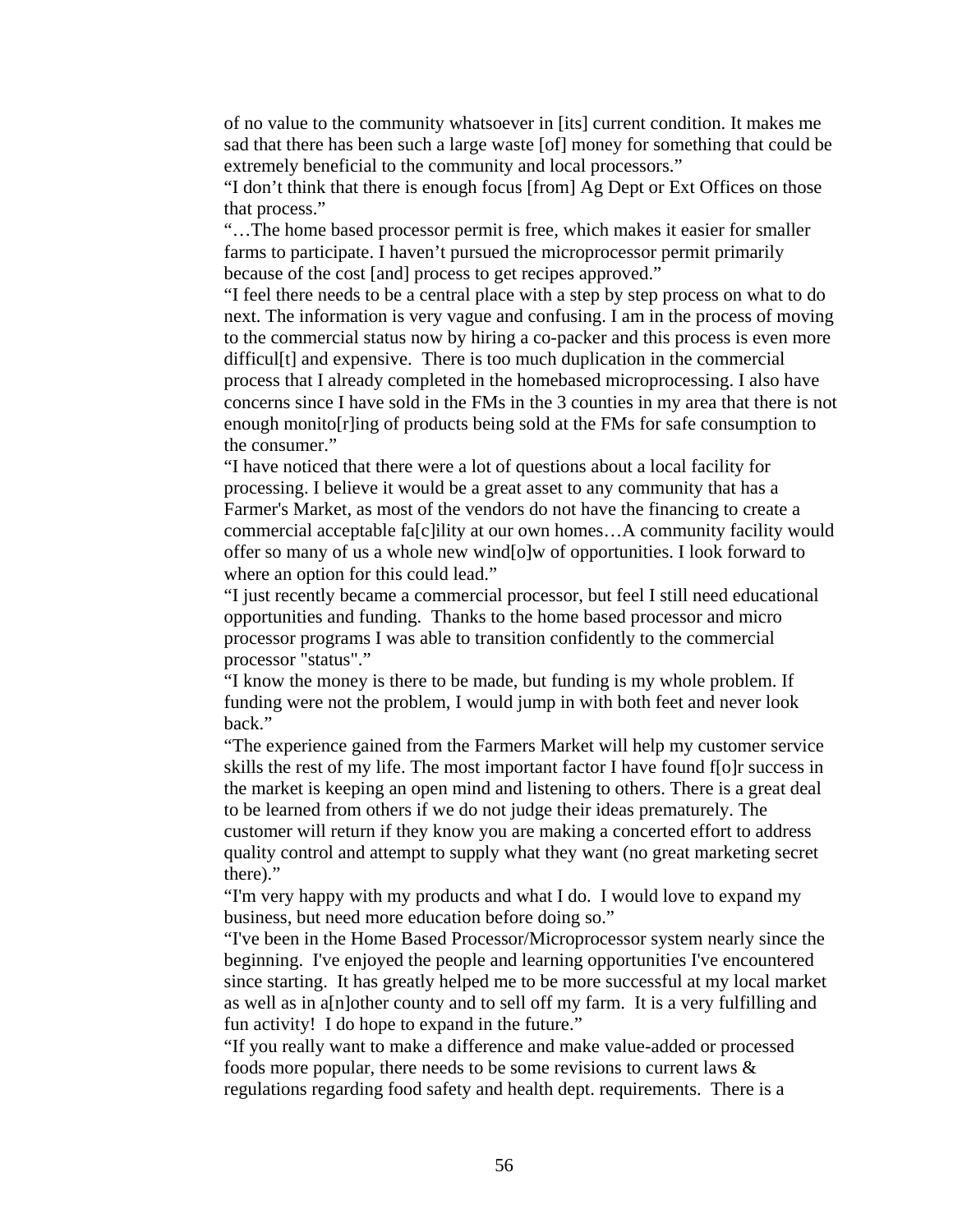HUGE difference in a small farm ad a commercial processing facility, but not according to the laws, they hold them to the same requirements. Quite simply, it makes it extremely difficult for anyone small to startup such a business. The requirements are ridiculous, and the folks enforci[n]g them even more so. We don't need more groups, classes, organizations or officials involved, just use some common sense. Needs to be a cutoff in the requirements with regards to size of operation or gross sales, so that smaller farmers are exempt from [s]ome of the standards that big companies are held to. It just makes no sense, a small farmer is simply not going to have the same impact or reach with their product that a large company would, the volume of product is just not there. The whole process is extremely frustrating, and the only reason I've filled out this survey is in the hopes that this will be noted somewhere."

"It would be great if our Local Extension Office had a commerc[i]al kitchen for Farmer Market Members to use at no cost. Paying \$100 for the Micro Processor's Certification and \$5 per recipe is way too much money for the benefit." "Lack of an available commercial kitchen is a BIG stumbling block for those selling at Farmer's Markets. Small retail outlets have asked (and not understood) why someone with a home-based or microprocessor license cannot sell to them for resale."

"Many of us are not interested in commercial production. It would be more helpful to us to make getting a recipe approved from UK a quicker process. Also making the required class for microprocessing more available for more folks. Also letting us sell at f[e]stivals would help. When I go to seminars they are always about going commercial. We have issues at our level that need attention." "I am interested in access to more opportunities to sell my homebased microprocessor/processor products, but not really wanting all the complication involved in transitio[n]ing to commercial level producer. Can we who are homebased be allowed more venues than direct from home and farmers market? That is a limiting factor."

"I have explored the possibility of putting a commercial kitchen in our home and found the regulations governing the plumbing to be horrendous - It is really hard to believe you need a completely different septic system to can jellies and pickles or bake food items. I would like to see some kind of additional avenue to sell my products, ie, better accessibil[i]ty to Farmer's Market stores that could feature home-based or microprocessor produced items. I have been very happy with the support from the local extension office and have taken advantage of several free seminars through UKY Ag schools for growers. Overall, I have found KY supportive of the small farmer."

"Web-based training would be helpful."

"Would especially like an experienced marketing advisor to help with direction to follow to go commercial. Would also like to see some type funding or matching funds for business."

The main themes in these comments include the desire for the available education

to be applicable to small farmers who do not wish to become commercial as well as the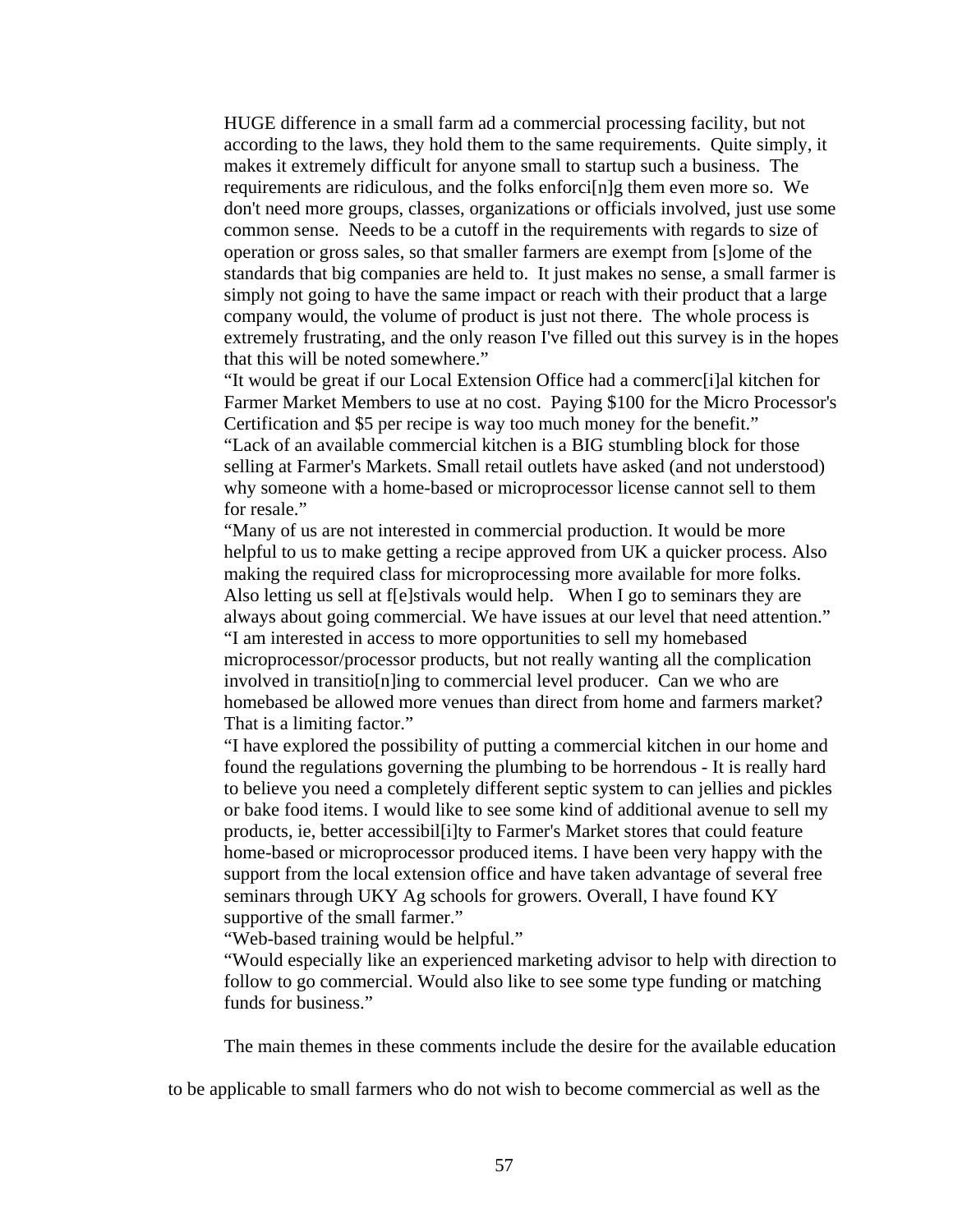need for more locations from which to sell their products if they are only at the HBP or HBMP status.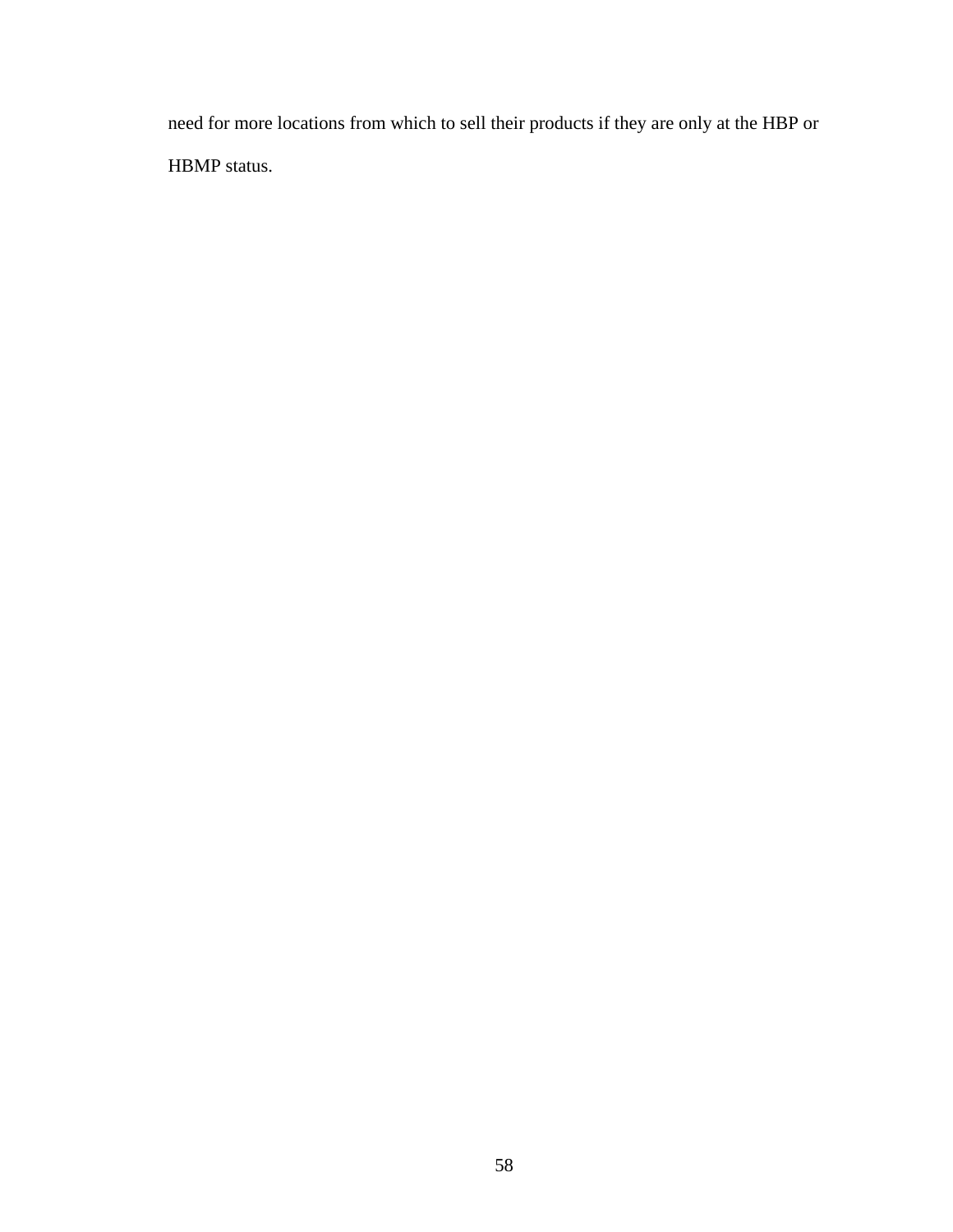# **Chapter Five**

#### **Discussion**

This study was designed to gather new and valuable information from Kentucky farmers who produce value-added products. Specifically, this study aimed to assess the perceived success of farmers' products, to determine which programs are underused or unknown, to uncover the primary barriers that farmers felt they had faced when developing their products, and to gain a better perspective of the factors affecting the development of value-added food products. The objectives of this study were met. While the results of this study did not exhibit much statistical significance, the information gathered was indeed informative and insightful for the state of Kentucky.

### **Demographics and Business Background**

The context in which the results must be interpreted includes the background details obtained, such as age, experience, income, and education. As expected, the majority of the farmers surveyed were over the age of 50. Additionally, over two-thirds of participants had been growing and selling their produce for over 5 years, with most starting to process within the first 2 years. As such, it can be expected that these individuals may have had well-established habits and mindsets regarding the development of value-added products. Eastern KY had the highest percentage of participants who earned \$10,001-\$30,000 and about two-thirds of all participants earned less than \$50,000. This result correlates with the fact that most participants used less than two acres for the purpose of growing and processing their products. Therefore, most of them were likely not large-scale growers.

Almost half of participants had completed at least a bachelor's degree and over 80% had at least completed some college courses. This indicates that this portion of the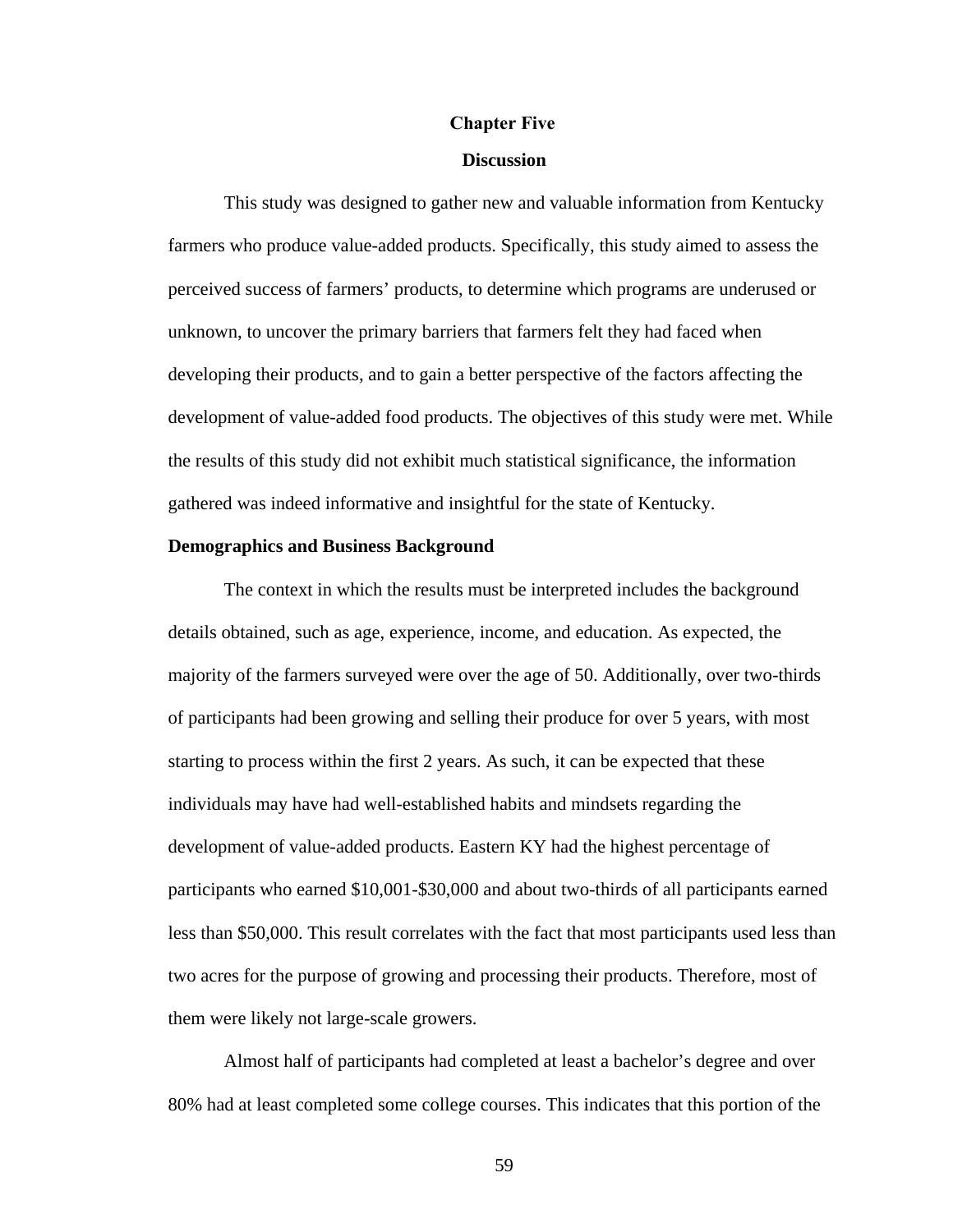participants values education and may be more open to educational outreaches. They may also be better accustomed to the learning process and may extract more from an educational session. About two-thirds of participants were HBPs and two-thirds were FM members. About a third of the surveyed farmers were HBMPs and only a few were at commercial status. These percentages will be reflected in the following discussion.

Almost all participants were processing their food in their home or farm kitchen. In addition, almost all were selling their products at FMs. However, more than half also sold their products straight from their farm. Because most participants were not commercial status and therefore had limited locations from which to sell their products, this was to be expected. The next two routes most used to sell products were at festivals and retail. The fact that a third of participants indicate selling their products at festivals is remarkable. Programs whose mission is to assist these farmers could advertise their services at these festivals by distributing flyers or posting information.

Berries, tomatoes, and squash were the top most frequently grown produce categories. In fact, the berry category was one of the top two in all three mentions. Western and Eastern KY appeared to dominate the berry growing. It is interesting to note that Central KY was the only region to list herbs in the first three mentions. It appears that Central KY was the most diversified region, since participants from this region grew produce from every category for all three mentions.

As for value-added products, jams and jellies was the top category for all three mentions. Baked goods were the second top category, tying with pickles and relishes in the third mention. The fact that jams and jellies and baked goods were the most frequently indicated types of products is no surprise since berries was one of the top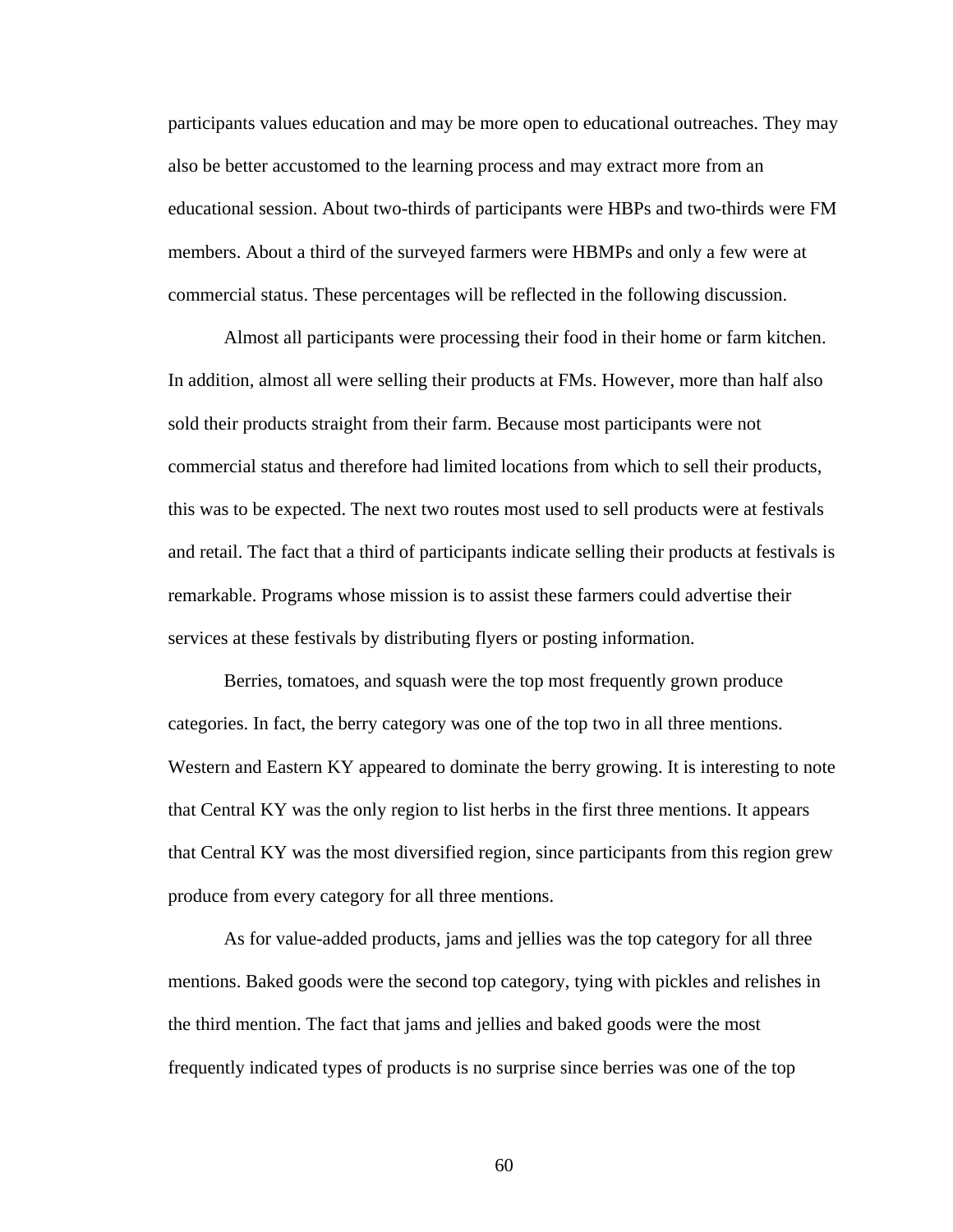grown categories of produce and the majority of participants were HBPs. As such, they are only allowed to produce low-risk foods, such as jams, jellies, and baked goods. Thus, it is logical to assume that the majority of farmers in Kentucky who are producing valueadded products are growing berries and making jams, jellies, or baked goods.

Unfortunately, a limitation to this inference is the fact that it is only an assumption that farmers listed their largest product first. Originally, the goal was to sum the data entered by the farmers into the survey question corresponding to this result. However, a glitch with the data analysis prevented this and so the first, second, and third of ten rows of data were analyzed separately, or by mention. If the analysis had worked as planned, the results might have been a little different. However, it is not far-fetched to assume that the first item to come into a participant's head when filling out the survey would be their primary product.

# **Perceived Success**

 Success was measured in terms of the farmer opinions of the income generated by the products, the material and psychological benefits experienced, and the growth and plans for growth of their businesses. When asked to compare the success of their processed products to that of their raw produce, a little more than half felt that their raw produce was more successful in general. However, when this data was analyzed by region it was revealed that Eastern KY actually felt that their processed products were more successful and Central KY was almost half and half, whereas Western KY was the region that most strongly felt that their raw produce was more successful.

 Despite the fact that farmers overall felt that their value-added products were not as successful as their raw produce, almost all of them indicated that their profit had not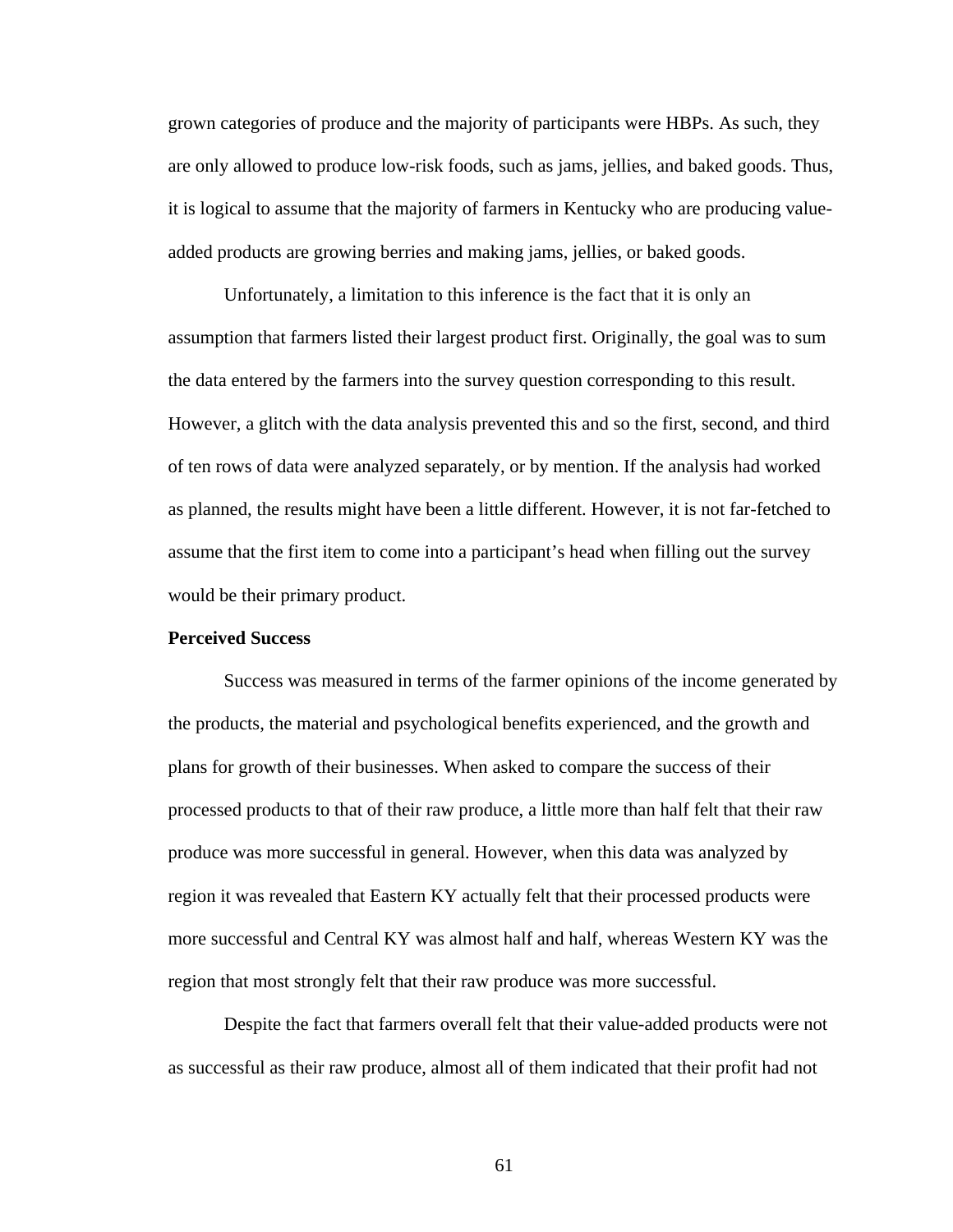decreased as a result of developing these products. In fact, 69.2% stated that their overall profit had increased as a result of the sale of their processed products and only 1.7% stated that there profit had actually decreased. However, to this group, money did not seem to be everything. When asked to indicate which benefits they had experienced as a result of the development and sale of their value-added products, the two most frequently chosen answers chosen were "Connection to more people" and "Increased consumer interest in me as a farmer." In fact, the majority of participants indicated they had experienced all of the benefits listed. Only one of these benefits concerned income. The fact that the farmers recognized all of these as benefits, and prioritized those that were not financial, hints that money may not be their primary motivation.

In order for a business to grow over time, it requires a certain level of success. The results indicate that many of the participants experienced this level of success and almost all have at least maintained the size of their business since its establishment. In addition, almost half of the farmers surveyed were planning to broaden their business by way of increasing the amount of produce processed in the next 3 years. Very few planned to decrease. Reasons given for plans to decrease did not include the fact that their processed products were not profitable; rather, they included reasons such as age, health, and lack of time. As such, it can be inferred that most of these farmers consider the production and sale of value-added products a viable and successful business.

### **Awareness and Utilization of Programs**

 This study was also designed to examine the utility of farming and value-added processing programs and associations to farmers. Determining which programs are not known very well is useful because it provides feedback to the programs that they are not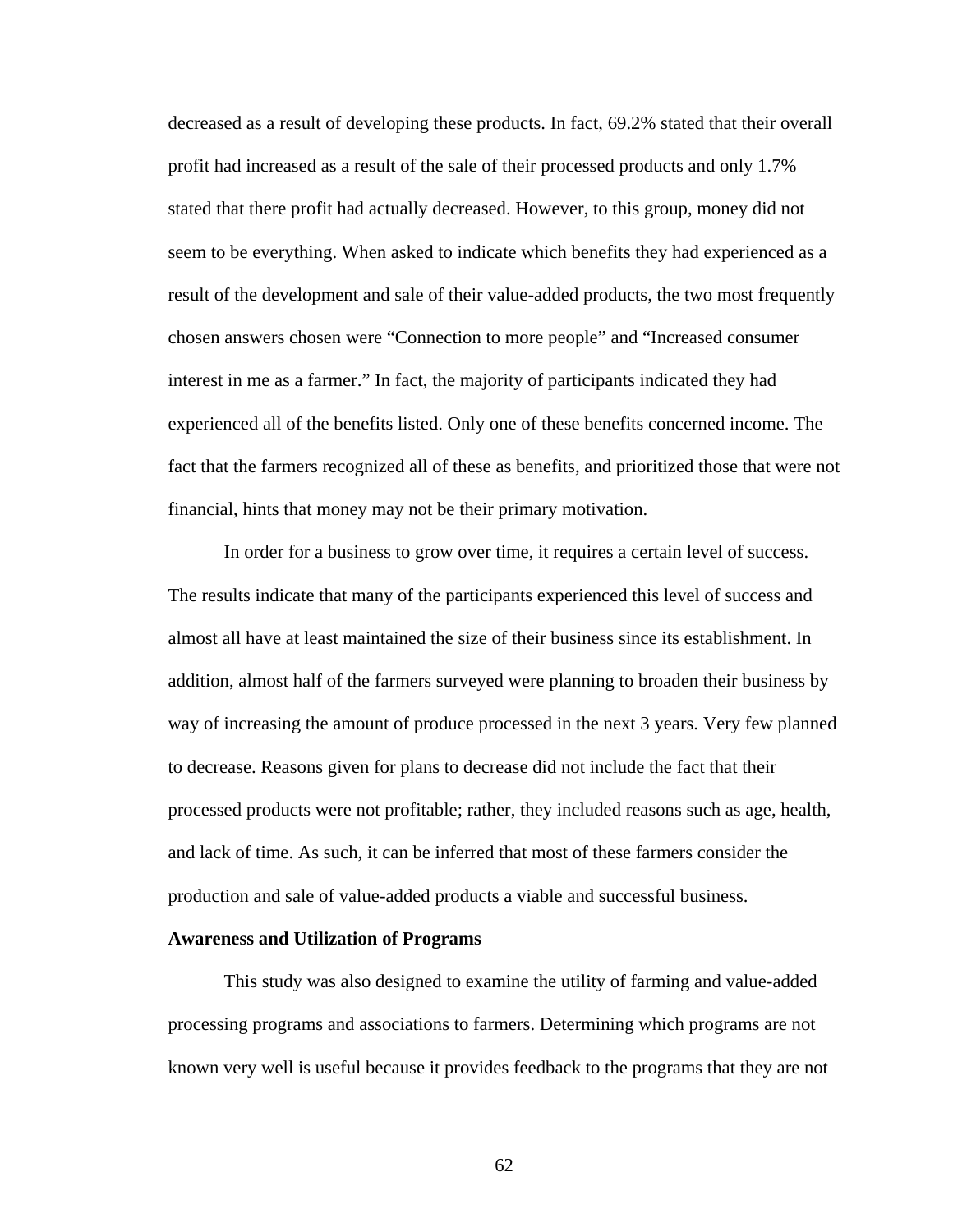advertising themselves well enough. Determining which programs are known, but not used, is useful because this lets those programs realize that their offerings may not be considered helpful or accessible enough. Lastly, revealing those programs that are wellknown and well-used showcases the program models that have been successful.

 The top three programs that participants knew about were the Kentucky Proud Program, Cooperative Extension Service, and Good Agricultural Practices (GAP) Program. In fact, 100% indicated they had at least heard of the Kentucky Proud Program. The reason that all participants did not indicate they had heard of the Cooperative Extension Service may be that they did not recognize it under that name, because it is very likely that all participants have indeed heard of and used it. Those programs that were least known were the Better Process Control School, Food Systems Innovation Center at UK, and Sustainable Mountain Agriculture Center, Inc. The Better Process Control School provides very valuable information about the proper way to preserve acidic foods. However, as seen in the results, most participants make jams and jellies, which are not defined as acidified foods by the US Food and Drug Administration. Therefore it is possible that either these individuals had heard of the Better Process Control School, but did not remember it because it did not pertain to them, or those advertising the program did not target them because they were not producing acidified foods. A potential reason for the low profile apparently held by the Food Systems Innovation Center at UK and the Sustainable Mountain Agriculture Center, Inc., may be that they are both based in only one small area. The Food Systems Innovation Center is based at the University of Kentucky and the Sustainable Mountain Agriculture Center, Inc., is based in Berea, KY.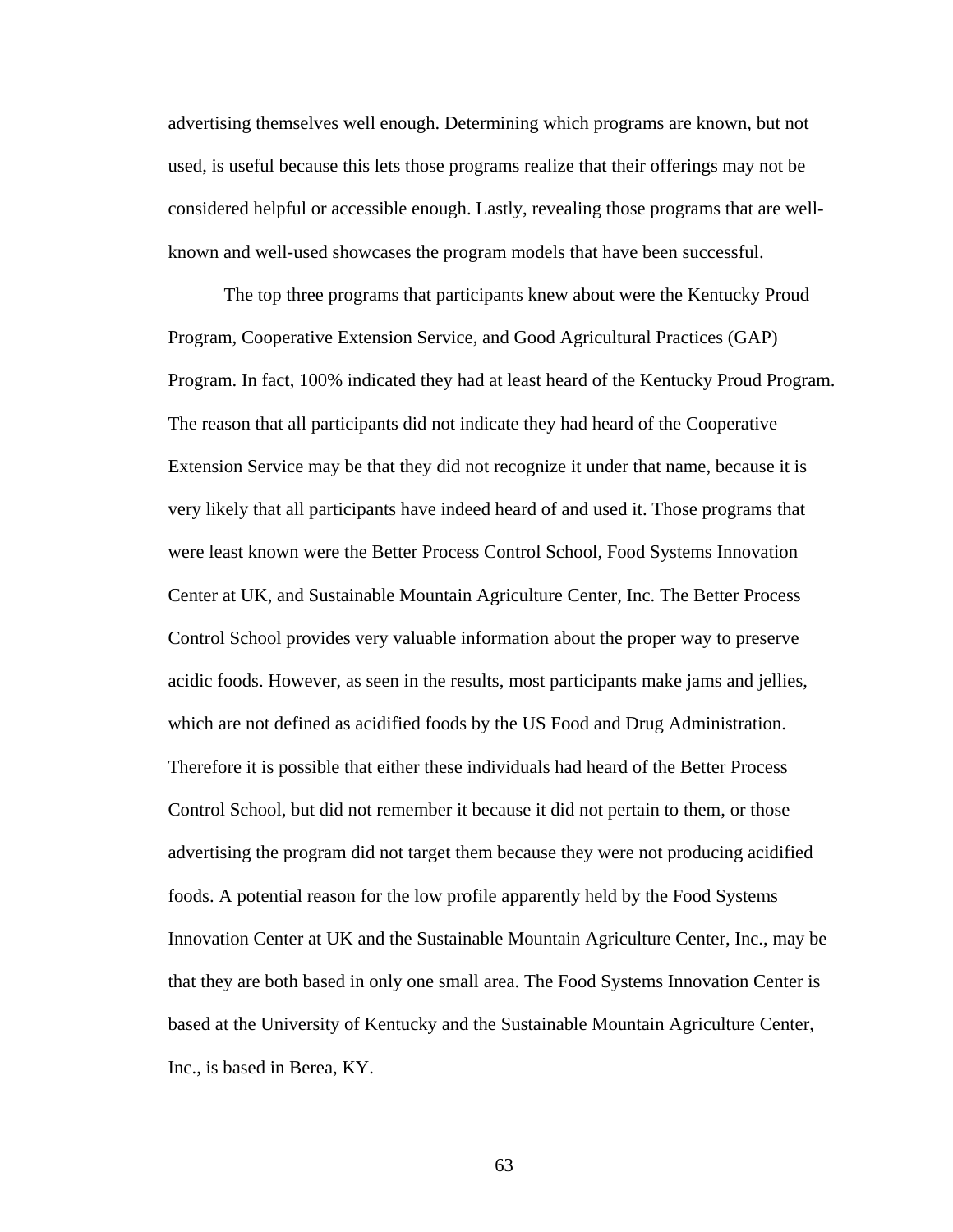The top three programs that participants used were the Cooperative Extension Service, Kentucky Proud Program, and the Good Agricultural Practices Program. This is no surprise because these were also the three with which participants were most familiar. The three that were least used included the Sustainable Mountain Agriculture Center, Inc., Better Process Control School, and the Central Kentucky Growers Association. Of the three, the first two program listed were also in the least known of the programs. The analysis for the Central Kentucky Growers Association only included the input from farmers in Central Kentucky, so the underuse is not overstated by the inclusion of participants from Western and Eastern KY.

 Interestingly, all or almost all of the participants who knew about the Cooperative Extension Service and the Good Agricultural Practices Program also utilized them. However, the second program with the least difference between those who knew about it and used it was the Better Process Control School. The programs that had the biggest difference between those who knew about them and those who used them were the Kentucky Vegetable Growers Association, MarketReady, and Kentucky Market Maker. These programs may want to reassess the aid that they offer and its accessibility to farmers throughout the state. Their goals should not necessarily be to make themselves known to more individuals, but to encourage more people to take advantage of their services.

 Participants overwhelmingly considered programs such as those discussed above to be helpful. Only 3.2% actually indicated that the programs were unhelpful, while the rest of the participants either indicated the programs were helpful or they had no opinion. Those who had no opinion could very likely have been those who indicated they did not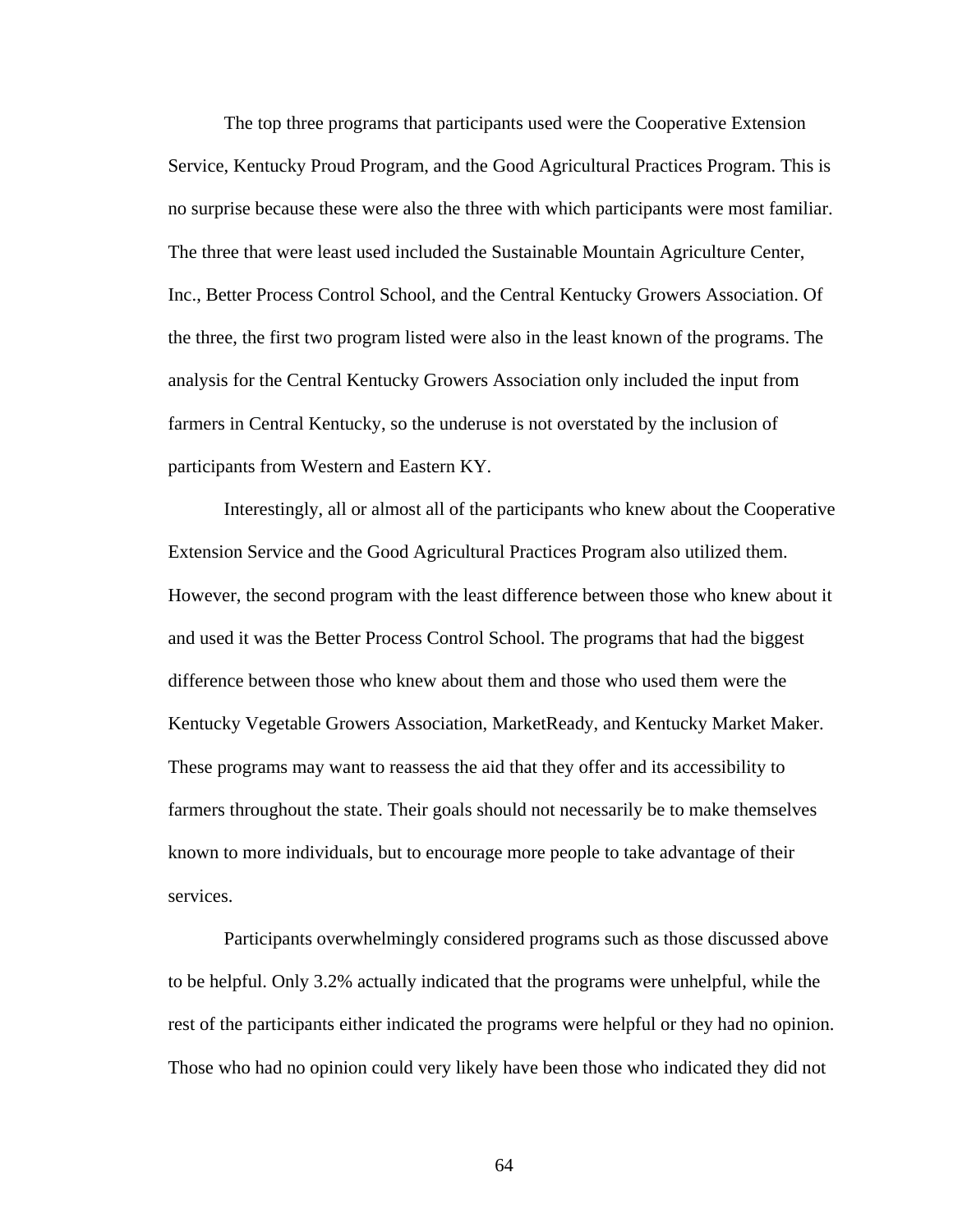know about or had not used many programs. Therefore, farmers who are producing value-added products desire assistance and consider these programs a useful way to obtain it.

#### **Perceived Barriers**

Participants were surveyed about the following five types of barriers: barriers to utilizing programs, access to a local processing facility, barriers to the initiation of developing value-added products, the primary barrier overcome when starting their business, and barriers to expanding their business. Lack of time was the primary barrier that prevented farmers from utilizing the programs discussed in the previous section. However, it was also found that the fact that farmers do not know what the programs offer is also a substantial factor in determining whether they utilize them or not. If programs across the state focused on making it very clear which services they provide to farmers, they may see a higher participation rate.

Participants were asked about their access to a local processing facility for the purpose of comparing with the results from previous studies. More than half indicated they had no access to such as facility. The lack of a local processing facility could potentially be a barrier to new farmers wishing to develop value-added products. The follow-up to this question was the assessment of desire for a local processing facility. Interestingly, though Central KY had the highest percentage in the state of those who desired a facility, it had an equal percentage of those who had no or low desire for a facility. Thus, it seems that the provision of local processing facilities may be best appreciated in Central KY; however, more detailed research would need to be conducted in order to specify exactly where the greatest need is.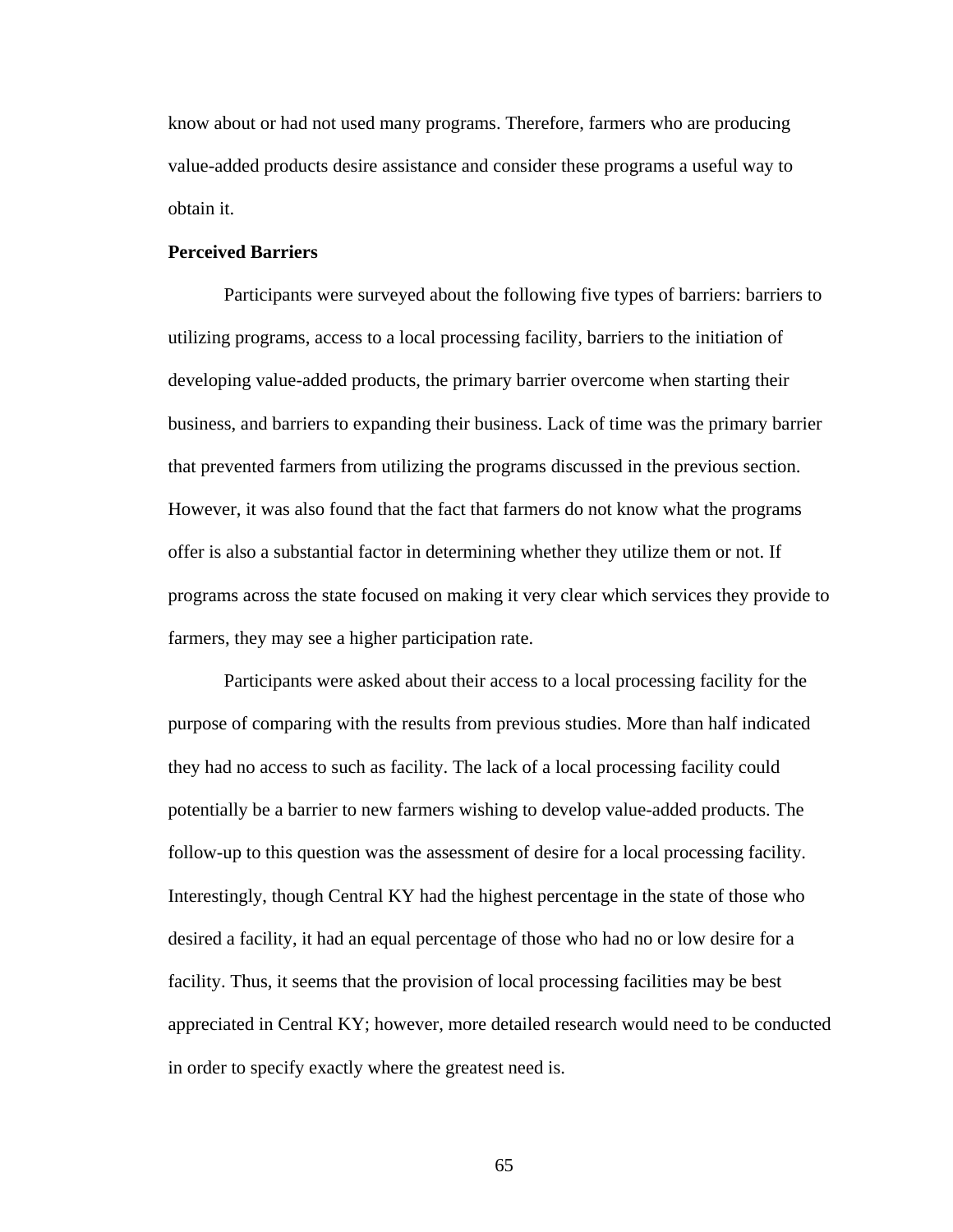It was found that farmers mostly encountered the lack of time and legal knowledge when they were starting their business of selling value-added products. The scarcity of time is common among all individuals and is to be expected. However, lack of legal knowledge could be addressed in order to remove this as a barrier to others who may wish to become HBPs or HBMPs.

The study also found evidence that lack of resources was the primary barrier that farmers had to overcome in order to start their business of making and selling valueadded products. Eastern KY especially struggled with this issue, which correlates with the fact that this region also had the highest percentage of participants who earned only \$10,001-\$30,000. However, the resources category also included the specific barriers of time and a location to process foods. Eastern KY had the highest percentage of participants who indicated they had no desire or a low desire for a local processing facility, so a location to process foods may not have contributed much to Eastern KY dealing with lack of resources more than other regions. Since time was a barrier experienced by all, it can be assumed that Eastern KY did indeed bear the issue of funding most heavily. This enforces the need to help farmers with the process of establishing a profitable business.

Lastly, the primary barriers to farmers expanding their business by processing higher quantities or more types of food were lack of time and funding. Since these are difficult issues for programs to address, they could focus on the next most frequently listed barriers, which were lack of legal knowledge and lack of a location to process the foods.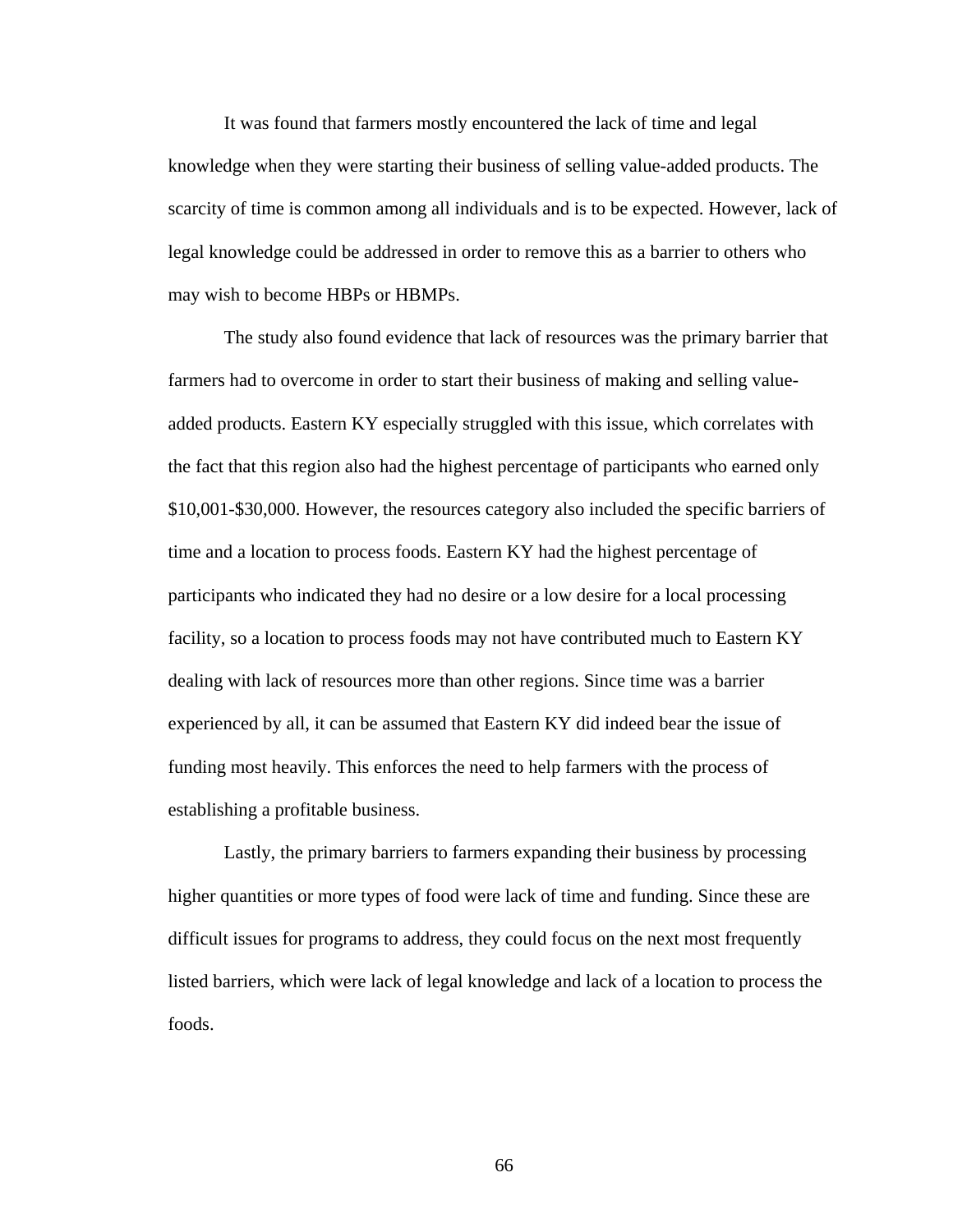#### **Influencing Factors**

 Participants were also asked questions that sought to uncover what other factors influenced the initiation and expansion of farmers' businesses besides those that were naturally included in the other objectives. It was found that about two-thirds of participants had pursued education prior to starting their business of making value-added products. This is an important discovery because it indicates that the majority of farmers wishing to start this type of business will likely wish to attend classes. Since this may be the first time an individual is using a program's services, it is important that these introductory classes provide a good image for the program as a whole so that, in the future, the individual will be more likely to utilize its other services.

 Before asking farmers what would influence their decision to expand their business, they were asked if they were even interested in this idea. A little over half of the participants indicated that they were indeed interested in selling their products at more locations than FMs. This group was then asked whether they were willing to attend educational sessions if this would enable them to expand in this way. About two-thirds of them responded positively, while most of the other third were open to the idea if the sessions were nearby, cheap, short, and applicable to their interests. An avenue of research for another study would be to determine where the greatest need for educational sessions is and what exact content is desired.

Farmers indicated that if they were to expand their business by obtaining a commercial permit, then their primary need would be funds and their secondary need would be time. After these, their next greatest need was access to a commercial kitchen. Some ways to address the primary need could be a class or booklet specifically about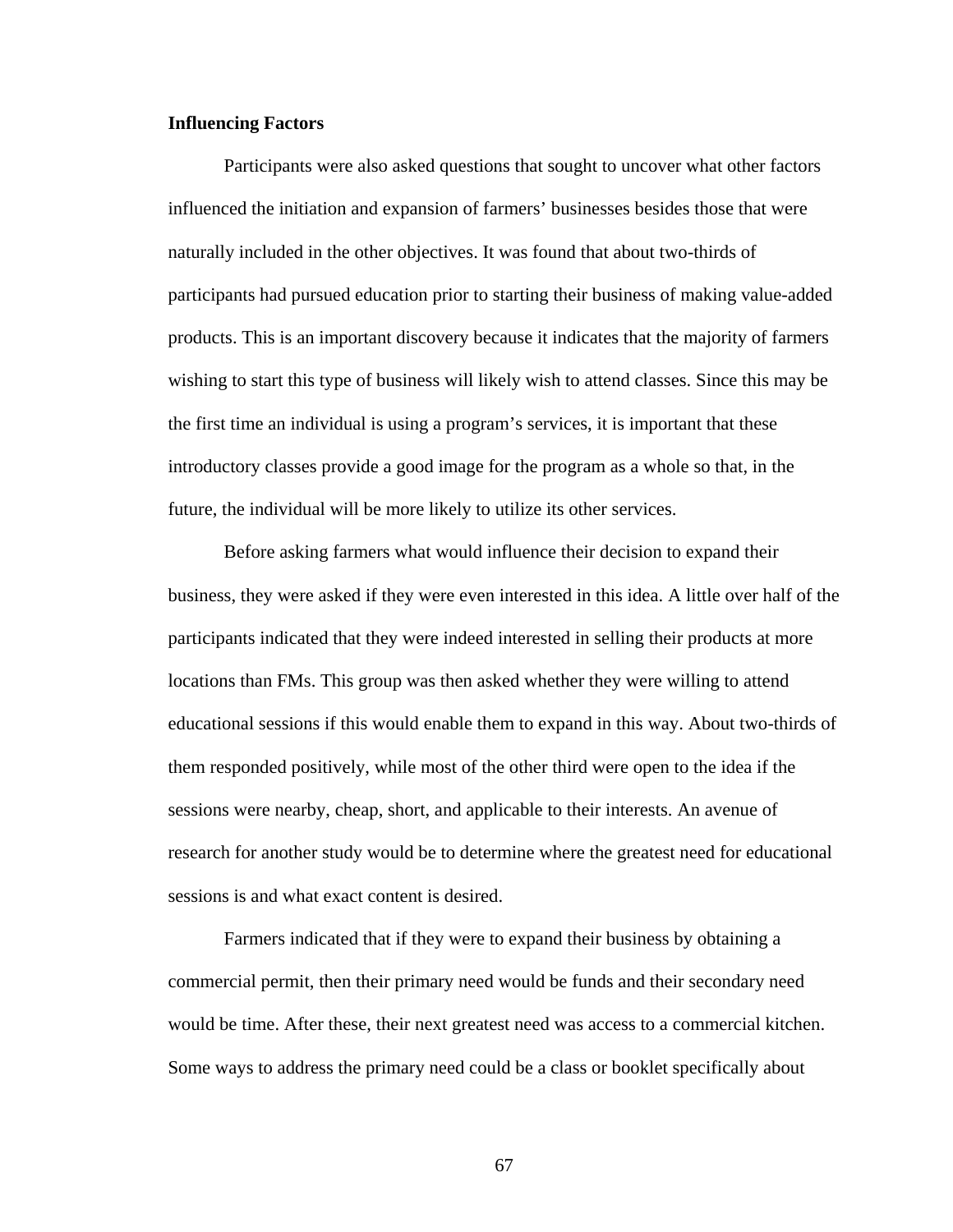how to handle the financial issues that surround the transition to commercial status. In addition, a sample timeline listing the step-by-step process of obtaining a commercial permit may at least give farmers a strategy for how to use their time efficiently. A way to alleviate the third greatest need would be for local Extension offices to host workshops about the different ways to gain access to a commercial kitchen.

When actually entertaining the idea of becoming a commercial farmer, participants from Western and Central KY both felt that they would most likely renovate their home or a building on their farm into a commercial kitchen. However, residents of Eastern KY were equally split between renting an existing commercial kitchen and using an Extension office. This is expected, since the average annual income indicated by Eastern KY was lower than the other regions.

As noted in the general comments, however, many farmers do not wish to progress to commercial status. They feel tired of hearing advice about how to transition when it does not line up with their interests for their business. Programs should ensure that they have just as many or more resources for those wishing to stay at a small-scale than those they have available for farmers wishing to obtain a commercial permit. The farmers surveyed do not seem to view enlarging their business as their definition of success. Assistance programs should not try to push this perception upon or make them feel as if this is their only next step if they wish to be successful. Enlisting actual farmers who have already been through the process to teach as many of the workshops as possible may be the best way to communicate information, since they may better understand the needs and desires of small-scale farmers.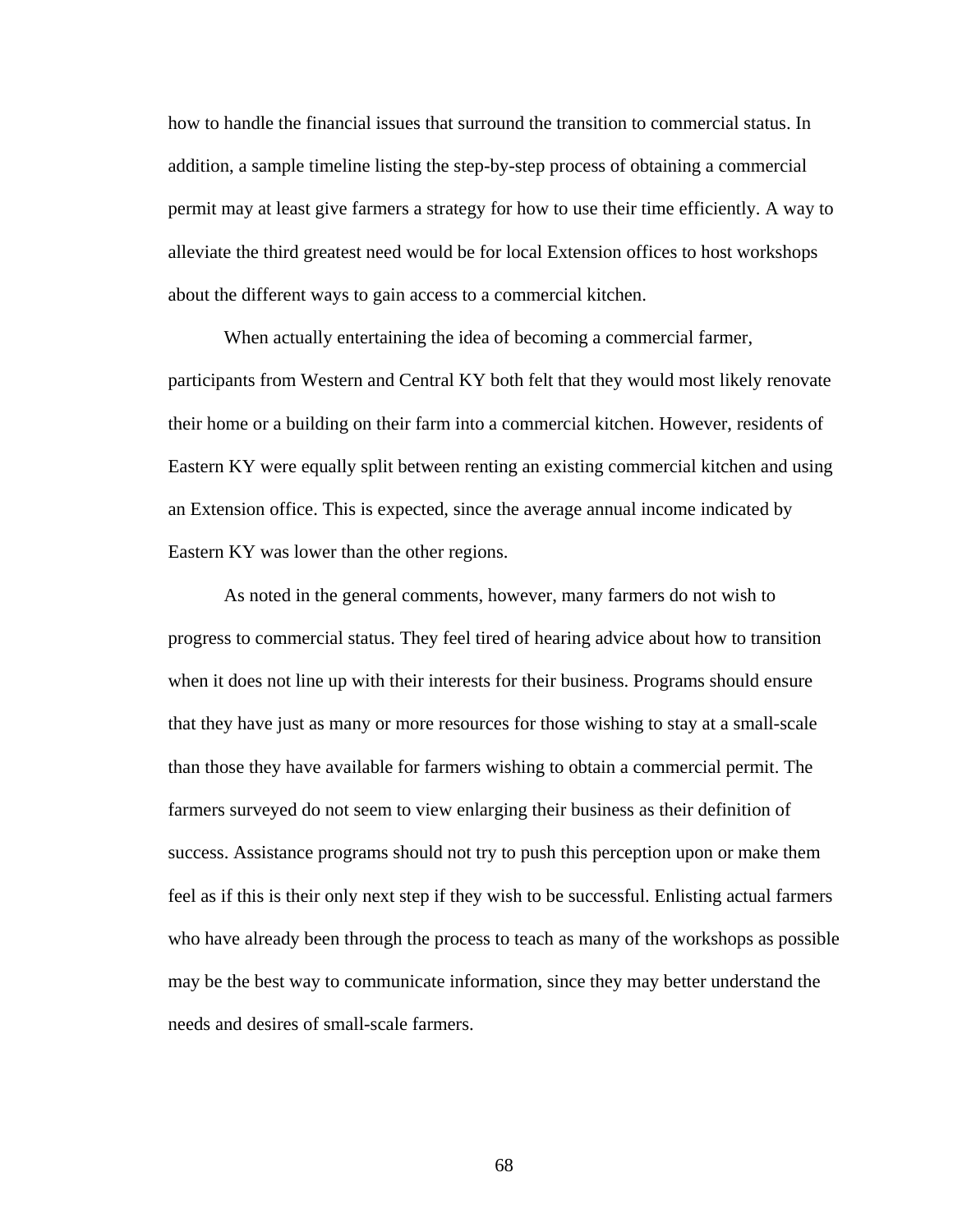#### **Biases, Limitations, and Opportunities for Future Research**

This study was distributed under the label of the University of Kentucky and with the inclusion of the name of the researcher's adviser. Because both of these identities are strongly connected to the HBP and Microprocesser certifications, it is possible that some participants answered in ways that they felt would be best received, rather than with true answers.

 Unfortunately, this study was constrained by many limitations. First, the final sample size includes only about a fifth of those chosen to be in the original sample. Thus, the results cannot be generalized with a high degree of confidence. In addition, this study was working with variables that were extremely difficult to define and therefore required somewhat complicated survey questions. This caused much of the statistical analysis to result in large p-values. Also, since the majority of participants were over the age of 50, it is also likely that many of them found it difficult to take the survey online. These participants, and any others who were not experienced with computers, may have found it tricky to figure out how to answer certain questions.

 In addition to the other ideas for research listed earlier, future studies could focus on which exact value-added product farmers feel is their most successful. According to this study, it appears that farmers may feel that jams and jellies are the most successful. However, the fact that most farmers make them could be due to many other reasons. In this study, most farmers did not indicate that value-added products are their most profitable items nor did they list increased income as their primary benefit from the business. Therefore, another interesting area to research would be the primary motivation to develop and sell value-added products by the farmer.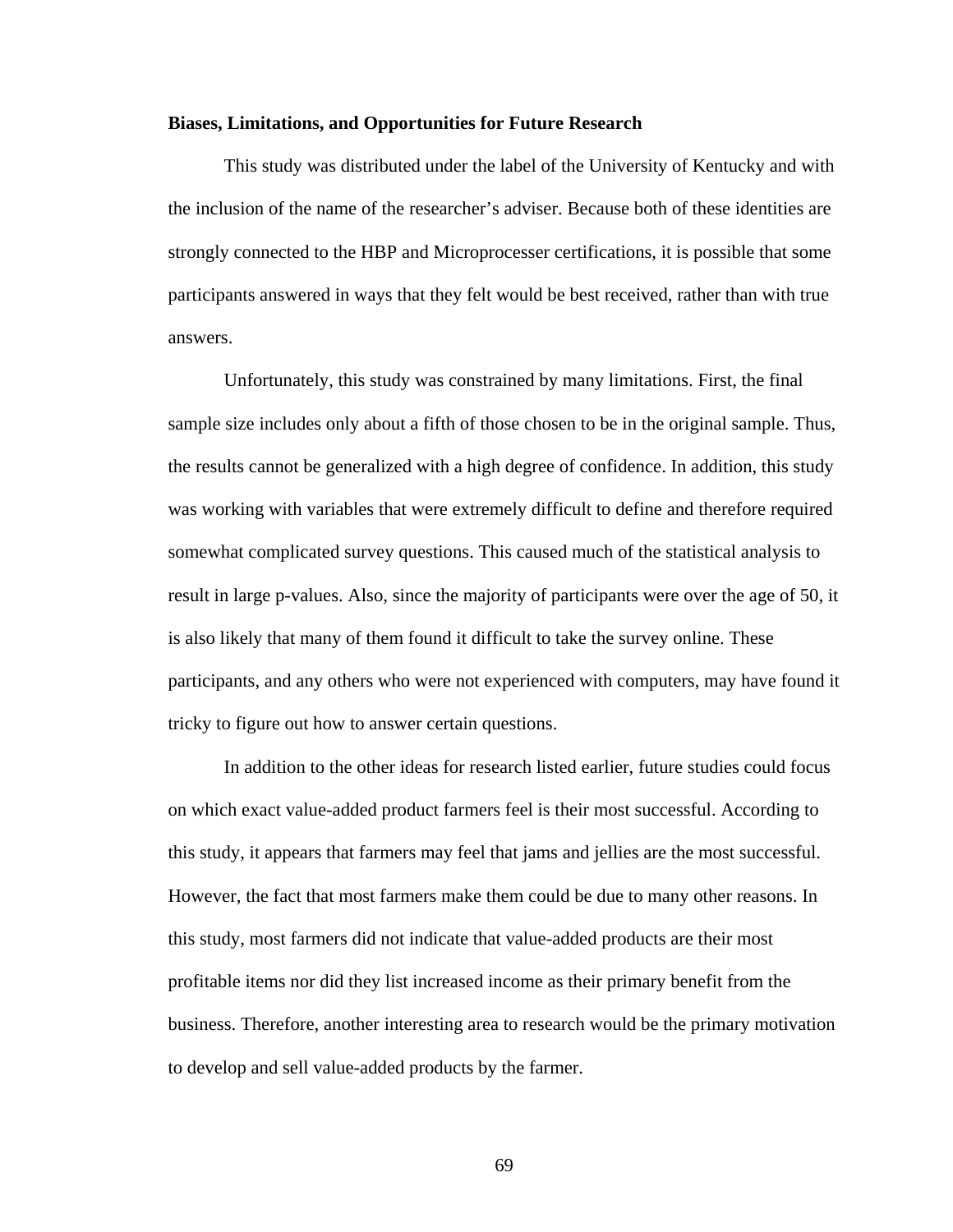#### **Conclusion**

Farmers now more than ever are faced with the issue of increasing their sources of income. Economic difficulties coupled with the end of the Tobacco Transition Payment Program looming just ahead had made it essential for farmers to branch out if they want to keep their farm business alive. Simultaneously, consumer interest in locally grown and produced foods is at a peak. Artisanal foods are very well received and the public respects the farmers who make them. Thus, the development and sale of value-added products is one of the most optimal ways for farmers to stay in business.

The results of this study can be used to assist farmers in establishing and growing this type of business. The programs that offer services to the farmers are the key to addressing the issues found in this study. Unfortunately, a common thread in the free text comments was that participants felt that the people who developed the programs and established the rules of home-based processing do not understand their situation at all. If the farmers cannot access the programs or do not view them favorably, more sessions and services will not improve the situation. However, hearing advice from a colleague may garner a warmer welcome.

In order to avoid the waste of time, effort, and resources, programs should heed the feedback given by farmers. Paying attention to the products that most farmers are making and addressing their primary needs should be the focus of these programs. In this way, farmers will be enabled to do what they do best and the farmland, local culture, and unique products of Kentucky will be preserved.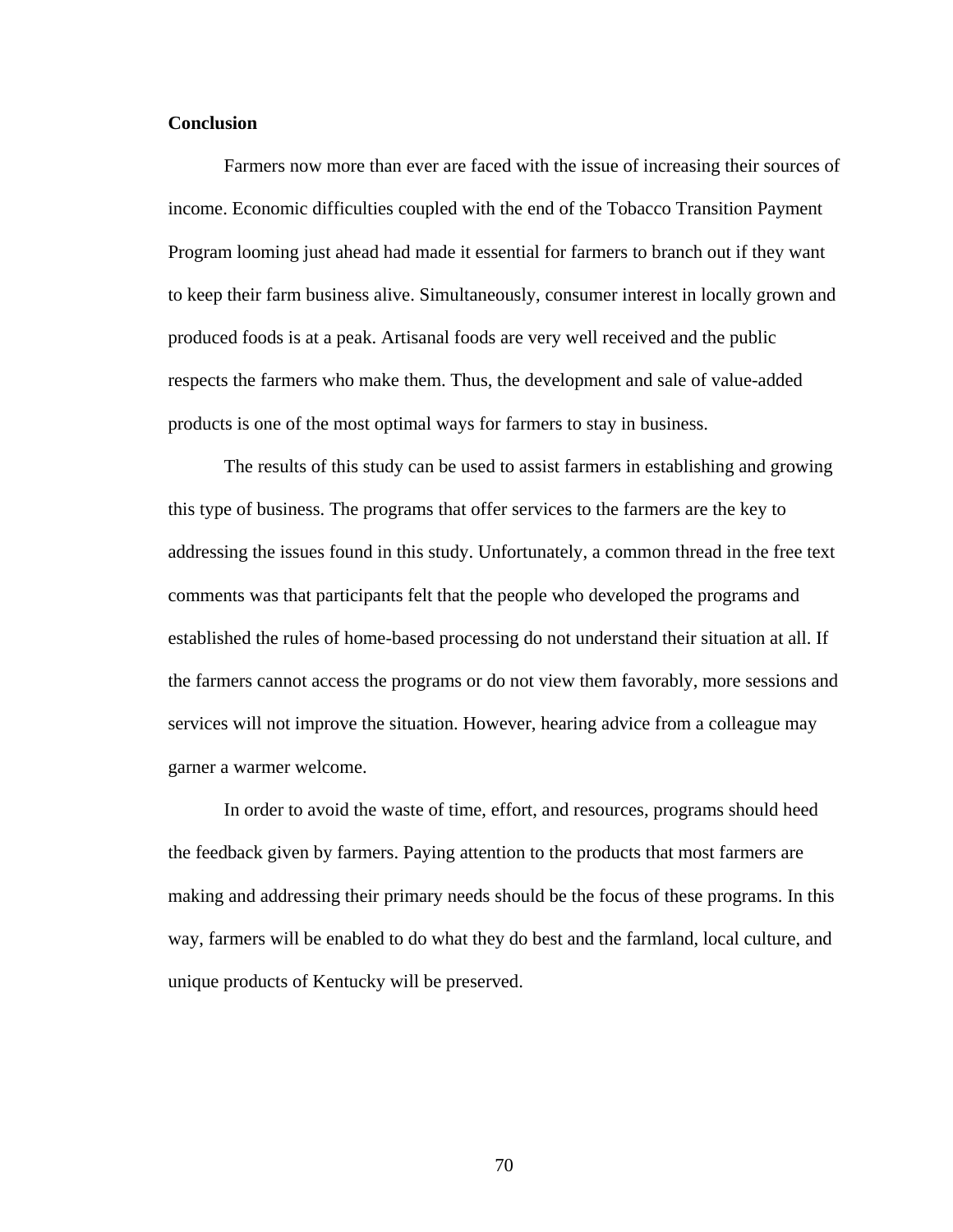# **Appendix A: Letter and Email to Participants**

## **Letter**

Dear Participant:

My name is Amy Camenisch and I am a graduate student at the University of Kentucky. For my thesis, I am examining Kentucky farmers' perceptions of entrepreneurship on the farm. The data collected will provide useful information regarding how Kentucky farmers can be assisted in their entrepreneurial undertakings. Because you are or have been a Homebased Processor or Microprocessor, I am inviting you to participate in this research study by completing a survey. Since my graduation depends on my completion of this project, I greatly appreciate your time.

The survey will require approximately 10-15 minutes to complete. There is no compensation for responding nor is there any known risk. All responses are strictly anonymous. Participation is strictly voluntary and you may refuse to participate at any time. Refusal to participate will involve no penalty or loss of benefits as a Homebased Processor or Microprocessor. To participate in this project by taking the survey, please type the following url into your internet browser:

http://tinyurl.com/hbprocessor

Please answer all questions as honestly as possible. If you decide to participate, we ask that you please complete the survey by Friday, October 4, 2013.

Your contact information was accessed from the Kentucky Cabinet for Health and Family Services/Department for Public Health/Food Safety Branch list of Homebased Processors or Microprocessors. Dr. Sandra Bastin, RD, LD, from the University of Kentucky Department of Dietetics and Human Nutrition, is the lead researcher (859-257-3800).

For additional information about your rights as a participant, please contact the University of Kentucky Office of Research Integrity at 859-257-9428 or call toll free at 1-866-400-9428.

Thank you for taking the time to assist me in my educational endeavors.

Sincerely, Amy Camenisch amy.camenisch@gmail.com Instructor: Sandra Bastin, PhD, RD, LD, CCE Sandra.bastin@uky.edu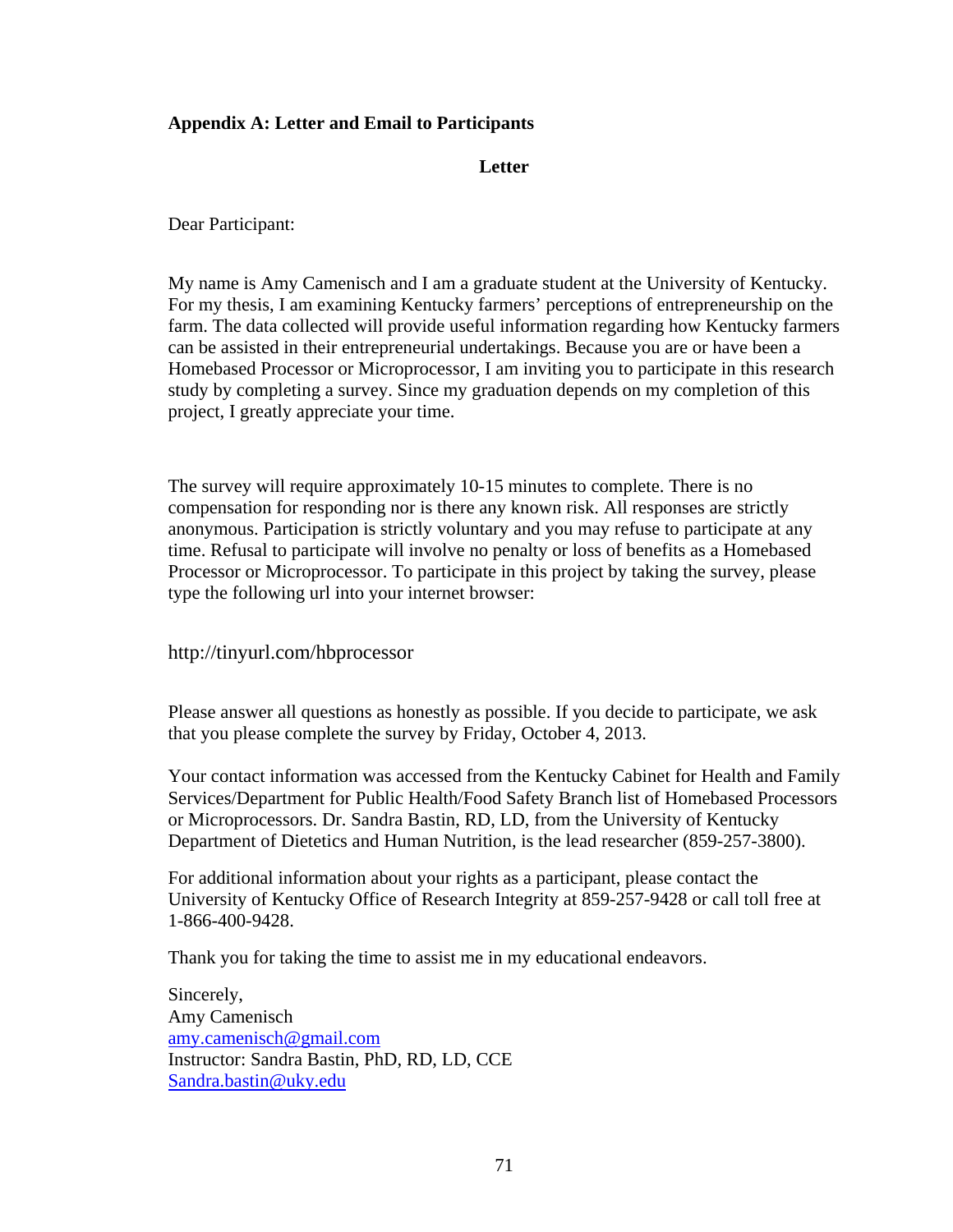## **Email**

Dear Participant:

My name is Amy Camenisch and I am a graduate student at the University of Kentucky. For my thesis, I am examining Kentucky farmers' perceptions of entrepreneurship on the farm. The data collected will provide useful information regarding how Kentucky farmers can be assisted in their entrepreneurial undertakings. Because you are or have been a Homebased Processor or Microprocessor, I am inviting you to participate in this research study by completing a survey. Since my graduation depends on my completion of this project, I greatly appreciate your time.

The survey will require approximately 10-15 minutes to complete. There is no compensation for responding nor is there any known risk. All responses are strictly anonymous. Participation is strictly voluntary and you may refuse to participate at any time. Refusal to participate will involve no penalty or loss of benefits as a Homebased Processor or Microprocessor. To participate in this project by taking the survey, please go to the following link:

## **Follow this link to the Survey:**

\${l://SurveyLink?d=Take the Survey}

Or copy and paste the URL below into your internet browser: \${l://SurveyURL}

 Please answer all questions as honestly as possible. If you decide to participate, we ask that you please complete the survey by Friday, September 27, 2013.

Your contact information was accessed from the Kentucky Cabinet for Health and Family Services/Department for Public Health/Food Safety Branch list of Homebased Processors or Microprocessors. Dr. Sandra Bastin, RD, LD, from the University of Kentucky Department of Dietetics and Human Nutrition, is the lead researcher (859-257-3800). For additional information about your rights as a participant, please contact the University of Kentucky Office of Research Integrity at 859-257-9428 or call toll free at 1-866-400-9428.

Thank you for taking the time to assist me in my educational endeavors.

Sincerely, Amy Camenisch amy.camenisch@gmail.com Instructor: Sandra Bastin, PhD, RD, LD, CCE Sandra.bastin@uky.edu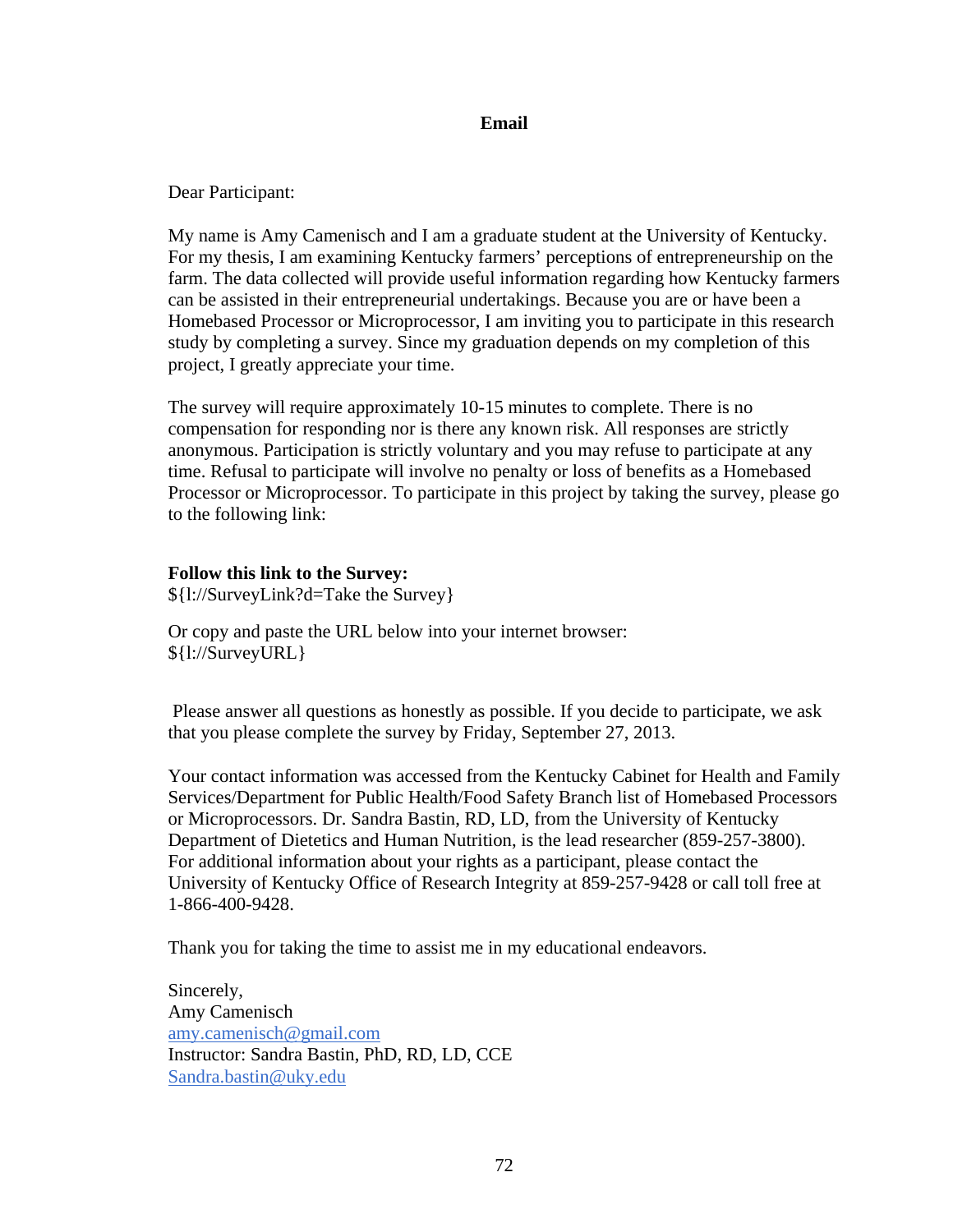**Appendix B: Cooperative Extension Service's Programming Regions Map** 



# **Extension Programming Regions**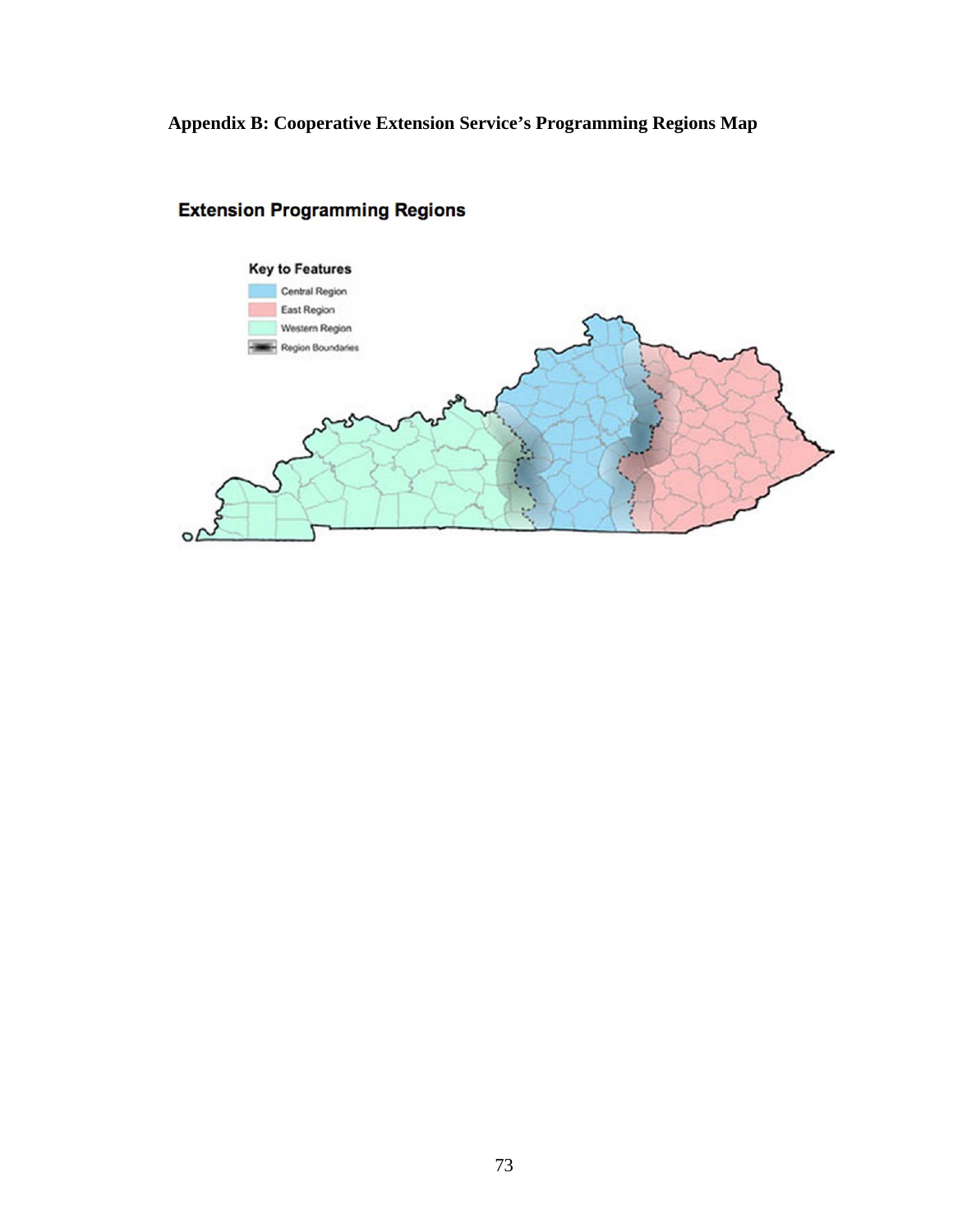| Western        | <b>Central</b> | <b>Eastern</b>   |
|----------------|----------------|------------------|
| Allen          | Adair          | <b>Bath</b>      |
| <b>Ballard</b> | Anderson       | Bell             |
| <b>Barren</b>  | Boone          | Boyd             |
| Breckinridge   | Boone          | <b>Bracken</b>   |
| <b>Butler</b>  | Bourbon        | <b>Breathitt</b> |
| Caldwell       | <b>Boyle</b>   | Carter           |
| Calloway       | <b>Bullitt</b> | Clay             |
| Carlisle       | Campbell       | Elliott          |
| Christian      | Carroll        | Estill           |
| Crittenden     | Casey          | Fleming          |
| <b>Daviess</b> | Clark          | Floyd            |
| Edmonson       | Clinton        | Greenup          |
| Fulton         | Cumberland     | Harlan           |
| Graves         | Fayette        | Jackson          |
| Grayson        | Franklin       | Johnson          |
| Hancock        | Gallatin       | Knott            |
| Hardin         | Garrard        | Knox             |
| Hart           | Grant          | Laurel           |
| Henderson      | Green          | Lawrence         |
| Hickman        | Harrison       | Lee              |
| Hopkins        | Henry          | Leslie           |
| Larue          | Jefferson      | Letcher          |
| Livingston     | Jessamine      | Lewis            |
| Logan          | Kenton         | Magoffin         |
| Lyon           | Lincoln        | Martin           |
| Marshall       | Madison        | Mason            |
| McCracken      | Marion         | Menifee          |
| McLean         | McCreary       | Montgomery       |
| Meade          | Mercer         | Morgan           |
| Metcalfe       | Nelson         | Nicholas         |
| Monroe         | Oldham         | Owsley           |
| Muhlenburg     | Owen           | Perry            |
| Ohio           | Pendleton      | Pike             |
| Simpson        | Pulaski        | Powell           |
| Todd           | Russell        | Robertson        |
| <b>Trigg</b>   | Scott          | Rockcastle       |
| Union          | Shelby         | Rowan            |
| Warren         | Spencer        | Whitley          |
| Webster        | Taylor         | Wolfe            |
|                | Trimble        |                  |
|                | Washington     |                  |
|                | Wayne          |                  |
|                | Woodford       |                  |

# **Appendix C: List of Kentucky Counties by Region**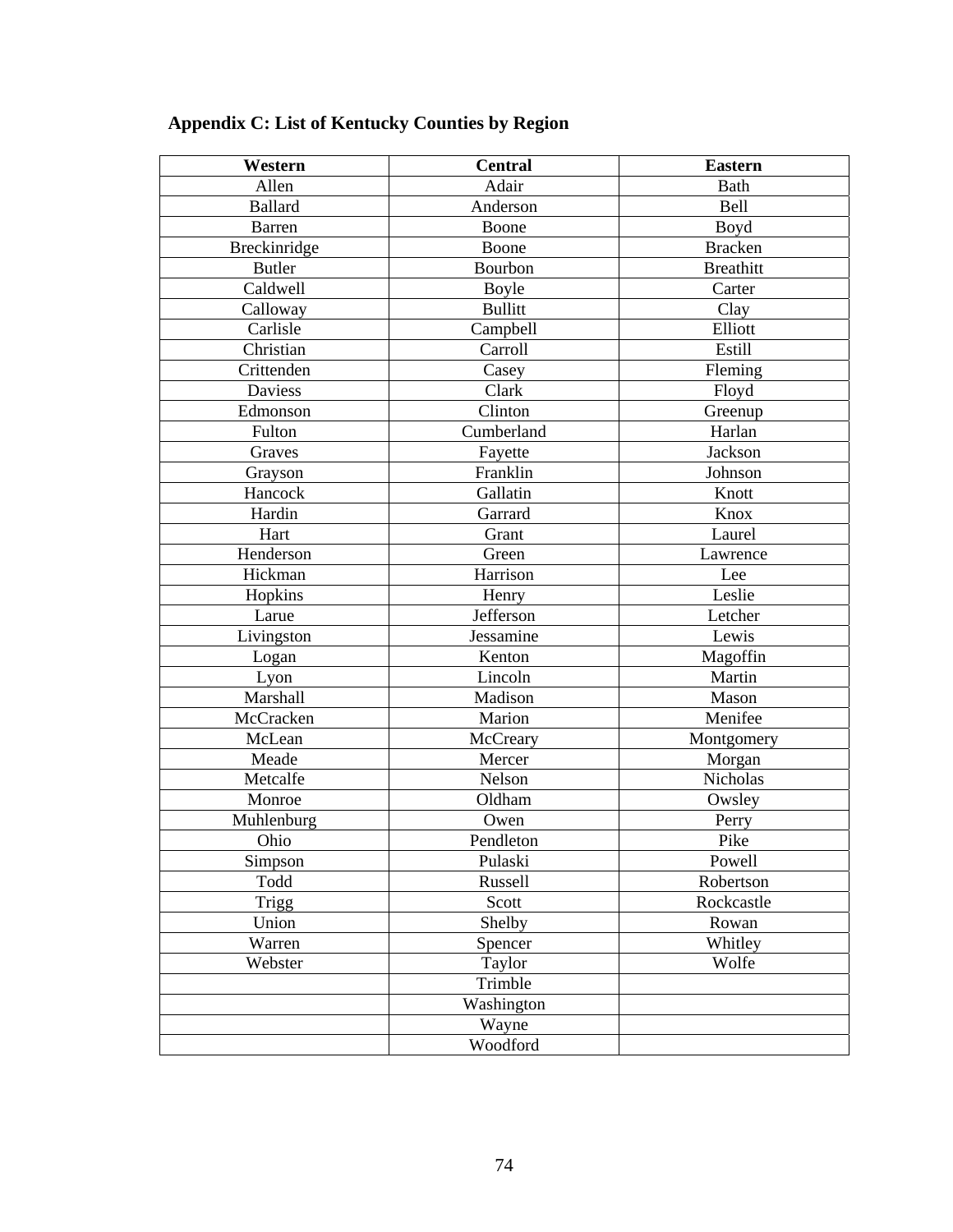#### **Bibliography**

- Akaichi, F., Gil, J., & Nayga, R. (2012). Assessing the market potential for local food product: Evidence from a non-hypothetical economic experiment. *British Food Journal*, *114*(1), 19-39. doi: 10.1108/00070701211197347
- Alonso, A. (2010). Farmers' relationship with hospitality businesses: a preliminary study. *British Food Journal*, *112*(11), 1163-1174. doi: 10.1108/00070701011088160
- Alonso, A. (2011). Farmers' involvement in value-added produce: the case of Alabama growers. *British Food Journal*, *113*(2), 187-204. doi:

10.1108/00070701111105295

- Alonso, A. & O'Neill, M. (2010). Small hospitality enterprises and local produce: a case study. *British Food Journal*, *112*(11), 1175-1189. doi: 10.1108/00070701011088179
- Alonso, A. & O'Neill, M. (2011). Interest in maximization and value-added produce: A preliminary study from Chilton County, Alabama. *British Food Journal*, *113*(5), 637-655. doi: 10.1108/00070701111131746
- Alsos, G., Ljunggen, E., Petterson, L. (2003). Farm-based entrepreneurs: what triggers the start-up of new business activities? *Journal of Small Business and Enterprise Development, 10*(4), 435-443. doi: 10.1108/14626000310504747

*Annual Statistical Bulletin*. (2009). Kentucky Publication, National Agricultural Statistics Program. Retrieved from

http://www.nass.usda.gov/Statistics\_by\_State/Kentucky/Publications/ Annual\_Statistical\_Bulletin/B2009/Pg016.pdf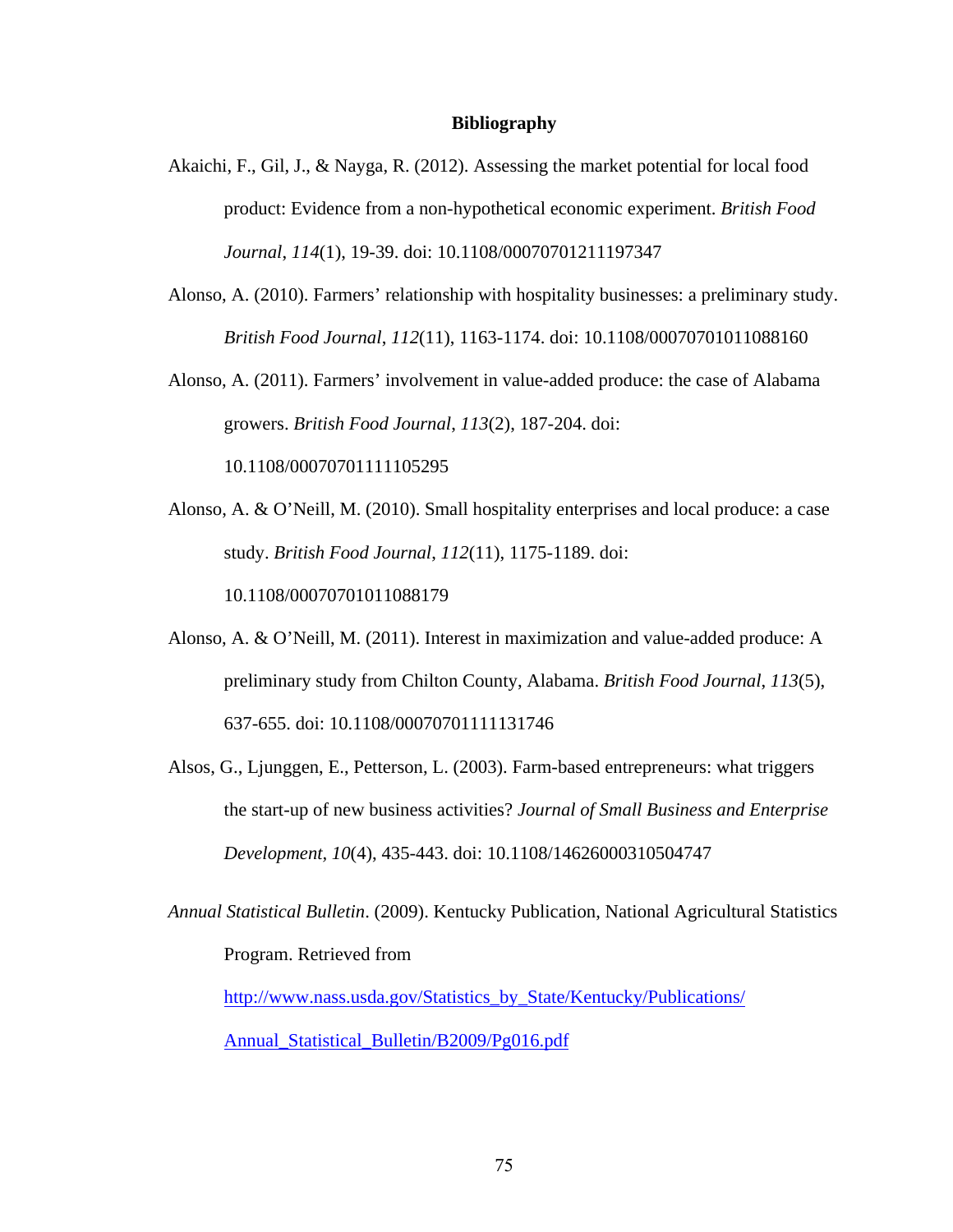- Bastin, S. (2007). "Options for the Economic Health of Farmers, Farmers Markets and Communities: Homebased Fruit and Vegetable Microprocessing." *Journal of the Communicty Development Society, 38*(3): 91-99.
- Boyce, B. (2013). "Trends in Farm-to-Table from a Sociological Perspective." *Journal of the Academy of Nutrition and Dietetics, 113*(7): 892-898.

Clonan, A., Holdsworth, M., Swift, J., & Wilson, P. (2010). *UK Consumers Priorities for Sustainable Food Purchases.* Paper presented at the 84<sup>th</sup> Annual Conference of the Agricultural Economics Society, Edinburgh, Scotland. Retrieved from http://purl.umn.edu/91948

- Fair and Equitable Tobacco Reform Act of 2004, Pub L. no. 108-357. 108. H. R. 4520 (2004).
- Farm Security and Rural Investment Act of 2002, Pub. L. no. 107-171, 116 Stat. 134 (2002).
- *Farmers' Markets*. (2013). Kentucky Department of Agriculture. Retrieved from http://www.kyagr.com/marketing/farmers-market.html
- *Farmers' Markets and KY's Home-Based Processor Program*. (n.d.). Kentucky Department of Agriculture. Retrieved from

http://www.kyagr.com/marketing/documents/FM\_HomeBasedProcessor.pdf

*Guidance for Industry: Acidified Foods*. (2010). Center for Food Safety and Applied Nutrition, Food and Drug Administration, U.S. Department of Health and Human Services. Draft. Retrieved from

http://www.fda.gov/downloads/Food/GuidanceRegulation/UCM227099.pdf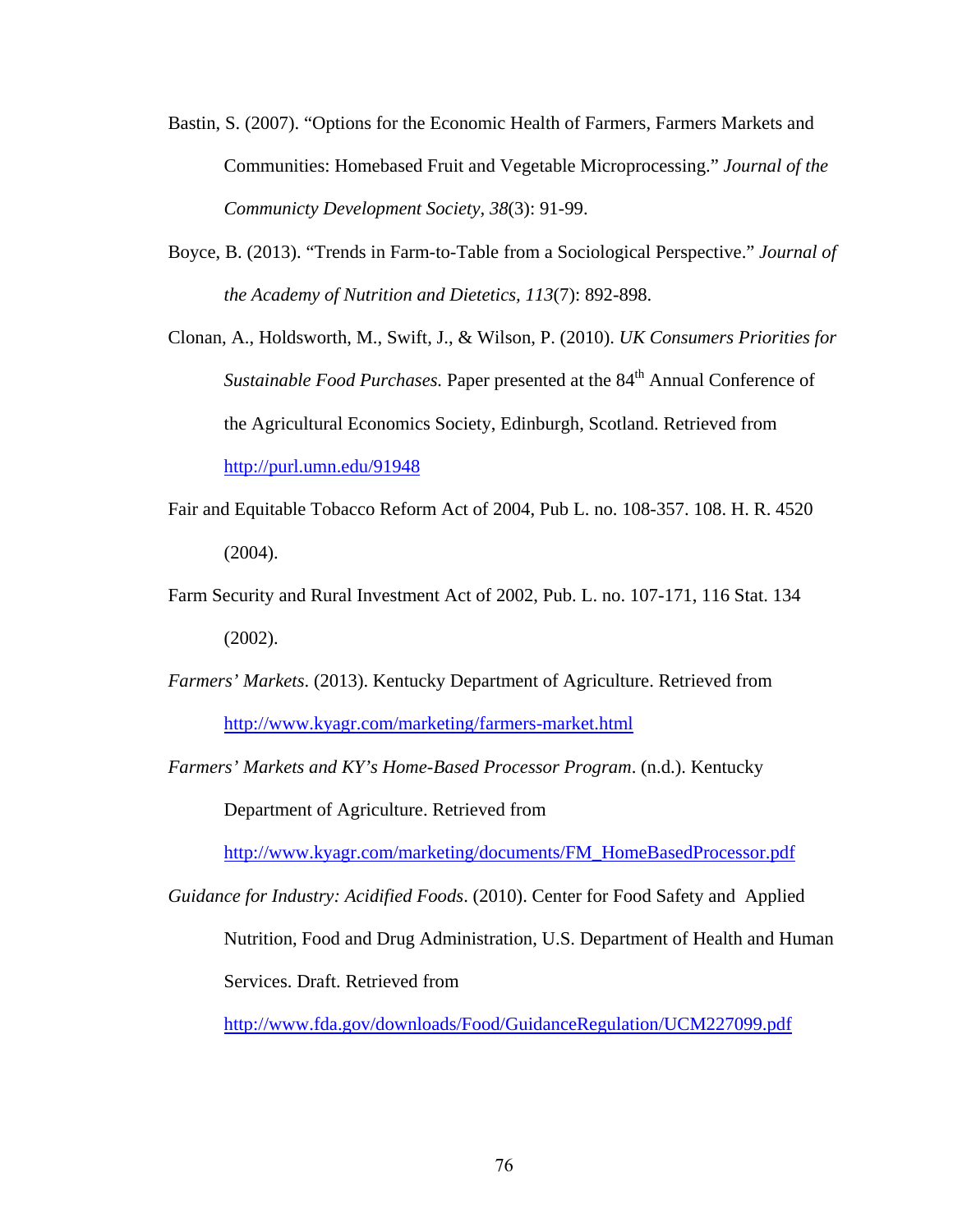- Guthrie, J., Guthrie, A., Lawson, R., & Cameron, A. (2006). Farmers' Markets: the small business counter-revolution in food production and retailing. *British Food Journal*, *108*(7), 560-573. doi: 10.1108/00070700610676370
- Hall, S. (2005). *From Kitchen to Market: Selling Your Gourmet Food Specialty*. (4 ed.). Chicago, IL: Dearborn Trade Publishing.
- *Homebased processing and microprocessing*. (2012). College of Agriculture, University of Kentucky, Lexington, KY. Retrieved from

http://www.ca.uky.edu/agcomm/micro/

- Hu, W., Batte, M. T., Woods, T., & Ernst, S. (2011). Consumer preferences for local production and other value-added label claims for a processed food product. *European Review of Agricultural Economics*, *39*, 489-510. doi:10.1093/erae/jbr039
- Hu, W., Woods, T., & Bastin, S. (2009). Consumer Acceptance and Willingness to Pay for Blueberry Products with Nonconventional Attributes. *Journal of Agricultural and Applied Economics*, *41*(1), 47-60. Retrieved from <http://ageconsearch.umn.edu/bitstream/48753/2/jaae154.pdf>
- Hughes, D. W., Brown, C., Miller, S., & McConnell, T. (2008). Evaluating the Economic Impact of Farmers' Markets Using an Opportunity Cost Framework. *Journal of Agricultural and Applied Economics*, *40*(1), 253-265. Retrieved from <http://ageconsearch.umn.edu/bitstream/45523/2/jaae-40-01-253.pdf>
- Jones, P., Comfort, D., Hillier, D. (2004). A case study of local food and its routes to market in the UK. *British Food Journal*, *106*(4), 328-335. doi: 10.1108/00070700410529582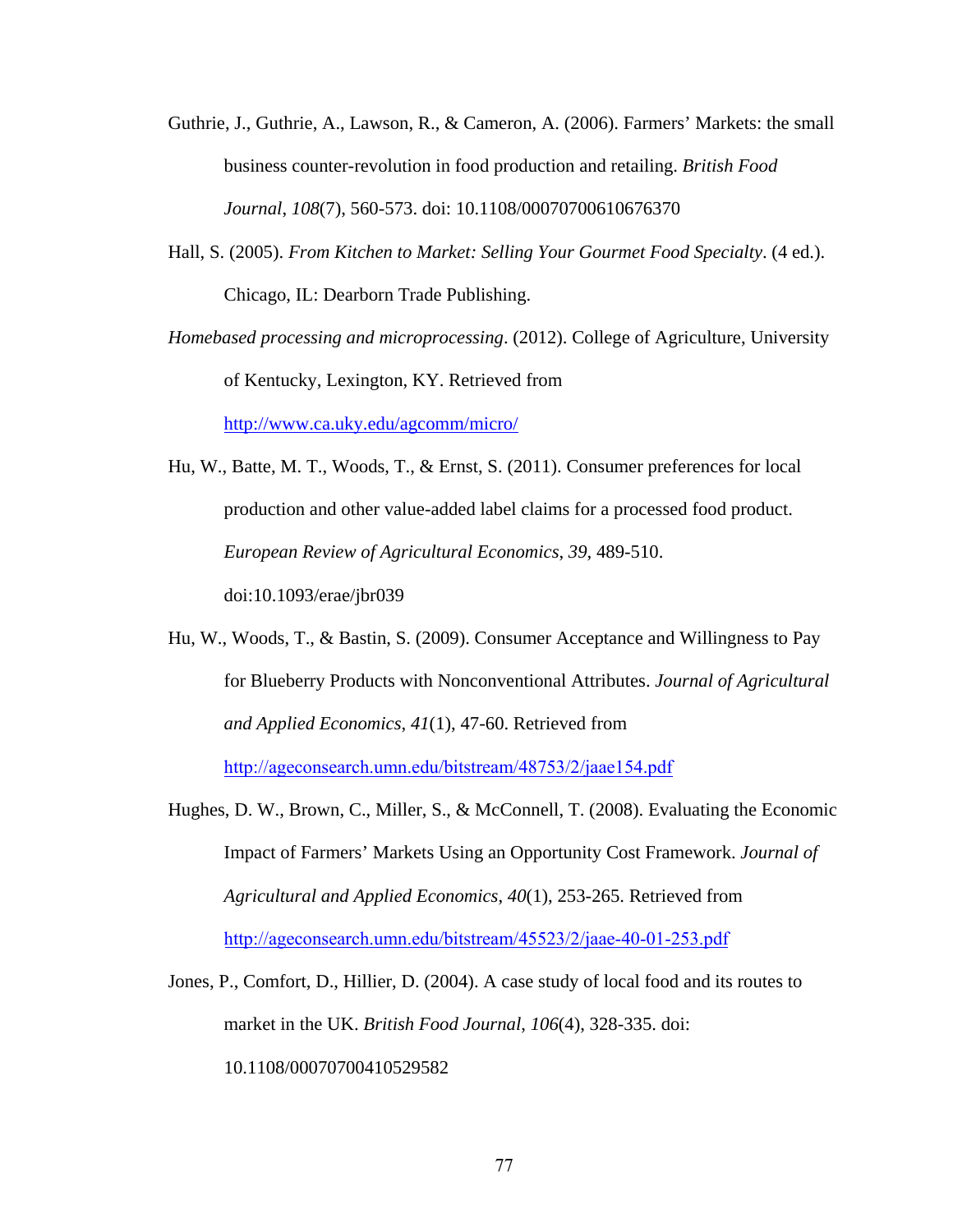- Kinkoff, W. (Ed.). (2011). *U.S. Food Marketing: Issues and Changes.* New York: Nova Science Publishers, Inc.
- Lewis, J. (2002). *How farmers in West Virginia are using value-added processing to increase annual income* (Unpublished master's thesis). West Virginia University, Morgantown, WV.
- Loureiro, M. L., & Hine, S. (2002). Discovering Niche Markets: A Comparison of Consumer Willingness to Pay for Local (Colorado Grown), Organic, and GMO-Free Products. *Journal of Agricultural and Applied Economics*, *34*, 477-487. Retrieved from <http://ageconsearch.umn.edu/bitstream/20630/1/sp01lo03.pdf>
- McFadden, D. T., Umberger, W., & Wilson, J. (2004). Growing a Niche Market: A Targeted Marketing Plan for Colorado Homestead Ranches. *Review of Agricultural Economics*, *31*, 984-998. doi: 10.1111/j.1467-9353.2009.01478.x
- O'Reilly, S. and Haines, M. (2004). "Marketing quality food products—a comparison of two SME marketing networks." *Acta Agriculturæ Scandinavica, Section C, Food Economics*, *1*(3), 137-150.
- *Our Mission*. (2012). Food Systems Innovation Center, College of Agriculture, University of Kentucky. Retrieved from http://www.uky.edu/fsic/
- Pearson, D., & Bailey, A. (2012). Exploring the Market Potential of 'Local' in Food Systems. *Locale: The Australasian-Pacific Journal of Regional Food Studies*, *2*, 82-103. Retrieved from http://www.localejournal.org/
- Pearson, D., Henryks, J., Trott, A., Jones, P., Parker, G., Dumaresq, D., & Dyball, R. (2011). Local Food: understanding consumer motivations in innovative retail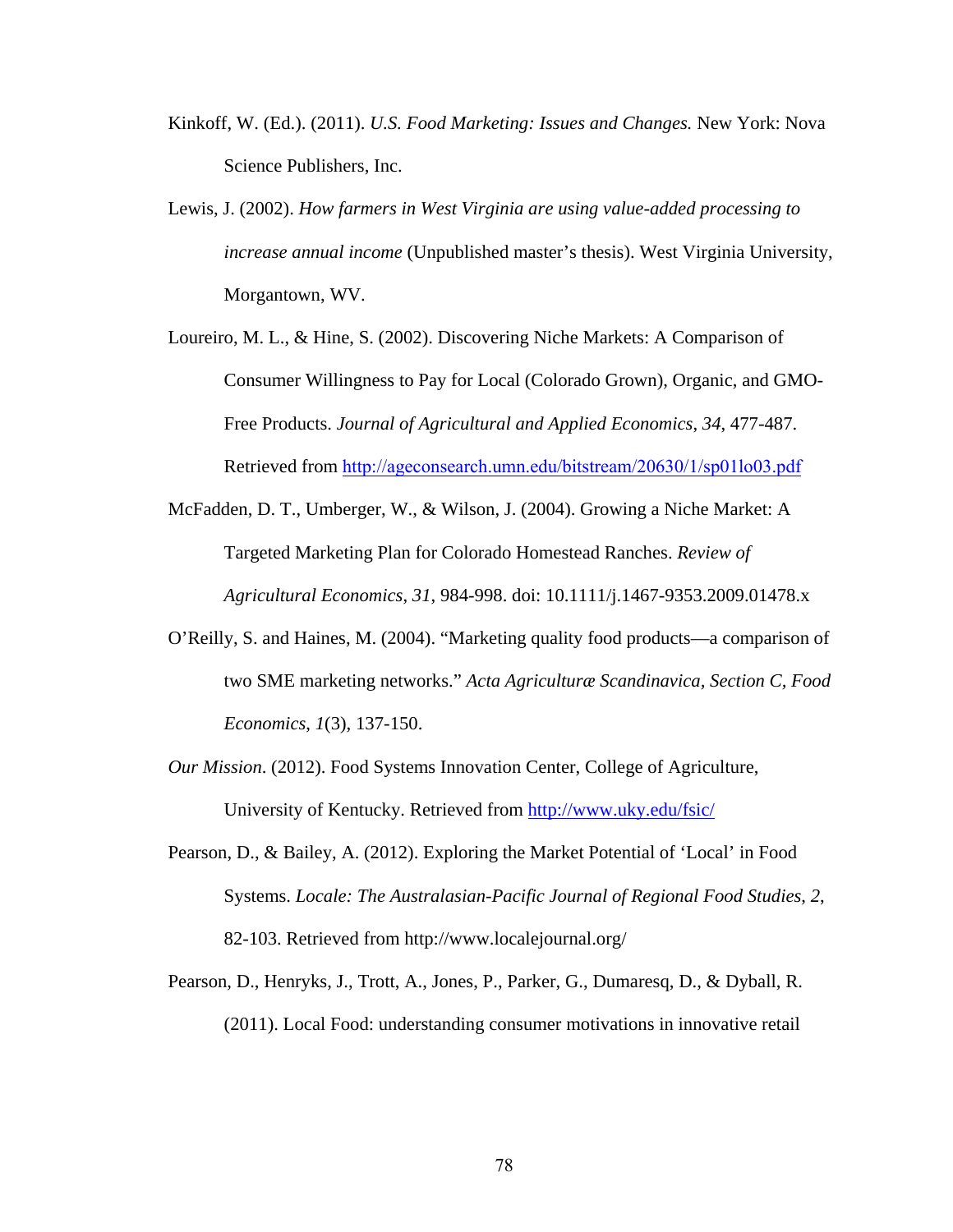formats. *British Food Journal*, *113*(7), 886-899. doi:

10.1108/00070701111148414

*Re-envisioning Kentucky Cooperative Extension for the 21st Century*. (2002). Cooperative Extension Service, University of Kentucky, College of Agriculture. Retrieved from http://ces3.ca.uky.edu/re\_envisioning\_ces/re-envision-KY.htm

Rhodes, V. J., and Dauve, J. L. (1998). *The Agricultural Marketing System.* (5 ed.). Scottsdale, AZ: Holcomb Hathaway, Publishers.

Rupasingha, A. (2009). Value-Added Agricultural Enterprises and Local Economic Performance. *Review of Agricultural Economics*, *31*(3), 511-534. doi: 10.1111/j.1467-9353.2009.01451.x

Stathopoulou, S., Psaltopoulos, D., & Skuras, D. (2004). Rural entrepreneurship in Europe: A research framework and agenda. *International Journal of Entrepreneurial Behaviour & Research*, *10*(6), 404-425. doi: 10.1108/13552550410564725

- Stræte, E. (2008). Modes of qualities in development of specialty food. *British Food Journal*, *110*(1), 62-75. doi: 10.1108/000707000810844795
- Wolfe, K., & Barefield, A. (2007). Key Issues Affecting the Feasibility of Producer-Owned, Value-Added Ventures in the South. *Journal of Agricultural and Applied Economics*, *39*(2), 389-399. Retrieved from

http://econpapers.repec.org/article/agsjoaaec/6513.htm

University of Oxford, Oxford Martin School, The Oxford Martin Programme on the Future of Food. (n.d.) *What Is The Food System?* Retrieved from http://www.futureoffood.ox.ac.uk/what-food-system